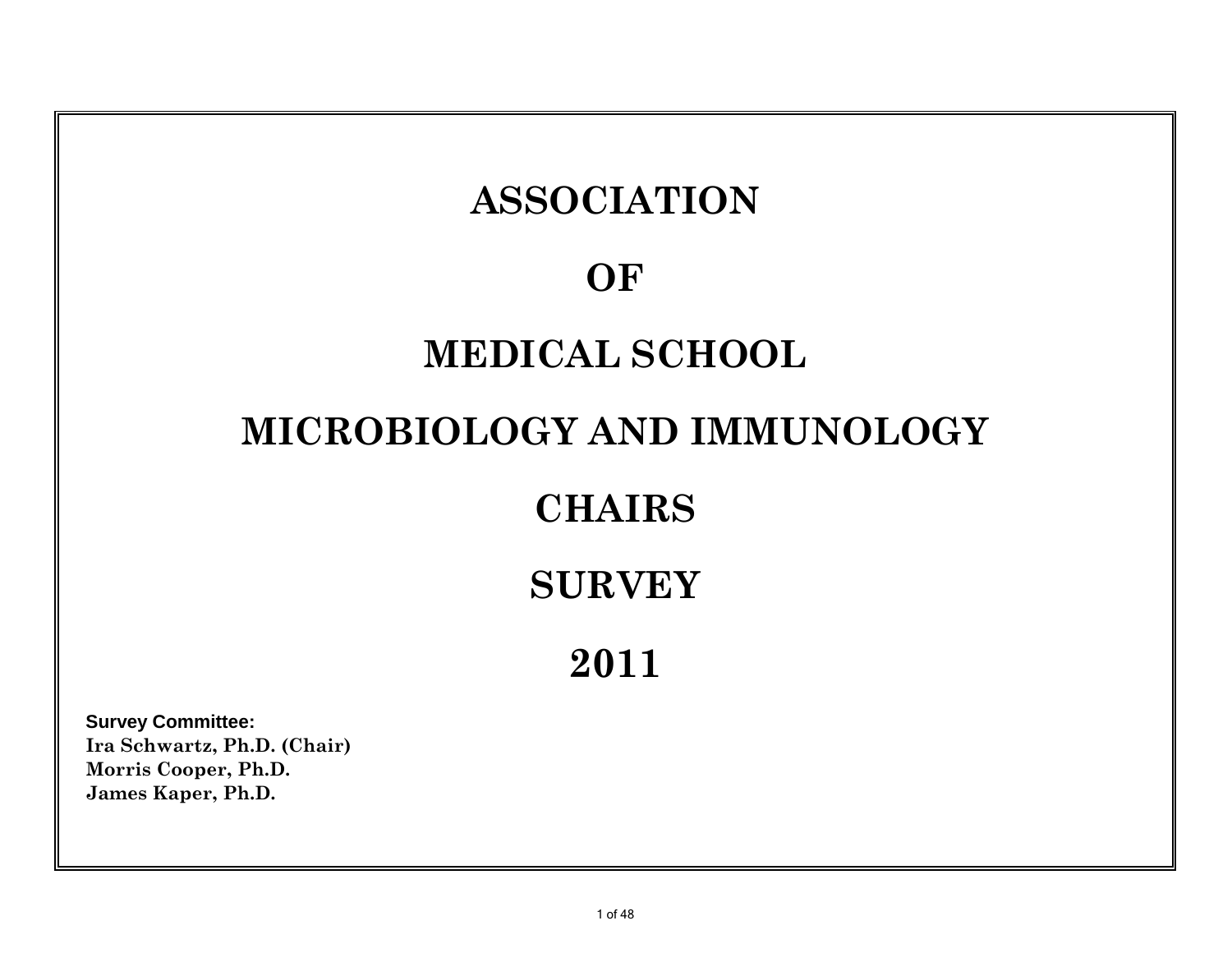#### **Table of Contents**

| Institutions that completed the 2011 AMSMIC Survey   | 3  |
|------------------------------------------------------|----|
| <b>Table 1: Institutional Support</b>                | 5  |
| Table 2: Start-up Costs                              | 11 |
| <b>Table 3: Personnel Demographics</b>               | 15 |
| Table 4: Graduate Program Information                | 21 |
| <b>Table 5: Medical Student Curriculum</b>           | 31 |
| Table 6: Chair Demographics                          | 34 |
| Table 7: Faculty Demographics - Professors           | 36 |
| Table 8: Faculty Demographics - Associate Professors | 39 |
| Table 9: Faculty Demographics - Assistant Professors | 42 |
| Table 10: Present and Future Surveys                 | 46 |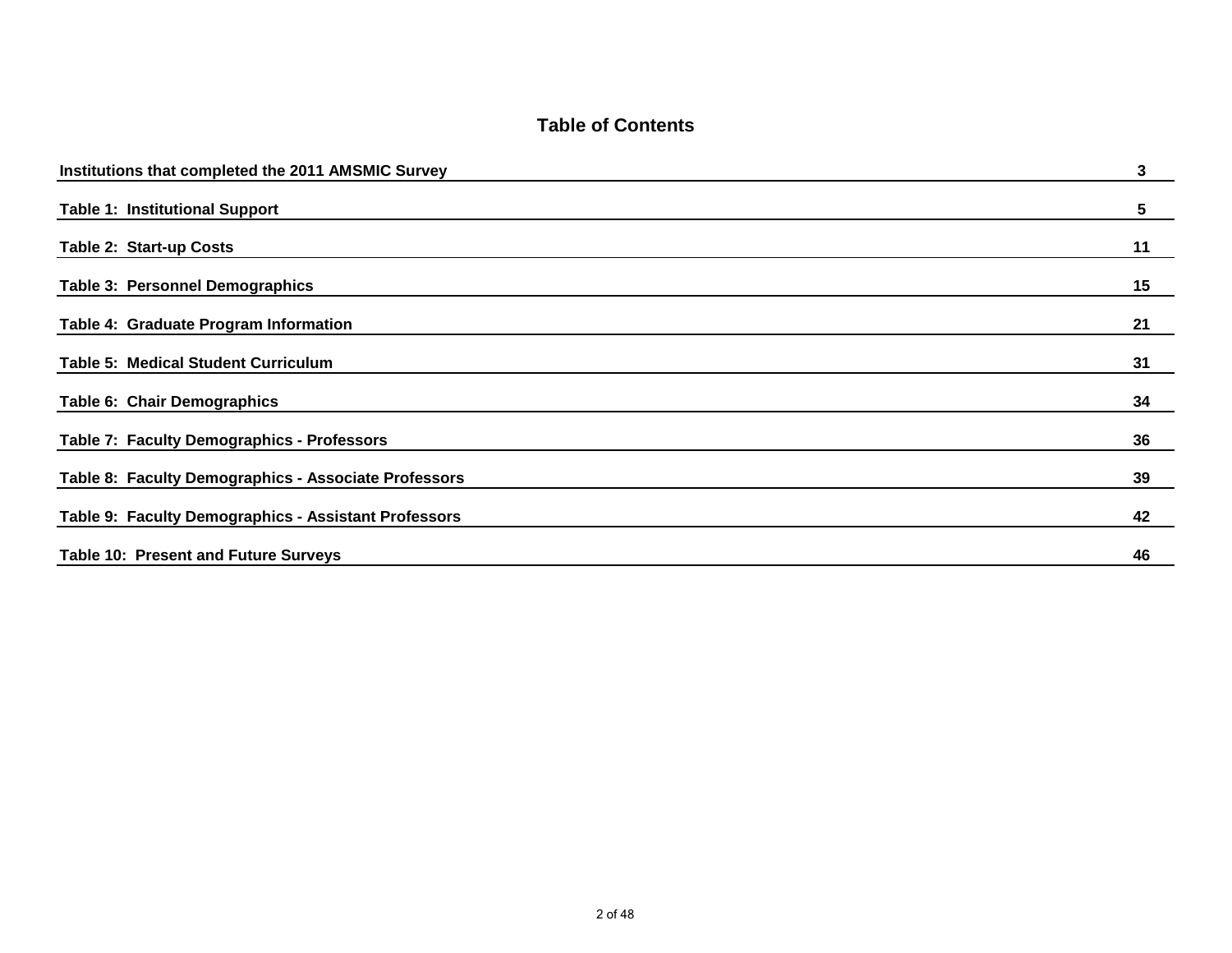#### **Institutions that completed the 2011 AMSMIC Survey**

Northeastern Region **Midwest Region** Midwest Region **Midwest Region** 

Boston University School of Medicine AT Still University/KCOM and the University/KCOM CUNY Medical School/Sophie Davis School of Biomedical Education **Indiana University** Indiana University Drexel University College of Medicine Loyola University Chicago Chicago Chicago Loyola University Chicago Georgetown University Medical Center Medical Center Medical Center Medical Center Medical Center Medical Center Howard University College of Medicine Medicine Midwestern University, Chicago College of Osteopathic Medicine Mount Sinai School of Medicine Northwestern University Northwestern University New York Medical College Saint Louis University Pennsylvania State University College of Medicine Southern Illinois University School of Medicine Southern Illinois University School of Medicine SUNY Upstate Medical University **National School** SUNY Upstate Medical School and The University of Michigan Medical School Stony Brook University **National Stone Control of Minnesota** Christian University of Minnesota Trustees of Dartmouth College **University of Missouri Columbia** University of Missouri Columbia UMDNJ-New Jersey Medical School University of Toledo College of Medicine University of Maryland Wayne State University of Maryland Wayne State University of Maryland Wayne State University University of Pennsylvania University of Rochester University of Vermont

 $N = 13$ 

 $N = 16$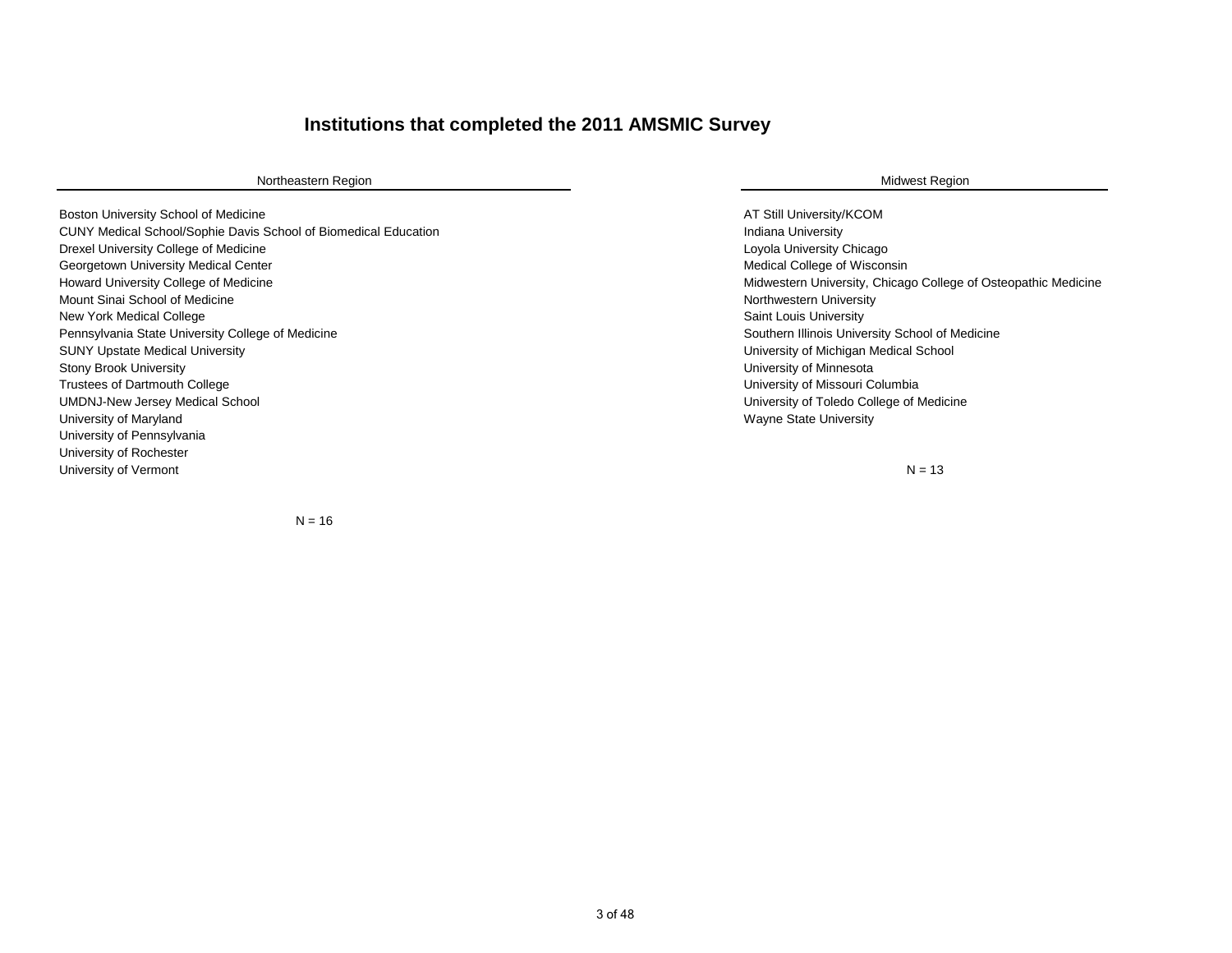#### Institutions that completed the 2011 AMSMIC Survey - Continue

College of Medicine/East Tennessee State University **National State University of Arizona** College of Medicine/East Tennessee State University Duke University Medical Center University of California, Irvine Eastern Virginia Medical School (EVMS) University of Colorado School of Medicine OU Health Sciences Center University of Southern California Texas A&M Health Science Center The University of Tennessee Health Science Center The University of Texas Health Science Center at San Antonio University of Alabama at Birmingham University of Arkansas for Medical Science University of Kentucky University of Louisville University of Miami Miller School of Medicine University of Mississippi Medical Center University of North Carolina at Chapel Hill University of South Alabama University of South Carolina University of Texas Health Science Center at Houston University of Texas Medical Branch Université de Sherbrooke Wake Forest University School of Medicine

 $N = 19$ 

#### Southern Region Number of the Southern Region Number of the Southern Region Number of the Southern Region Number of the Southern Region Number of the Southern Region Number of the Southern Region Number of the Southern Reg

 $N = 4$ 

Other Region (Canada & Puerto Rico)

 $N = 1$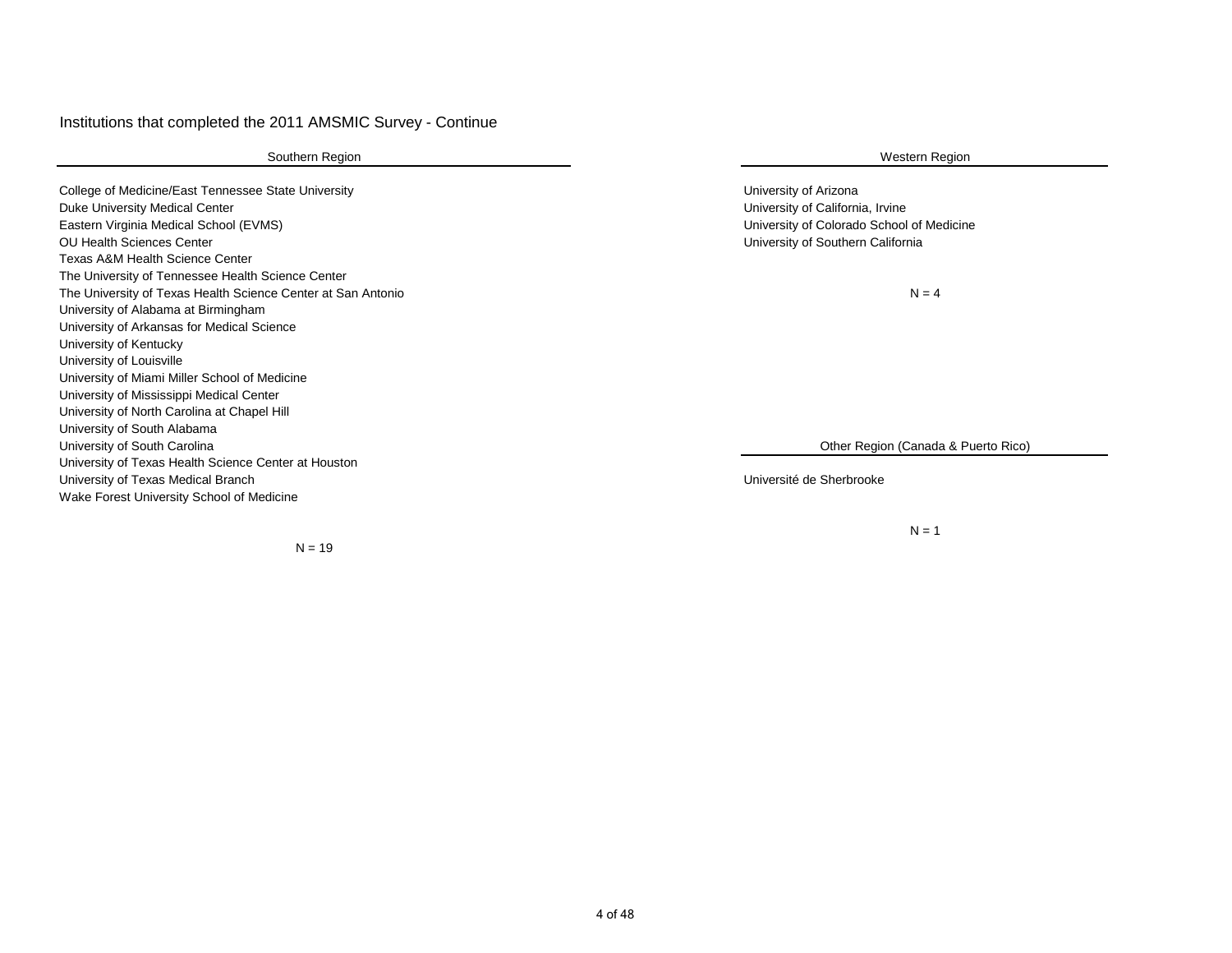# **Table 1: Institutional Support**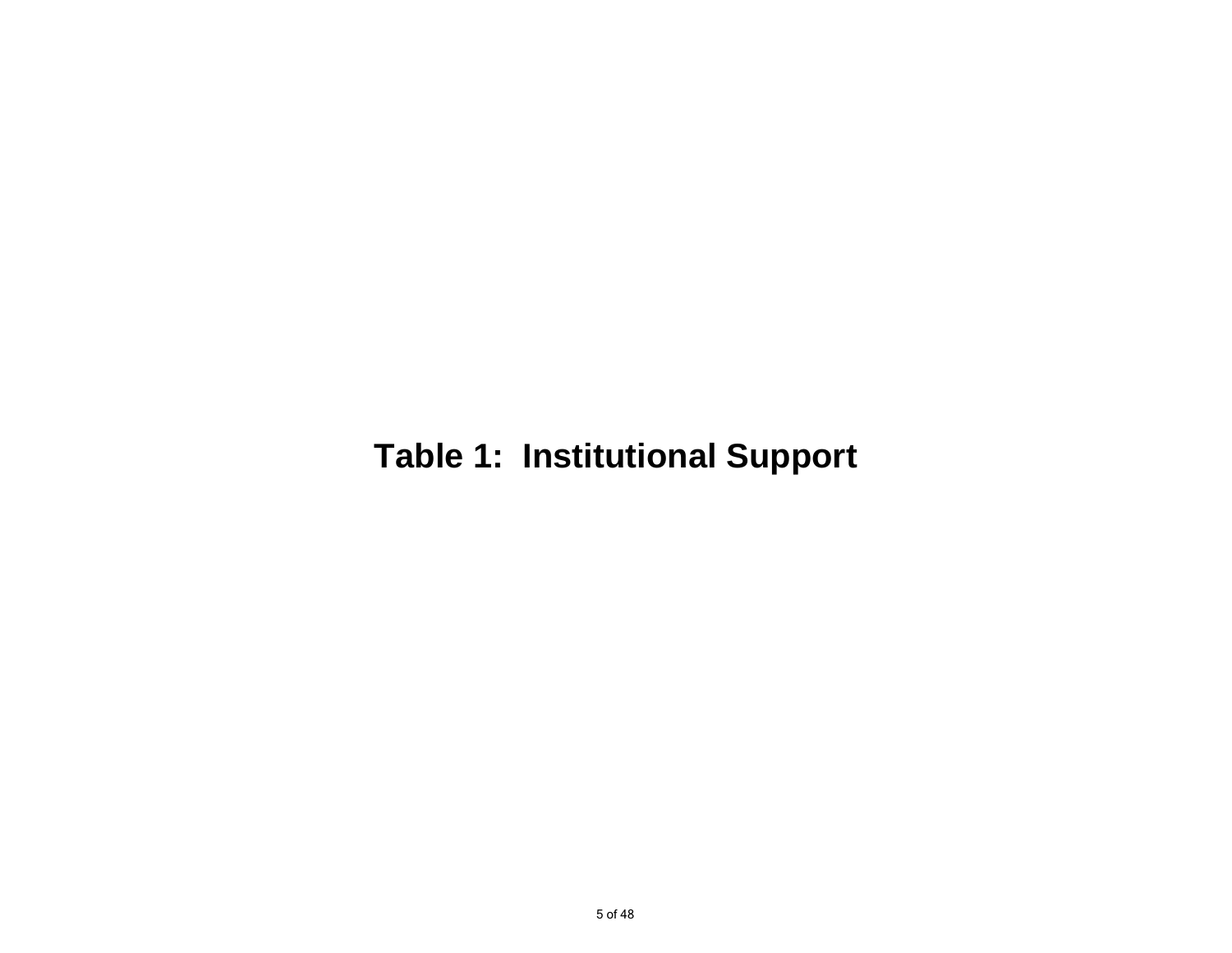## **Table 1: Institutional Support**

|                                                                                 |         |               |               | Type of Institution |               | Region        |               |               |              |  |  |
|---------------------------------------------------------------------------------|---------|---------------|---------------|---------------------|---------------|---------------|---------------|---------------|--------------|--|--|
| Questions                                                                       |         | Overall **    | Private **    | Public **           | Northeastern  | Midwest       | Southern      | Western       | Other        |  |  |
| Region                                                                          |         |               |               |                     |               |               |               |               |              |  |  |
| Northeastern                                                                    |         | 30.77%        | 45.00%        | 21.88%              | 100.00%       | 0.00%         | 0.00%         | 0.00%         | 0.00%        |  |  |
| Midwest                                                                         |         | 25.00%        | 30.00%        | 21.88%              | 0.00%         | 100.00%       | 0.00%         | 0.00%         | 0.00%        |  |  |
| Southern                                                                        |         | 36.54%        | 20.00%        | 46.88%              | 0.00%         | 0.00%         | 100.00%       | 0.00%         | 0.00%        |  |  |
| Western                                                                         |         | 7.69%         | 5.00%         | 9.38%               | 0.00%         | 0.00%         | 0.00%         | 100.00%       | 0.00%        |  |  |
|                                                                                 |         | 52            |               |                     | 16            |               |               | 4             | $\mathbf{1}$ |  |  |
|                                                                                 | n       |               | 20            | 32                  |               | 13            | 19            |               |              |  |  |
| Is your institution                                                             |         |               |               |                     |               |               |               |               |              |  |  |
| Private                                                                         |         | 38.46%        | 100.00%       | 0.00%               | 56.25%        | 46.15%        | 21.05%        | 25.00%        | 0.00%        |  |  |
| Public                                                                          |         | 61.54%        | 0.00%         | 100.00%             | 43.75%        | 53.85%        | 78.95%        | 75.00%        | 100.00%      |  |  |
|                                                                                 | n       | 52            | 20            | 32                  | 16            | 13            | 19            | 4             | -1           |  |  |
|                                                                                 |         |               |               |                     |               |               |               |               |              |  |  |
| Total department budget (all sources)                                           | Mean    | \$8,531,898   | \$9,897,260   | \$7,678,546         | \$10,166,434  | \$7,174,802   | \$8,451,871   | \$6,784,442   | \$20,000     |  |  |
|                                                                                 | (std)   | (\$7,039,846) | (\$9,222,316) | (\$5,239,345)       | (\$9,887,405) | (\$4,135,408) | (\$6,312,609) | (\$4,456,906) |              |  |  |
|                                                                                 | Minimum | \$90,000      | \$674,627     | \$90,000            | \$90,000      | \$674,627     | \$800,000     | \$2,000,000   | \$20,000     |  |  |
|                                                                                 | Maximum | \$32,372,059  | \$32,372,059  | \$21,614,760        | \$32,372,059  | \$14,900,000  | \$21,614,760  | \$12,278,258  | \$20,000     |  |  |
|                                                                                 | Median  | \$7,249,618   | \$6,535,088   | \$7,766,576         | \$6,750,899   | \$6,885,236   | \$7,919,152   | \$6,429,755   | \$20,000     |  |  |
|                                                                                 | n       | 52            | 20            | 32                  | 16            | 13            | 19            | 4             | $\mathbf{1}$ |  |  |
| Percent of this total budget provided by the institution? (%)                   | Mean    | 38.05         | 37.67         | 38.30               | 45.27         | 40.46         | 36.09         | 12.63         | 90.00        |  |  |
|                                                                                 | (std)   | (30.87)       | (31.95)       | (30.72)             | (37.57)       | (25.58)       | (29.31)       | (15.09)       |              |  |  |
|                                                                                 | Minimum | 0.0           | $0.0\,$       | $2.5\,$             | 6.0           | 13.9          | 5.0           | 0.0           | 90.0         |  |  |
|                                                                                 | Maximum | 100.0         | 100.0         | 100.0               | 100.0         | 100.0         | 100.0         | 33.0          | 90.0         |  |  |
|                                                                                 | Median  | 28.0          | 30.0          | 27.5                | 28.0          | 32.1          | 26.5          | 8.8           | 90.0         |  |  |
|                                                                                 | n       | 49            | 19            | 30                  | 15            | 12            | 18            | 4             | $\mathbf{1}$ |  |  |
| What type of change occurred to this commitment during<br>the last fiscal year? |         |               |               |                     |               |               |               |               |              |  |  |
| Increase                                                                        |         | 29.41%        | 42.11%        | 21.88%              | 26.67%        | 46.15%        | 21.05%        | 25.00%        | 0.00%        |  |  |
| No Change                                                                       |         | 25.49%        | 31.58%        | 21.88%              | 26.67%        | 30.77%        | 21.05%        | 25.00%        | 100.00%      |  |  |
| Decrease                                                                        |         | 45.10%        | 26.32%        | 56.25%              | 46.67%        | 23.08%        | 57.89%        | 50.00%        | 0.00%        |  |  |
|                                                                                 | n       | 51            | 19            | 32                  | 15            | 13            | 19            | 4             | $\mathbf{1}$ |  |  |
|                                                                                 |         |               |               |                     |               |               |               |               |              |  |  |
| What percentage change did occur? (%)                                           | Mean    | $-3.24$       | 4.96          | $-7.34$             | $-1.86$       | 3.73          | $-9.84$       | 0.75          | 0.00         |  |  |
|                                                                                 | (std)   | (14.27)       | (10.11)       | (14.40)             | (11.80)       | (10.91)       | (16.93)       | (6.50)        |              |  |  |
|                                                                                 | Minimum | $-60.0$       | $-10.0$       | $-60.0$             | $-30.0$       | $-13.0$       | $-60.0$       | $-5.0$        | 0.0          |  |  |
|                                                                                 | Maximum | 25.0          | 25.0          | 9.9                 | 25.0          | 25.0          | 6.6           | 10.0          | 0.0          |  |  |
|                                                                                 | Median  | $0.0\,$       | 0.7           | $-1.5$              | 0.0           | 0.7           | $-1.5$        | $-1.0$        | 0.0          |  |  |
|                                                                                 | n       | 48            | 16            | 32                  | 14            | 12            | 18            | 4             | $\mathbf{1}$ |  |  |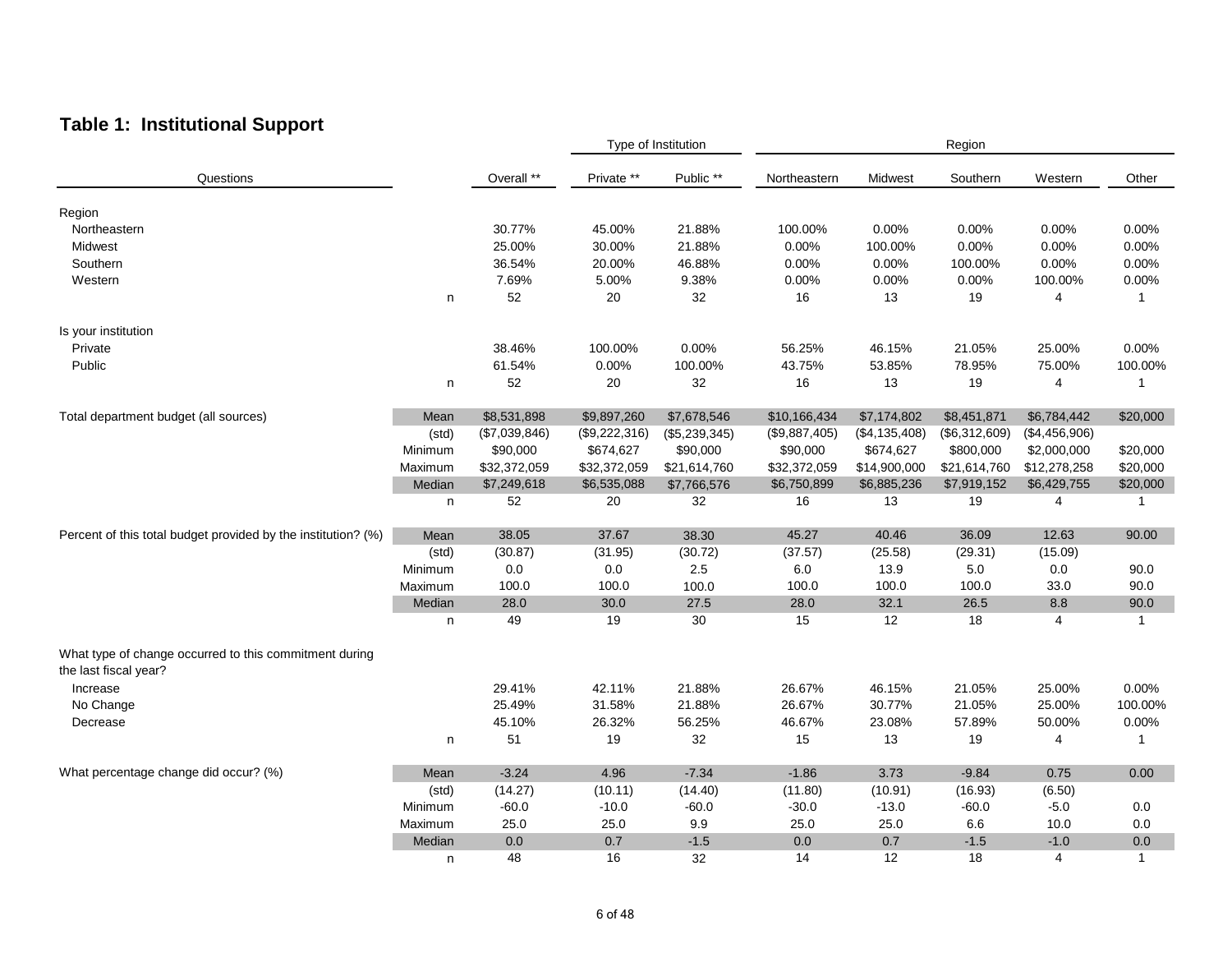| Table 1 - Continue: Institutional Support                                                     |         |            |            | Type of Institution |              | Region  |          |                |             |  |  |
|-----------------------------------------------------------------------------------------------|---------|------------|------------|---------------------|--------------|---------|----------|----------------|-------------|--|--|
| Questions                                                                                     |         | Overall ** | Private ** | Public **           | Northeastern | Midwest | Southern | Western        | Other       |  |  |
| Have you had to lay off administrative or other support staff<br>during the last fiscal year? |         |            |            |                     |              |         |          |                |             |  |  |
| Yes                                                                                           |         | 23.08%     | 15.00%     | 28.13%              | 12.50%       | 38.46%  | 21.05%   | 25.00%         | 0.00%       |  |  |
| No                                                                                            |         | 76.92%     | 85.00%     | 71.88%              | 87.50%       | 61.54%  | 78.95%   | 75.00%         | 100.00%     |  |  |
|                                                                                               | n       | 52         | 20         | 32                  | 16           | 13      | 19       | 4              | 1           |  |  |
| What is your institutional NIH Facilities & Administration                                    | Mean    | 52.12      | 54.63      | 50.55               | 57.13        | 50.59   | 48.37    | 54.88          |             |  |  |
| (F&A) indirect costs rate?                                                                    | (std)   | (5.58)     | (6.43)     | (4.41)              | (4.71)       | (3.38)  | (4.10)   | (5.45)         |             |  |  |
|                                                                                               | Minimum | 37.0       | 43.5       | 37.0                | 51.5         | 43.5    | 37.0     | 51.5           |             |  |  |
|                                                                                               | Maximum | 69.5       | 69.5       | 59.5                | 69.5         | 55.5    | 57.0     | 63.0           |             |  |  |
|                                                                                               | Median  | 52.0       | 53.5       | 51.3                | 56.0         | 51.0    | 48.5     | 52.5           |             |  |  |
|                                                                                               | n       | 52         | 20         | 32                  | 16           | 13      | 19       | 4              | 0           |  |  |
| What is your institutional federal non-NIH F&A rate?                                          | Mean    | 46.87      | 49.90      | 44.85               | 48.46        | 46.35   | 47.70    | 34.00          |             |  |  |
|                                                                                               | (std)   | (10.94)    | (12.21)    | (9.76)              | (13.50)      | (10.19) | (6.15)   | (26.87)        |             |  |  |
|                                                                                               | Minimum | 15.0       | 15.0       | 25.0                | 25.0         | 30.0    | 28.0     | 15.0           |             |  |  |
|                                                                                               | Maximum | 64.4       | 64.4       | 59.5                | 63.5         | 64.4    | 57.0     | 53.0           |             |  |  |
|                                                                                               | Median  | 48.8       | 51.5       | 48.3                | 53.8         | 49.5    | 48.0     | 34.0           |             |  |  |
|                                                                                               | n       | 40         | 16         | 24                  | 12           | 11      | 15       | $\overline{c}$ | $\mathbf 0$ |  |  |
| What is your overall non-federal F&A rate?                                                    | Mean    | 41.73      | 45.50      | 39.15               | 42.48        | 40.86   | 39.26    | 70.00          |             |  |  |
|                                                                                               | (std)   | (15.14)    | (17.31)    | (13.32)             | (15.33)      | (15.57) | (14.05)  |                |             |  |  |
|                                                                                               | Minimum | 3.0        | 25.0       | $3.0\,$             | 25.0         | 25.0    | 3.0      | 70.0           |             |  |  |
|                                                                                               | Maximum | 70.0       | 70.0       | 52.0                | 63.5         | 64.4    | 49.5     | 70.0           |             |  |  |
|                                                                                               | Median  | 47.8       | 48.0       | 47.5                | 38.9         | 41.5    | 47.8     | 70.0           |             |  |  |
|                                                                                               | n       | 32         | 13         | 19                  | 11           | 8       | 12       | $\mathbf{1}$   | $\mathbf 0$ |  |  |
| What percentage of the F&A is returned to the department?                                     | Mean    | 19.21      | 22.16      | 17.27               | 7.73         | 30.50   | 20.11    | 24.50          |             |  |  |
| (% )                                                                                          | (std)   | (24.34)    | (30.51)    | (19.65)             | (9.25)       | (26.94) | (27.68)  | (30.42)        |             |  |  |
|                                                                                               | Minimum | 0.0        | 0.0        | $0.0\,$             | 0.0          | 0.0     | 0.0      | $7.5$          |             |  |  |
|                                                                                               | Maximum | 100.0      | 100.0      | 75.0                | 25.0         | 75.0    | 100.0    | 70.0           |             |  |  |
|                                                                                               | Median  | 10.5       | 5.0        | 11.0                | $5.0\,$      | 25.0    | 11.0     | 10.3           |             |  |  |
|                                                                                               | n       | 48         | 19         | 29                  | 15           | 12      | 17       | 4              | 0           |  |  |
| What percentage of the F&A is returned to the faculty                                         | Mean    | 2.84       | 3.06       | 2.70                | 1.76         | 5.91    | 2.53     | 0.00           |             |  |  |
| member? (%)                                                                                   | (std)   | (5.61)     | (7.30)     | (4.27)              | (4.04)       | (7.69)  | (5.58)   | (0.00)         |             |  |  |
|                                                                                               | Minimum | $0.0\,$    | $0.0\,$    | $0.0\,$             | $0.0\,$      | $0.0\,$ | $0.0\,$  | $0.0\,$        |             |  |  |
|                                                                                               | Maximum | 25.0       | 25.0       | 12.2                | 12.2         | 25.0    | 20.0     | $0.0\,$        |             |  |  |
|                                                                                               | Median  | 0.0        | 0.0        | 0.0                 | 0.0          | 4.5     | 0.0      | 0.0            |             |  |  |
|                                                                                               | n       | 45         | 18         | 27                  | 16           | 10      | 16       | 3              | $\mathbf 0$ |  |  |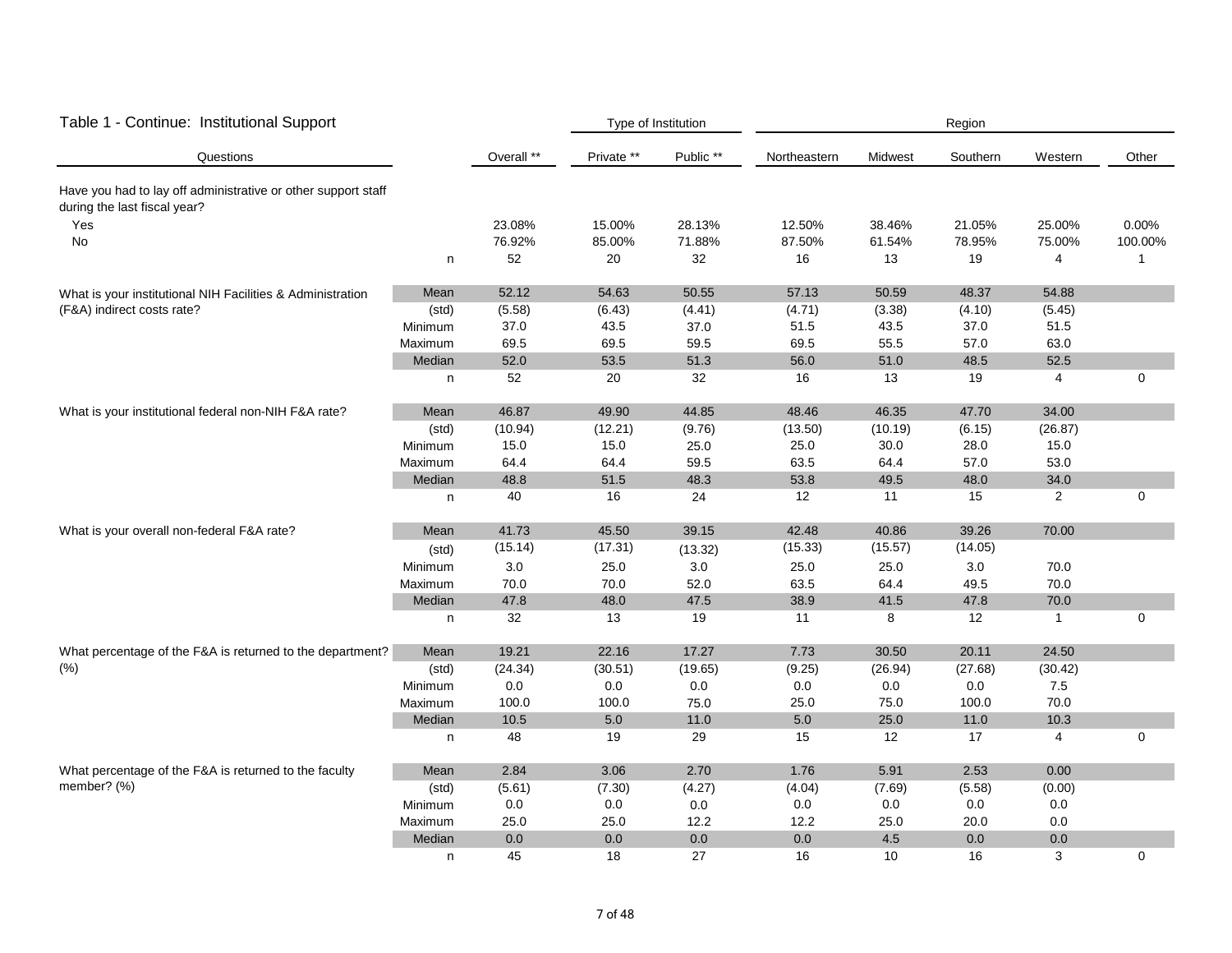| Table 1 - Continue: Institutional Support                  |         |            |             | Type of Institution | Region       |                |             |                |              |  |
|------------------------------------------------------------|---------|------------|-------------|---------------------|--------------|----------------|-------------|----------------|--------------|--|
| Questions                                                  |         | Overall ** | Private **  | Public **           | Northeastern | Midwest        | Southern    | Western        | Other        |  |
| What percentage of royalties are returned to the           | Mean    | 13.74      | 13.28       | 14.08               | 9.29         | 14.30          | 18.60       | 8.33           | 10.00        |  |
| department? (%)                                            | (std)   | (13.06)    | (13.27)     | (13.17)             | (11.07)      | (11.76)        | (14.68)     | (14.43)        |              |  |
|                                                            | Minimum | 0.0        | 0.0         | 0.0                 | 0.0          | 0.0            | 0.0         | 0.0            | 10.0         |  |
|                                                            | Maximum | 40.0       | 33.0        | 40.0                | 30.0         | 33.0           | 40.0        | 25.0           | 10.0         |  |
|                                                            | Median  | 10.0       | 10.0        | 11.3                | 5.0          | 15.0           | 22.5        | 0.0            | 10.0         |  |
|                                                            | n.      | 42         | 18          | 24                  | 14           | 10             | 15          | 3              | $\mathbf{1}$ |  |
| What percentage of royalties are returned to the faculty   | Mean    | 28.80      | 28.50       | 29.01               | 28.86        | 34.48          | 29.60       | 10.00          | 5.00         |  |
| member? (%)                                                | (std)   | (19.04)    | (20.94)     | (18.03)             | (21.12)      | (15.36)        | (19.27)     | (12.25)        |              |  |
|                                                            | Minimum | 0.0        | 0.0         | $0.0\,$             | 0.0          | 0.0            | 0.0         | 0.0            | 5.0          |  |
|                                                            | Maximum | 50.0       | 50.0        | 50.0                | 50.0         | 50.0           | 50.0        | 25.0           | 5.0          |  |
|                                                            | Median  | 33.2       | 33.0        | 34.2                | 37.5         | 35.0           | 33.0        | 7.5            | $5.0\,$      |  |
|                                                            | n.      | 44         | 18          | 26                  | 14           | 11             | 15          | $\overline{4}$ | $\mathbf{1}$ |  |
| Does your institution provide bridge funding               |         |            |             |                     |              |                |             |                |              |  |
| Yes                                                        |         | 73.08%     | 75.00%      | 71.88%              | 81.25%       | 69.23%         | 73.68%      | 50.00%         | 100.00%      |  |
| No                                                         |         | 26.92%     | 25.00%      | 28.13%              | 18.75%       | 30.77%         | 26.32%      | 50.00%         | 0.00%        |  |
|                                                            | n       | 52         | 20          | 32                  | 16           | 13             | 19          | $\overline{4}$ | -1           |  |
| How much bridge funding does the institution provide       | Mean    | \$56,415   | \$62,507    | \$52,150            | \$49,455     | \$37,714       | \$75,721    | \$25,000       |              |  |
| exclusive of faculty salary?                               | (std)   | (\$69,923) | (\$104,436) | (\$31,349)          | (\$37,730)   | (\$30,302)     | (\$100,068) | (\$35,355)     |              |  |
|                                                            | Minimum | \$0        | \$0         | \$0                 | \$0          | \$4,000        | \$0         | \$0            |              |  |
|                                                            | Maximum | \$400,000  | \$400,000   | \$107,000           | \$107,000    | \$100,000      | \$400,000   | \$50,000       |              |  |
|                                                            | Median  | \$45,000   | \$31,250    | \$50,000            | \$50,000     | \$35,000       | \$50,000    | \$25,000       |              |  |
|                                                            | n       | 34         | 14          | 20                  | 11           | $\overline{7}$ | 14          | $\overline{2}$ | $\mathbf 0$  |  |
| What percentage of bridge funding is the responsibility of | Mean    | 38.59      | 33.33       | 41.12               | 40.00        | 44.44          | 35.50       | 33.33          | 0.00         |  |
| the department? (%)                                        | (std)   | (42.26)    | (44.38)     | (41.90)             | (40.62)      | (52.70)        | (37.99)     | (57.74)        |              |  |
|                                                            | Minimum | 0.0        | 0.0         | $0.0\,$             | 0.0          | 0.0            | 0.0         | 0.0            | 0.0          |  |
|                                                            | Maximum | 100.0      | 100.0       | 100.0               | 100.0        | 100.0          | 100.0       | 100.0          | 0.0          |  |
|                                                            | Median  | 25.0       | 0.0         | 33.0                | 50.0         | 0.0            | 29.0        | 0.0            | 0.0          |  |
|                                                            | n       | 37         | 12          | 25                  | 9            | 9              | 16          | 3              | -1           |  |
| Does the bridge funding cover technician salary            |         |            |             |                     |              |                |             |                |              |  |
| Yes                                                        |         | 75.00%     | 68.75%      | 78.57%              | 85.71%       | 81.82%         | 68.75%      | 33.33%         | 100.00%      |  |
| No                                                         |         | 25.00%     | 31.25%      | 21.43%              | 14.29%       | 18.18%         | 31.25%      | 66.67%         | 0.00%        |  |
|                                                            | n       | 44         | 16          | 28                  | 14           | 11             | 16          | 3              | $\mathbf{1}$ |  |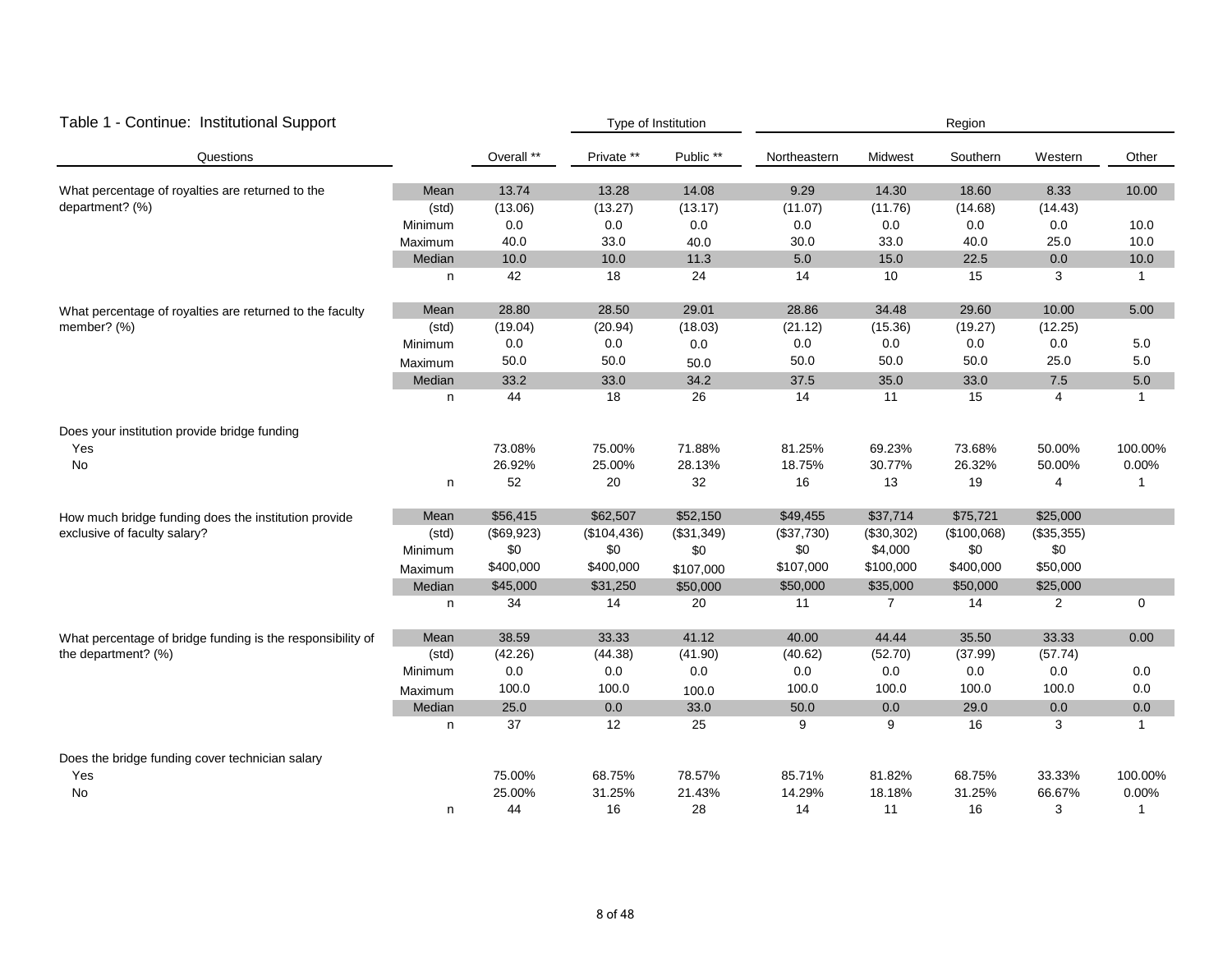| - Continue: Institutional Support<br>Table 1             |         |              |             | Type of Institution |              | Region      |              |            |          |  |  |
|----------------------------------------------------------|---------|--------------|-------------|---------------------|--------------|-------------|--------------|------------|----------|--|--|
| Questions                                                |         | Overall **   | Private **  | Public **           | Northeastern | Midwest     | Southern     | Western    | Other    |  |  |
| Does the bridge funding cover supplies                   |         |              |             |                     |              |             |              |            |          |  |  |
| Yes                                                      |         | 87.23%       | 76.47%      | 93.33%              | 86.67%       | 100.00%     | 83.33%       | 66.67%     | 100.00%  |  |  |
| No                                                       |         | 12.77%       | 23.53%      | 6.67%               | 13.33%       | $0.00\%$    | 16.67%       | 33.33%     | $0.00\%$ |  |  |
|                                                          | n       | 47           | 17          | 30                  | 15           | 11          | 18           | 3          |          |  |  |
| Total space in the department (sq ft.)                   | Mean    | 26,563.49    | 25,936.90   | 26,967.73           | 24,874.56    | 22,412.93   | 31,730.25    | 20,834.00  | 5,000.00 |  |  |
|                                                          | (std)   | (19, 401.74) | (25,028.56) | (15, 172.68)        | (14, 043.47) | (12,622.22) | (26, 929.72) | (3,329.66) |          |  |  |
|                                                          | Minimum | 4,000        | 4,700       | 4,000               | 4,000        | 4,700       | 4,600        | 17,000     | 5,000    |  |  |
|                                                          | Maximum | 120,000      | 120,000     | 81,267              | 55,000       | 45,000      | 120,000      | 23,000     | 5,000    |  |  |
|                                                          | Median  | 22,502       | 19,712      | 25,000              | 26,961       | 18,890      | 25,000       | 22,502     | 5,000    |  |  |
|                                                          | n       | 51           | 20          | 31                  | 16           | 13          | 19           | 3          |          |  |  |
| What is the average laboratory space per faculty member? | Mean    | 1,181.81     | 1,106.00    | 1,229.19            | 1,118.88     | 1,190.54    | 1,223.89     | 1,205.25   | 600.00   |  |  |
| (sq ft.)                                                 | (std)   | (415.54)     | (398.55)    | (425.08)            | (392.99)     | (369.11)    | (509.12)     | (171.98)   |          |  |  |
|                                                          | Minimum | 350          | 350         | 500                 | 350          | 600         | 500          | 1,000      | 600      |  |  |
|                                                          | Maximum | 2,000        | 2,000       | 2,000               | 2,000        | 2,000       | 2,000        | 1,421      | 600      |  |  |
|                                                          | Median  | 1,139        | 1,113       | 1,199               | 1,126        | 1,198       | 1,100        | 1,200      | 600      |  |  |
|                                                          | n       | 52           | 20          | 32                  | 16           | 13          | 19           | 4          |          |  |  |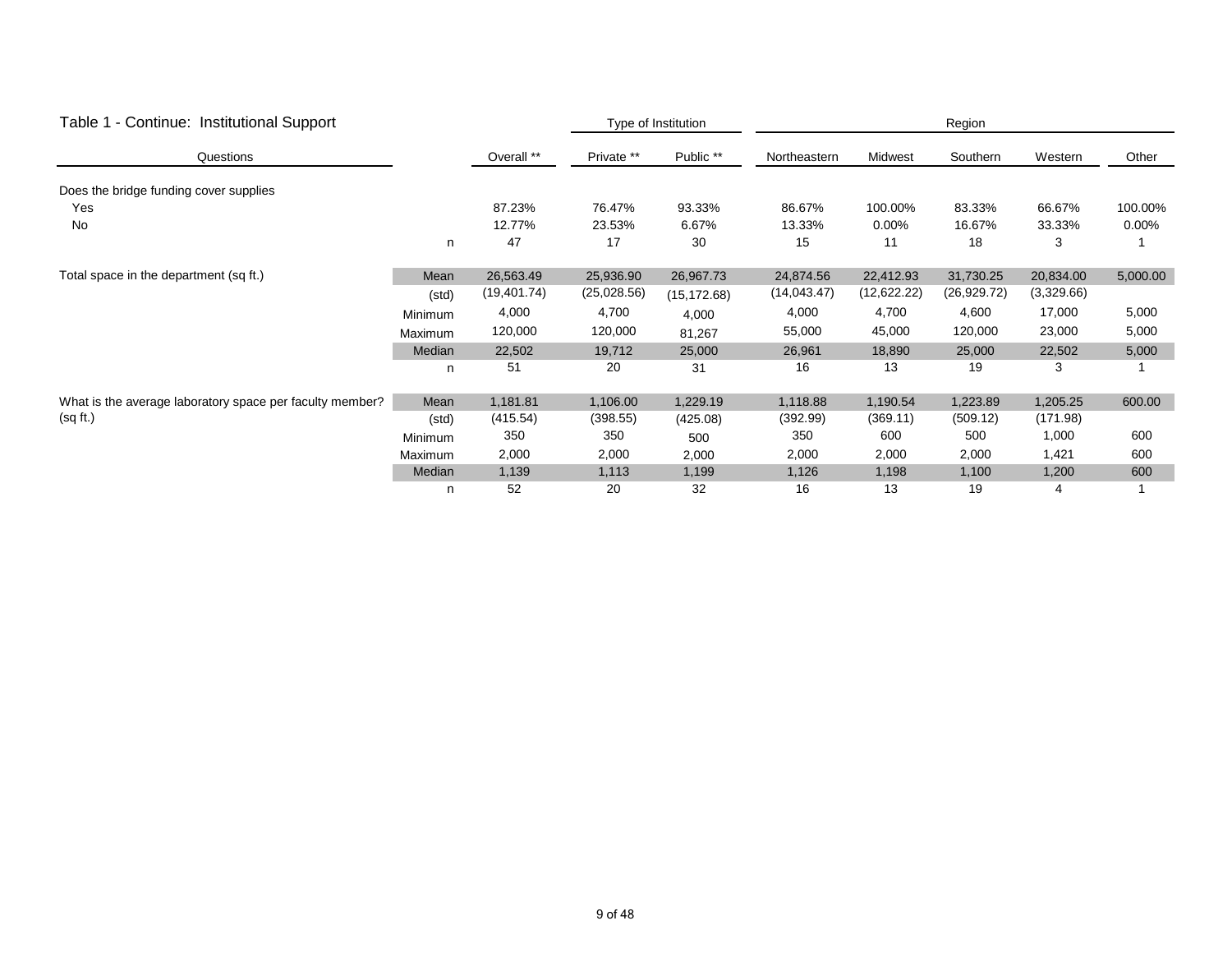#### Table 1 - Continue: Institutional Support

| Region       | Type of<br>Institution | Table 1: Institutional Support - Additional Comments                                                                                                                                                                                                                                                                                                                                           |
|--------------|------------------------|------------------------------------------------------------------------------------------------------------------------------------------------------------------------------------------------------------------------------------------------------------------------------------------------------------------------------------------------------------------------------------------------|
| Northeastern | Private                | Bridge funding is available but no formal system is in place. Bridge funding is specific to the needs of the Pl                                                                                                                                                                                                                                                                                |
| Northeastern | Private                | Selected faculty needing bridge funding are presented for sharing of cost between the department and the medical school for<br>an appx 18-month period. Other than that possibility, gap funding has been the sole responsibility of the departments.                                                                                                                                          |
| Northeastern | Public                 | Bridge funding: This varies greatly on a case-by-case basis; there is no set formula. The numbers given are for the one<br>faculty member who received bridge funding in FY12                                                                                                                                                                                                                  |
| Northeastern | Public                 | In the past our finances have not been transparent. We now have a new Dean who is trying to make the budget transparent<br>but this is only slowly coming to him as well as us.                                                                                                                                                                                                                |
| Midwest      | Private                | We have 4 faculty located in space assigned to a Center; Dept. maintains Core Facilities.                                                                                                                                                                                                                                                                                                      |
| Midwest      | Private                | While we do not have bridge funding. Faculty salaries are hard money (100% covered by University). Additionally our<br>department has 5 hard money (salaries 100% covered by University) technicians.                                                                                                                                                                                          |
| Southern     | Private                | Faculty receive an incentive payout from Department funds based not on indirects but rather on % externally funded salary.<br>Current formula returns 50% of the excess over 50% salary recovery (eg., 20% for someone bringing in 90% of salary). A<br>formula-driven proportion of this can be taken as a salary bonus (up to 10% of salary). The remainder is taken into a reserve<br>fund. |
| Southern     | Private                | The percentage of F&A returned to the faculty member only applies for grants that cover more than 20% of the faculty salary.                                                                                                                                                                                                                                                                   |
| Southern     | Public                 | Bridge funding is provided by the SCHOOL (medical school), not the University.                                                                                                                                                                                                                                                                                                                 |
| Southern     | Public                 | We have abundant common space (cold rooms, autocloave rooms, walk-in freezer, BSL3 facility, equipmen trooms, etc)                                                                                                                                                                                                                                                                             |
| Western      | Public                 | Faculty PI must apply for bridge funding through the SOM Dean's Office. Funding decisions are made by committee and are<br>based on merit and need. Faculty are potentially eligible for two cycles of \$50K bridge funding. The department is<br>responsible for faculty salaries.                                                                                                            |
| Other        | Public                 | There are particularities to Canada that prevent me from answering all questions as intended.                                                                                                                                                                                                                                                                                                  |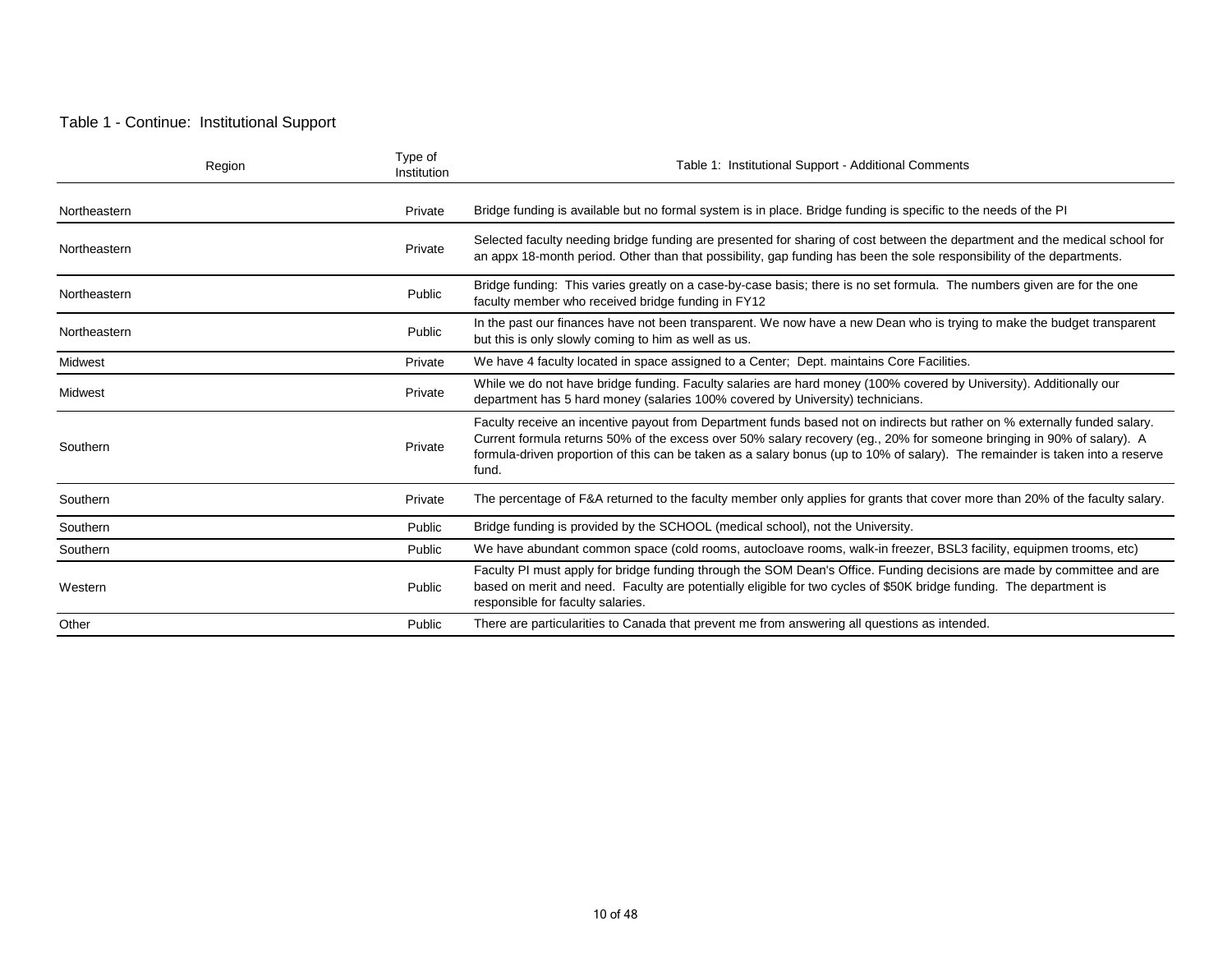# **Table 2: Start-up Costs**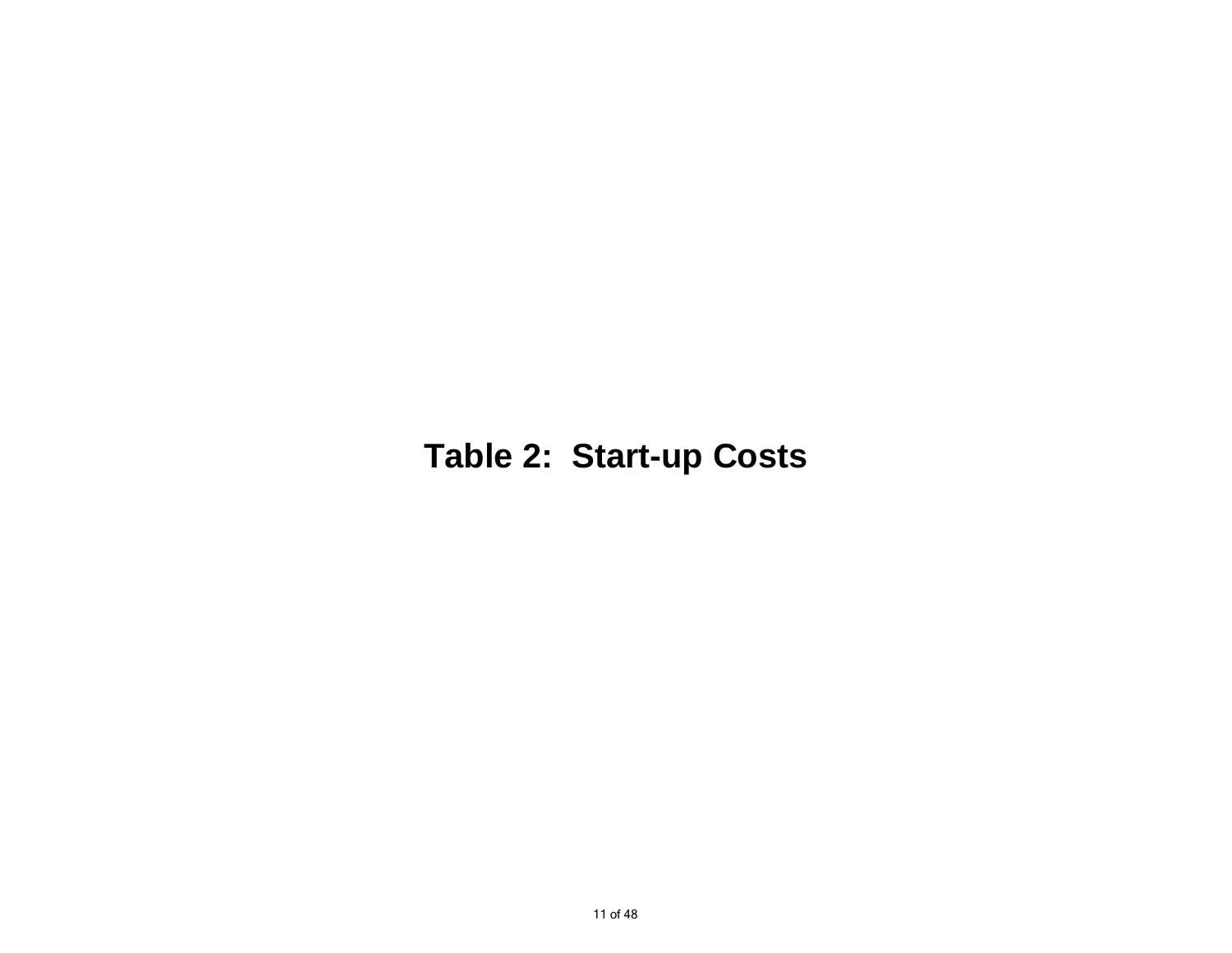### **Table 2: Start-up Costs**

|                                                             |         |                | Type of Institution |                | Region         |             |                |              |                 |
|-------------------------------------------------------------|---------|----------------|---------------------|----------------|----------------|-------------|----------------|--------------|-----------------|
| Questions                                                   |         | Overall **     | Private **          | Public **      | Northeastern   | Midwest     | Southern       | Western      | Other           |
| Cost of start-up package for junior faculty?                | Mean    | \$541,551      | \$588,611           | \$514,226      | \$577,500      | \$464,577   | \$514,528      | \$787,500    | \$200,000       |
|                                                             | (std)   | (\$263,731)    | (\$347,740)         | (\$201,650)    | (\$284, 218)   | (\$195,911) | (\$283,442)    | (\$193, 111) |                 |
|                                                             | Minimum | \$50,000       | \$50,000            | \$200,000      | \$150,000      | \$50,000    | \$250,000      | \$600,000    | \$200,000       |
|                                                             | Maximum | \$1,200,000    | \$1,200,000         | \$1,200,000    | \$1,000,000    | \$700,000   | \$1,200,000    | \$1,000,000  | \$200,000       |
|                                                             | Median  | \$500,000      | \$537,500           | \$500,000      | \$500,000      | \$500,000   | \$435,000      | \$775,000    | \$200,000       |
|                                                             | n       | 49             | 18                  | 31             | 14             | 13          | 18             | 4            |                 |
| Assistant Professor starting salary                         | Mean    | \$85,804       | \$90,100            | \$83,119       | \$90,727       | \$85,968    | \$80,716       | \$89,750     | \$60,000        |
|                                                             | (std)   | (\$12,191)     | (\$15,992)          | (\$8,270)      | (\$16,877)     | (\$9,276)   | (\$8,067)      | (\$7,320)    |                 |
|                                                             | Minimum | \$63,500       | \$65,000            | \$63,500       | \$70,000       | \$65,000    | \$63,500       | \$84,000     | \$60,000        |
|                                                             | Maximum | \$140,000      | \$140,000           | \$100,000      | \$140,000      | \$100,000   | \$95,000       | \$100,000    | \$60,000        |
|                                                             | Median  | \$85,000       | \$88,500            | \$84,500       | \$87,500       | \$85,000    | \$82,000       | \$87,500     | \$60,000        |
|                                                             | n       | 52             | 20                  | 32             | 16             | 13          | 19             | 4            |                 |
| This salary is guaranteed                                   |         |                |                     |                |                |             |                |              |                 |
| Indefinitely                                                |         | 30.77%         | 10.00%              | 43.75%         | 6.25%          | 38.46%      | 52.63%         | 0.00%        | 0.00%           |
| For a finite period                                         |         | 69.23%         | 90.00%              | 56.25%         | 93.75%         | 61.54%      | 47.37%         | 100.00%      | 100.00%         |
|                                                             | n       | 52             | 20                  | 32             | 16             | 13          | 19             | 4            |                 |
| If for a finite period, how long is this salary guaranteed? | Mean    | 3.67           | 3.58                | 3.76           | 3.89           | 3.50        | 3.78           | 3.00         | 5.00            |
| (yrs)                                                       | (std)   | (1.36)         | (1.35)              | (1.39)         | (1.57)         | (1.07)      | (1.56)         | (0.00)       |                 |
|                                                             | Minimum | $\overline{2}$ | $\overline{c}$      | 3              | 2              | 2           | 3              | 3            | 5               |
|                                                             | Maximum | $\overline{7}$ | $\overline{7}$      | $\overline{7}$ | $\overline{7}$ | 5           | $\overline{7}$ | 3            | 5               |
|                                                             | Median  | $\mathbf{3}$   | 3                   | 3              | 3              | 3           | 3              | 3            | $5\phantom{.0}$ |
|                                                             | n       | 35             | 18                  | 17             | 14             | 8           | 9              | 4            | $\mathbf{1}$    |
| What is the average amount of laboratory space offered?     | Mean    | 863.07         | 766.03              | 923.72         | 793.41         | 939.62      | 905.58         | 691.00       | 500.00          |
| (sq ft.)                                                    | (std)   | (342.83)       | (228.48)            | (389.21)       | (253.80)       | (390.57)    | (399.44)       | (79.10)      |                 |
|                                                             | Minimum | 300            | 300                 | 500            | 300            | 500         | 500            | 600          | 500             |
|                                                             | Maximum | 2,000          | 1,200               | 2,000          | 1,200          | 2,000       | 2,000          | 764          | 500             |
|                                                             | Median  | 800            | 750                 | 805            | 775            | 850         | 826            | 700          | 500             |
|                                                             | n       | 52             | 20                  | 32             | 16             | 13          | 19             | 4            | $\mathbf 1$     |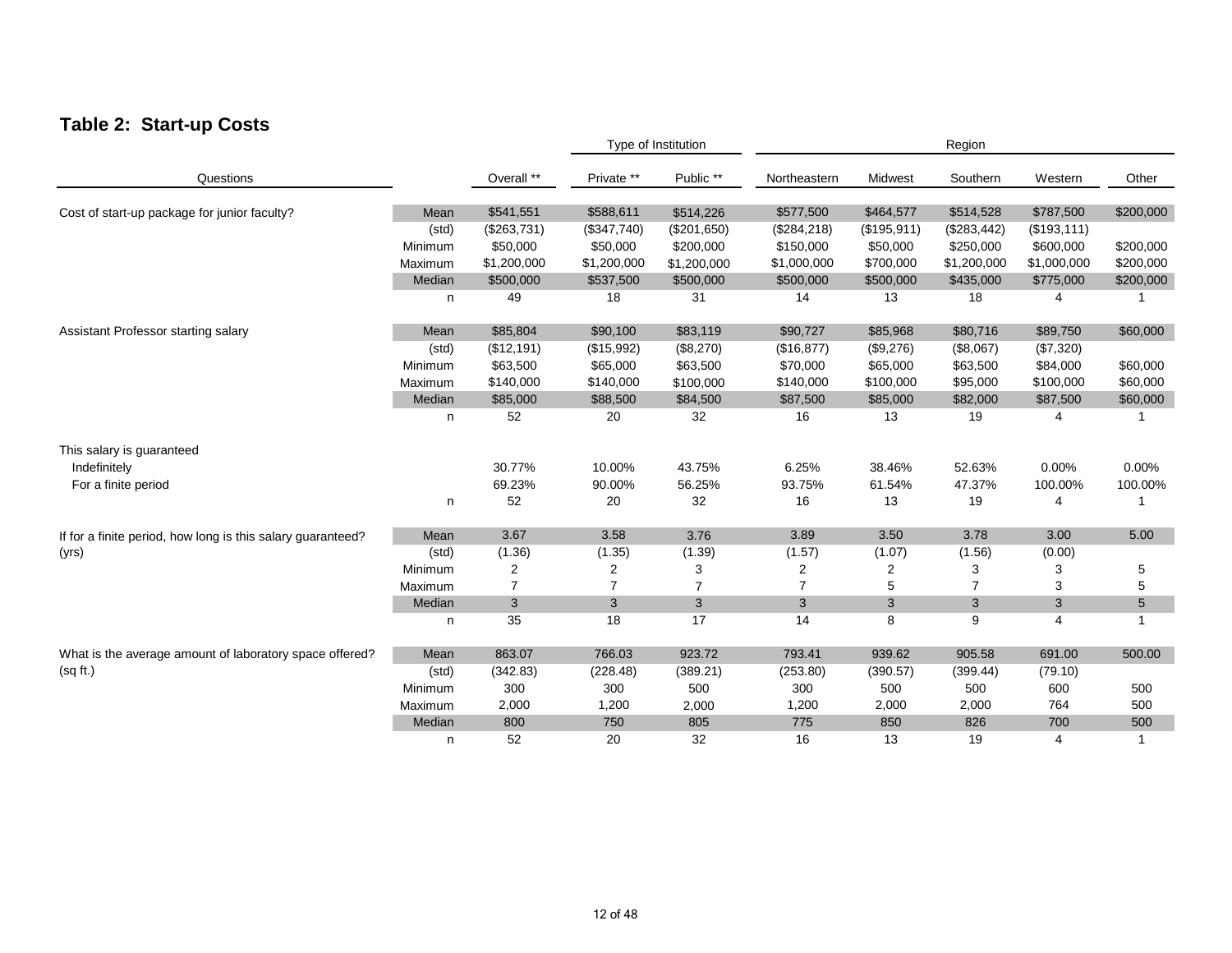| Table 2 - Continue: Start-up Costs                                     |   |            | Type of Institution |           | Region       |         |          |                |              |  |
|------------------------------------------------------------------------|---|------------|---------------------|-----------|--------------|---------|----------|----------------|--------------|--|
| Questions                                                              |   | Overall ** | Private **          | Public ** | Northeastern | Midwest | Southern | Western        | Other        |  |
| Over the next three years, do you anticipate hiring new<br>faculty in: |   |            |                     |           |              |         |          |                |              |  |
| Bacteriology                                                           |   |            |                     |           |              |         |          |                |              |  |
| Yes                                                                    |   | 57.14%     | 50.00%              | 60.71%    | 72.73%       | 50.00%  | 58.82%   | 25.00%         | 0.00%        |  |
| No                                                                     |   | 42.86%     | 50.00%              | 39.29%    | 27.27%       | 50.00%  | 41.18%   | 75.00%         | 100.00%      |  |
|                                                                        | n | 42         | 14                  | 28        | 11           | 10      | 17       | 4              | 1            |  |
| Virology                                                               |   |            |                     |           |              |         |          |                |              |  |
| Yes                                                                    |   | 60.87%     | 52.63%              | 66.67%    | 73.33%       | 45.45%  | 62.50%   | 50.00%         | 100.00%      |  |
| No                                                                     |   | 39.13%     | 47.37%              | 33.33%    | 26.67%       | 54.55%  | 37.50%   | 50.00%         | 0.00%        |  |
|                                                                        | n | 46         | 19                  | 27        | 15           | 11      | 16       | $\overline{4}$ | $\mathbf{1}$ |  |
| Immunology                                                             |   |            |                     |           |              |         |          |                |              |  |
| Yes                                                                    |   | 76.09%     | 70.59%              | 79.31%    | 78.57%       | 63.64%  | 88.24%   | 50.00%         | 0.00%        |  |
| No                                                                     |   | 23.91%     | 29.41%              | 20.69%    | 21.43%       | 36.36%  | 11.76%   | 50.00%         | 100.00%      |  |
|                                                                        | n | 46         | $17$                | 29        | 14           | 11      | 17       | $\overline{4}$ | 1            |  |
| Mycology                                                               |   |            |                     |           |              |         |          |                |              |  |
| Yes                                                                    |   | 15.15%     | 14.29%              | 15.79%    | 10.00%       | 12.50%  | 23.08%   | 0.00%          | 0.00%        |  |
| No                                                                     |   | 84.85%     | 85.71%              | 84.21%    | 90.00%       | 87.50%  | 76.92%   | 100.00%        | 100.00%      |  |
|                                                                        | n | 33         | 14                  | 19        | 10           | 8       | 13       | $\overline{2}$ | $\mathbf{1}$ |  |
| Parasitology                                                           |   |            |                     |           |              |         |          |                |              |  |
| Yes                                                                    |   | 12.12%     | 7.69%               | 15.00%    | 10.00%       | 12.50%  | 15.38%   | 0.00%          | 0.00%        |  |
| No                                                                     |   | 87.88%     | 92.31%              | 85.00%    | 90.00%       | 87.50%  | 84.62%   | 100.00%        | 100.00%      |  |
|                                                                        | n | 33         | 13                  | 20        | 10           | 8       | 13       | 2              | $\mathbf{1}$ |  |
| Cell Biology                                                           |   |            |                     |           |              |         |          |                |              |  |
| Yes                                                                    |   | 15.63%     | 21.43%              | 11.11%    | 0.00%        | 25.00%  | 16.67%   | 33.33%         | 0.00%        |  |
| No                                                                     |   | 84.38%     | 78.57%              | 88.89%    | 100.00%      | 75.00%  | 83.33%   | 66.67%         | 100.00%      |  |
|                                                                        | n | 32         | 14                  | 18        | 9            | 8       | 12       | 3              | $\mathbf{1}$ |  |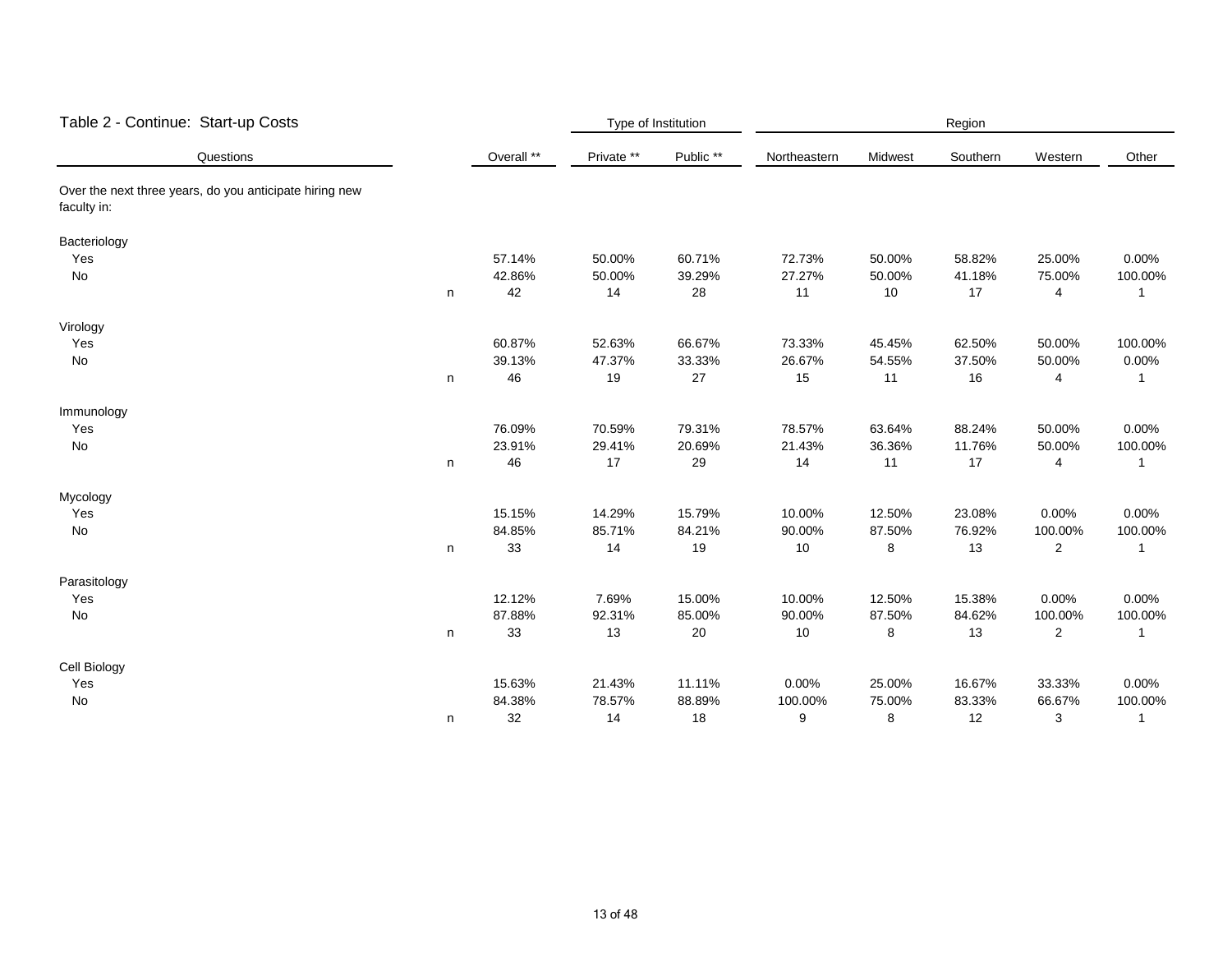#### Table 2 - Continue: Start-up Costs

| Region       | Type of<br>Institution | Table 2: Start-up Costs - Additional Comments                                                                                                                                                                                                                                                                                            |
|--------------|------------------------|------------------------------------------------------------------------------------------------------------------------------------------------------------------------------------------------------------------------------------------------------------------------------------------------------------------------------------------|
| Northeastern | Private                | Area of faculty recruitment dependent on NIH funding                                                                                                                                                                                                                                                                                     |
| Midwest      | Private                | Department limit on tenure-track faculty is 11.                                                                                                                                                                                                                                                                                          |
| Midwest      | Private                | We will be hiring one new faculty member in one of the above disciplines.                                                                                                                                                                                                                                                                |
| Southern     | Private                | We just co-hired additional Faculty in Bacteriology as a joint appointment with the Department of Internal Medicine.                                                                                                                                                                                                                     |
| Southern     | Public                 | The Department is in transition relative to chair leadership. Next chair will hire appropriate faculty.                                                                                                                                                                                                                                  |
| Southern     | Public                 | We are advertising for an Associate Professor level MD/PhD for 80% research and 20% clinical service in the Infectious<br>Diseases Clinic (one afternoon a week). Must have R01 funding. Intent to strengthen an Infectious Diseases and Inflammation<br>Center for translational studies and U19/P01 funding.                           |
| Southern     | Public                 | We are currently in the midst of a search for a new chairman, faculty recruitment will vary depending on the recruitment<br>package the new chairperson receives.                                                                                                                                                                        |
| Southern     | Public                 | We are searching for a chair and could hire in any of these areas.                                                                                                                                                                                                                                                                       |
| Western      | Public                 | Because of budget cuts to the University system, our university has had a hiring freeze for the past three years. It was lifted<br>for the coming year for a few faculty positions on the undergraduate campus but is projected to continue for the School of<br>Medicine for all non essential clinical positions for the next 2 years. |
| Western      | Public                 | The portion of faculty salary and benefits that are not covered by the department base budget (average= 51%) must be paid<br>by the faculty member from their start-up package until research grants are received.                                                                                                                       |
| Other        | Public                 | None                                                                                                                                                                                                                                                                                                                                     |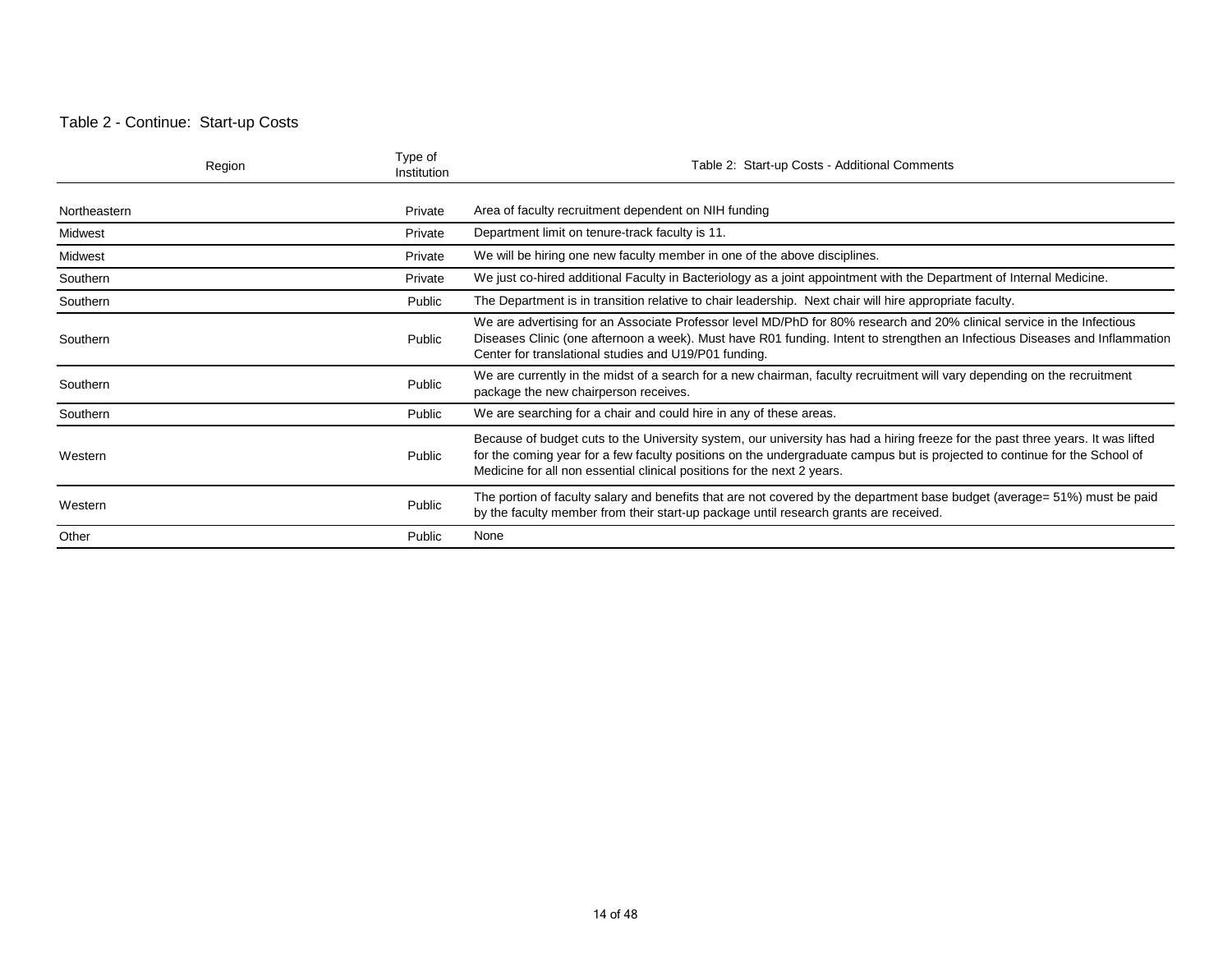# **Table 3: Personnel Demographics**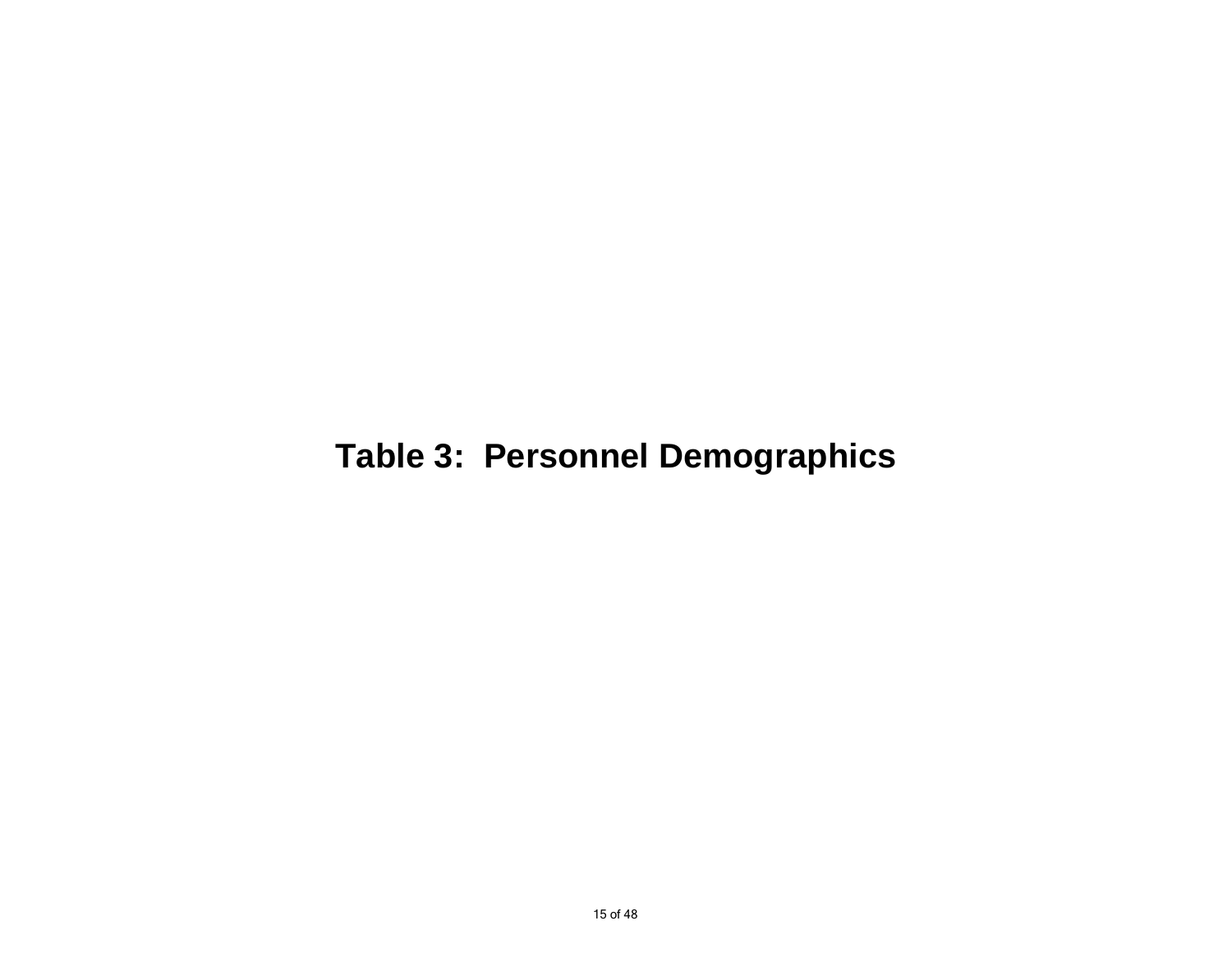## **Table 3: Personnel Demographics**

|                                                                           |         |             | Type of Institution |           |              | Region   |          |                   |                   |  |
|---------------------------------------------------------------------------|---------|-------------|---------------------|-----------|--------------|----------|----------|-------------------|-------------------|--|
| Questions                                                                 |         | Overall **  | Private **          | Public ** | Northeastern | Midwest  | Southern | Western           | Other             |  |
| Has the total number of faculty in your department changed<br>since 2009? |         |             |                     |           |              |          |          |                   |                   |  |
| Increase                                                                  |         | 40.38%      | 35.00%              | 43.75%    | 37.50%       | 53.85%   | 26.32%   | 75.00%            | 100.00%           |  |
| No Change                                                                 |         | 26.92%      | 35.00%              | 21.88%    | 37.50%       | 15.38%   | 26.32%   | 25.00%            | 0.00%             |  |
| Decrease                                                                  |         | 32.69%      | 30.00%              | 34.38%    | 25.00%       | 30.77%   | 47.37%   | 0.00%             | 0.00%             |  |
|                                                                           | n       | 52          | 20                  | 32        | 16           | 13       | 19       | 4                 | $\mathbf{1}$      |  |
|                                                                           | Mean    | 18.07       | 17.85               | 18.20     | 20.06        | 14.65    | 19.37    | 15.00             | 12.00             |  |
| What is the total number of faculty members with a                        | (std)   | (8.99)      | (8.95)              | (9.15)    | (11.13)      | (5.51)   | (9.30)   | (4.24)            |                   |  |
| PRIMARY academic appointment in your department -                         | Minimum | 4           | 4                   | 6         | 6            | 4        | 6        | $12 \overline{ }$ | 12                |  |
| include primary faculty who may be physically located in a                | Maximum | 45          | 42                  | 45        | 45           | 24       | 42       | 21                | 12                |  |
| center/institute or other non-department research unit?                   | Median  | 15.5        | 15.5                | 15.5      | 16.5         | 13       | 16       | 13.5              | 12                |  |
|                                                                           | n       | 52          | 20                  | 32        | 16           | 13       | 19       | $\overline{4}$    | $\overline{1}$    |  |
| Of the total number of primary faculty, how many are                      | Mean    | 15.41       | 16.30               | 14.86     | 16.19        | 13.04    | 16.47    | 15.00             | 12.00             |  |
| considered as "core faculty" - i.e., not in a non-department              | (std)   | (7.06)      | (7.66)              | (6.72)    | (7.99)       | (6.05)   | (7.40)   | (4.24)            |                   |  |
| research unit?                                                            | Minimum | $\mathbf 0$ | 4                   | 0         | 0            | $\Omega$ | 6        | 12                | $12 \overline{ }$ |  |
|                                                                           | Maximum | 38          | 38                  | 29        | 38           | 22       | 29       | 21                | 12                |  |
|                                                                           | Median  | 14.75       | 14.5                | 14.75     | 15           | 13       | 15       | 13.5              | 12                |  |
|                                                                           | n       | 52          | 20                  | 32        | 16           | 13       | 19       | $\overline{4}$    | $\overline{1}$    |  |
| What is the total number of faculty members with any type                 | Mean    | 34.89       | 32.45               | 36.42     | 36.88        | 28.19    | 40.05    | 24.25             | 14.00             |  |
| of appointment - primary, secondary, adjunct, etc.?                       | (std)   | (24.97)     | (20.73)             | (27.50)   | (25.83)      | (14.61)  | (31.25)  | (4.35)            |                   |  |
|                                                                           | Minimum | 5           | 5                   | 6         | 6            | 5        | 9        | 20                | 14                |  |
|                                                                           | Maximum | 122         | 87                  | 122       | 97           | 51       | 122      | 30                | 14                |  |
|                                                                           | Median  | 26.5        | 26                  | 26.5      | 27.5         | $27\,$   | 27       | 23.5              | 14                |  |
|                                                                           | n       | 52          | 20                  | 32        | 16           | 13       | 19       | $\overline{4}$    | $\mathbf{1}$      |  |
| How many TOTAL faculty have you hired since 2009?                         |         |             |                     |           |              |          |          |                   |                   |  |
| None                                                                      |         | 15.38%      | 10.00%              | 18.75%    | 25.00%       | 15.38%   | 5.26%    | 25.00%            | 0.00%             |  |
| One                                                                       |         | 26.92%      | 35.00%              | 21.88%    | 18.75%       | 30.77%   | 36.84%   | 0.00%             | 100.00%           |  |
| Two                                                                       |         | 23.08%      | 35.00%              | 15.63%    | 25.00%       | 7.69%    | 36.84%   | 0.00%             | 0.00%             |  |
| >2                                                                        |         | 34.62%      | 20.00%              | 43.75%    | 31.25%       | 46.15%   | 21.05%   | 75.00%            | 0.00%             |  |
|                                                                           | n       | 52          | 20                  | 32        | 16           | 13       | 19       | 4                 | $\mathbf{1}$      |  |
| For newly hired faculty, was grant support required?                      |         |             |                     |           |              |          |          |                   |                   |  |
| Yes                                                                       |         | 34.69%      | 27.78%              | 38.71%    | 42.86%       | 16.67%   | 42.11%   | 25.00%            | 100.00%           |  |
| No                                                                        |         | 65.31%      | 72.22%              | 61.29%    | 57.14%       | 83.33%   | 57.89%   | 75.00%            | 0.00%             |  |
|                                                                           | n.      | 49          | 18                  | 31        | 14           | 12       | 19       | $\overline{4}$    | $\mathbf{1}$      |  |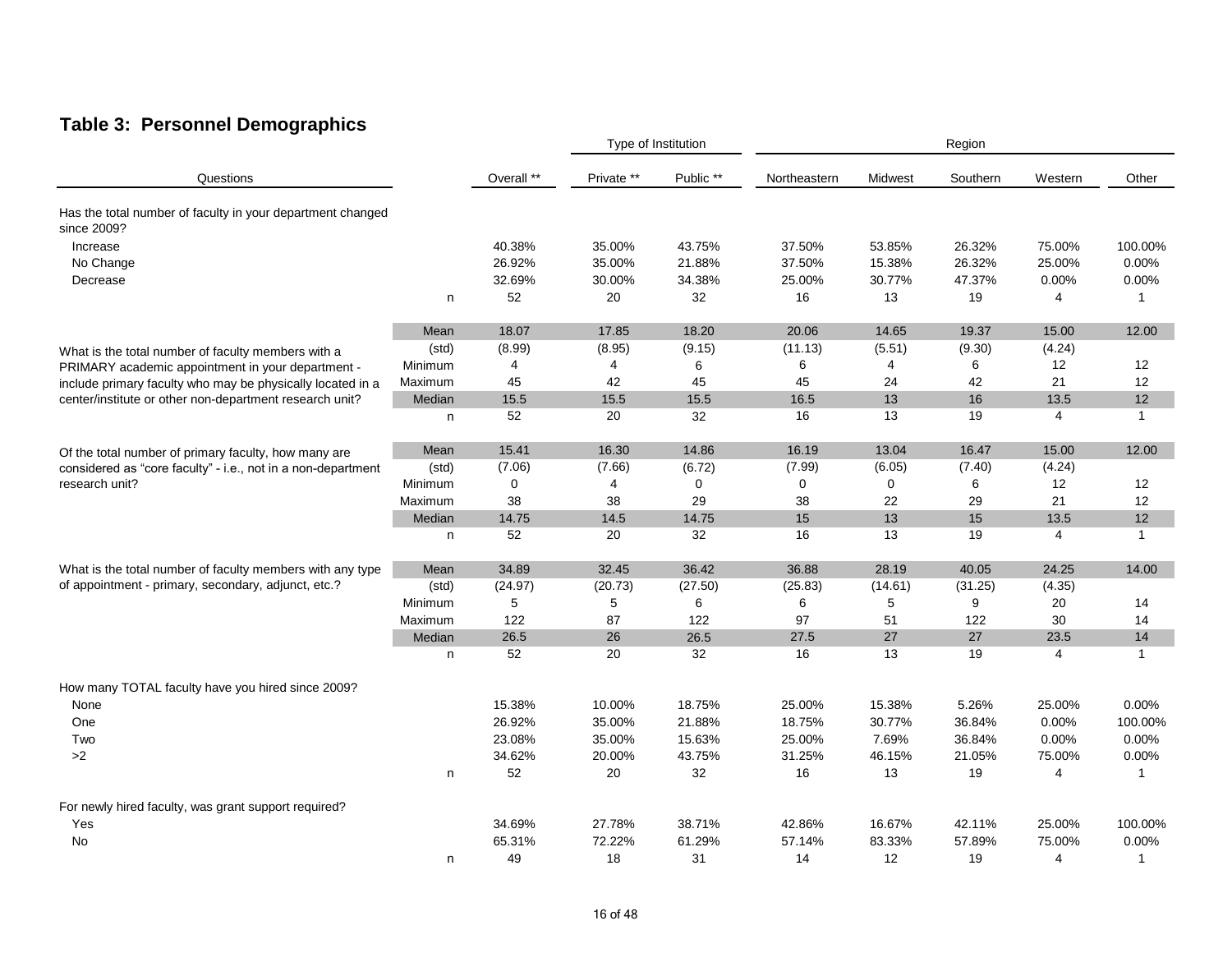| Table 3 - Continue: Personnel Demographics                 |         |                | Type of Institution     |                | Region         |                |                |                         |             |  |
|------------------------------------------------------------|---------|----------------|-------------------------|----------------|----------------|----------------|----------------|-------------------------|-------------|--|
| Questions                                                  |         | Overall **     | Private **              | Public **      | Northeastern   | Midwest        | Southern       | Western                 | Other       |  |
| Total full-time Female faculty (primary appointees only)   | Mean    | 4.91           | 5.15                    | 4.77           | 5.63           | 3.73           | 5.42           | 3.50                    | 0.00        |  |
|                                                            | (std)   | (3.61)         | (3.75)                  | (3.57)         | (3.77)         | (2.83)         | (4.15)         | (1.00)                  |             |  |
|                                                            | Minimum | 0              |                         | 0              |                |                | 0              | 2                       | 0           |  |
|                                                            | Maximum | 18             | 18                      | 18             | 18             | 12             | 18             | 4                       | 0           |  |
|                                                            | Median  | $\overline{4}$ | $\overline{\mathbf{4}}$ | $\overline{4}$ | 4.5            | $\overline{4}$ | $\overline{4}$ | $\overline{\mathbf{4}}$ | $\mathbf 0$ |  |
|                                                            | n       | 52             | 20                      | 32             | 16             | 13             | 19             | 4                       | 1           |  |
| Full-time Female tenured faculty (primary appointees only) | Mean    | 2.17           | 1.80                    | 2.40           | 2.06           | 2.42           | 2.22           | 1.50                    | 0.00        |  |
|                                                            | (std)   | (1.60)         | (1.36)                  | (1.71)         | (1.24)         | (2.23)         | (1.48)         | (1.29)                  |             |  |
|                                                            | Minimum | 0              |                         | 0              | Ω              |                | 0              | 0                       | 0           |  |
|                                                            | Maximum | 9              |                         | 9              |                | 9              | 5              | 3                       | 0           |  |
|                                                            | Median  | $\overline{2}$ | 1.5                     | $\overline{2}$ | $\overline{2}$ | $\overline{2}$ | $\overline{2}$ | 1.5                     | $\pmb{0}$   |  |
|                                                            | n       | 51             | 20                      | 31             | 16             | 13             | 18             | 4                       |             |  |
| Full-time Female non-tenured faculty (primary appointees   | Mean    | 1.42           | 1.79                    | 1.19           | 1.53           | 1.15           | 1.44           | 1.75                    | 0.00        |  |
| only - on tenure track)                                    | (std)   | (1.31)         | (1.62)                  | (1.05)         | (1.51)         | (1.07)         | (1.46)         | (0.50)                  |             |  |
|                                                            | Minimum | 0              | 0                       | 0              | 0              | 0              | 0              |                         | 0           |  |
|                                                            | Maximum | 5              | 5                       | 3              | 5              | 3              | 5              | 2                       | 0           |  |
|                                                            | Median  | $\overline{1}$ | 2                       | $\mathbf{1}$   | $\mathbf{1}$   | $\mathbf{1}$   | $\mathbf{1}$   | $\overline{2}$          | $\mathbf 0$ |  |
|                                                            | n       | 50             | 19                      | 31             | 15             | 13             | 18             | 4                       |             |  |
| Full-time Female faculty (primary appointees only - non-   | Mean    | 1.84           | 2.16                    | 1.63           | 2.27           | 0.46           | 2.82           | 0.50                    | 0.00        |  |
| tenure track)                                              | (std)   | (2.35)         | (2.97)                  | (1.88)         | (3.24)         | (0.88)         | (1.88)         | (0.58)                  |             |  |
|                                                            | Minimum | 0              | 0                       | 0              | 0              | O              | 0              | 0                       | 0           |  |
|                                                            | Maximum | 11             | 11                      | 6              | 11             | 2              | 6              |                         | 0           |  |
|                                                            | Median  | $\overline{1}$ | $\mathbf{1}$            | $\mathbf{1}$   | $\mathbf{1}$   | $\overline{0}$ | 3              | 0.5                     | $\mathbf 0$ |  |
|                                                            | n       | 49             | 19                      | 30             | 15             | 13             | 17             | 4                       | 1           |  |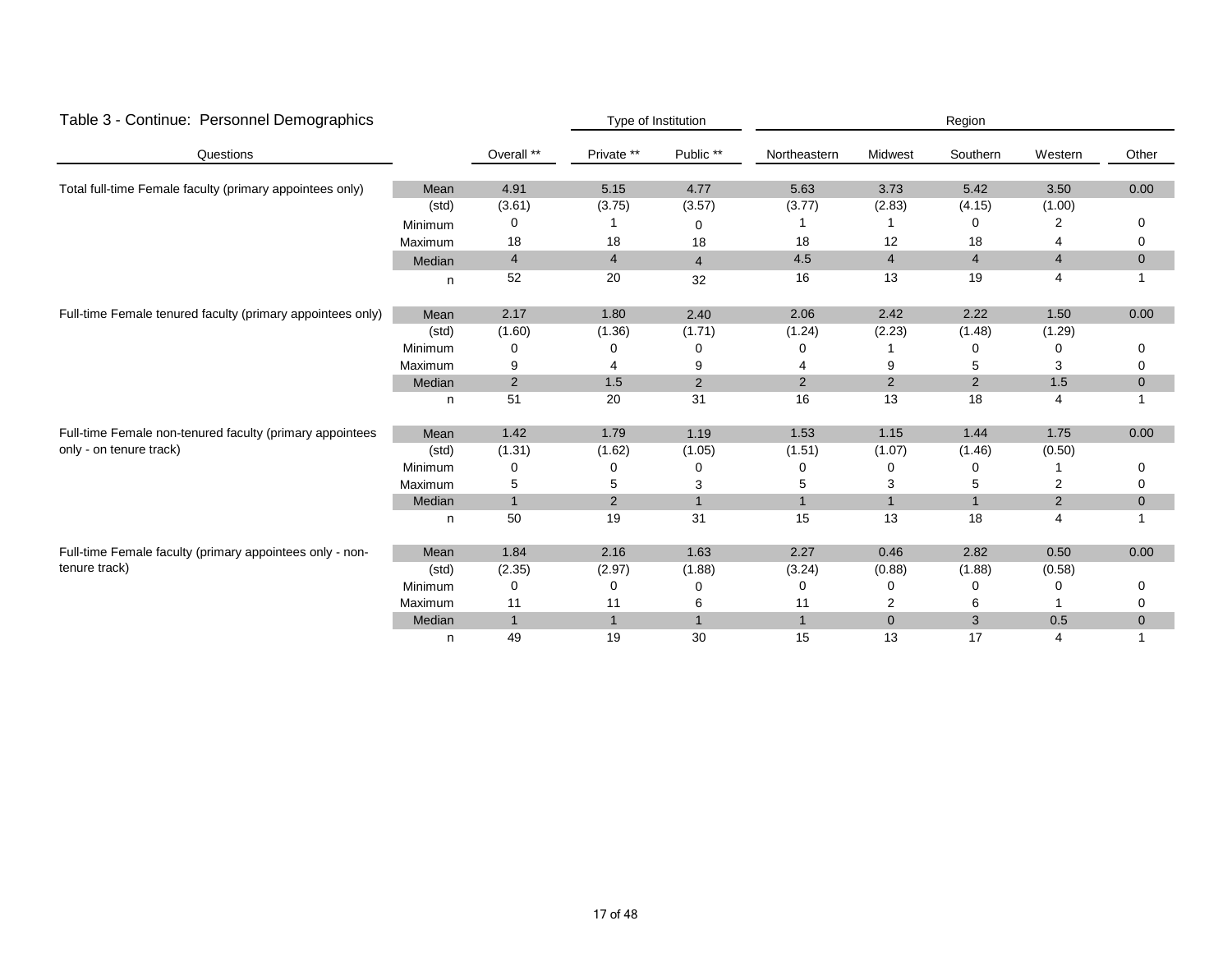| Table 3 - Continue: Personnel Demographics                   |         |            |            | Type of Institution | Region       |         |          |         |                |  |  |
|--------------------------------------------------------------|---------|------------|------------|---------------------|--------------|---------|----------|---------|----------------|--|--|
| Questions                                                    |         | Overall ** | Private ** | Public **           | Northeastern | Midwest | Southern | Western | Other          |  |  |
| Total full-time Male faculty (primary appointees only)       | Mean    | 11.98      | 12.10      | 11.90               | 11.63        | 11.08   | 13.06    | 11.50   | 12.00          |  |  |
|                                                              | (std)   | (5.07)     | (5.17)     | (5.08)              | (4.69)       | (4.37)  | (6.10)   | (4.36)  |                |  |  |
|                                                              | Minimum | 3          | 3          | 3                   | 3            | З       | 4        | 8       | 12             |  |  |
|                                                              | Maximum | 24         | 24         | 24                  | 24           | 20      | 24       | 17      | 12             |  |  |
|                                                              | Median  | 11.0       | 12.0       | 10.0                | 11.5         | 11.0    | 11.0     | 10.5    | 12             |  |  |
|                                                              | n       | 51         | 20         | 31                  | 16           | 13      | 18       | 4       |                |  |  |
| Full-time Male tenured faculty (primary appointees only)     | Mean    | 8.46       | 7.45       | 9.09                | 7.06         | 8.23    | 9.95     | 7.75    | 12.00          |  |  |
|                                                              | (std)   | (4.30)     | (3.66)     | (4.60)              | (2.91)       | (3.03)  | (5.73)   | (3.59)  |                |  |  |
|                                                              | Minimum | $\Omega$   | 0          | 2                   | 0            | 3       | 2        | 5       | 12             |  |  |
|                                                              | Maximum | 20         | 13         | 20                  | 11           | 12      | 20       | 13      | 12             |  |  |
|                                                              | Median  | 8.0        | 7.5        | 8.0                 | 7.0          | $9.0\,$ | $8.0\,$  | 6.5     | 12             |  |  |
|                                                              | n       | 52         | 20         | 32                  | 16           | 13      | 19       | 4       |                |  |  |
| Full-time Male non-tenured (primary appointees only - on     | Mean    | 2.29       | 2.85       | 1.94                | 2.44         | 2.23    | 2.17     | 2.50    | 0.00           |  |  |
| tenure track)                                                | (std)   | (1.47)     | (1.81)     | (1.09)              | (1.75)       | (1.59)  | (1.25)   | (1.29)  |                |  |  |
|                                                              | Minimum | 0          |            | 0                   | 0            | 0       | 0        |         | 0              |  |  |
|                                                              | Maximum | 6          | 6          | 4                   | 6            | 5       | 4        | 4       | 0              |  |  |
|                                                              | Median  | 2.0        | 3.0        | 2.0                 | 2.0          | 2.0     | 2.0      | 2.5     | $\mathbf 0$    |  |  |
|                                                              | n       | 51         | 20         | 31                  | 16           | 13      | 18       | 4       |                |  |  |
| Full-time Male faculty (primary appointees only - non-tenure | Mean    | 1.76       | 2.47       | 1.32                | 2.60         | 0.92    | 1.78     | 1.25    | 2.00           |  |  |
| track)                                                       | (std)   | (2.31)     | (2.99)     | (1.68)              | (3.33)       | (1.75)  | (1.59)   | (1.26)  |                |  |  |
|                                                              | Minimum | 0          | 0          | 0                   | 0            | 0       | 0        | 0       | 2              |  |  |
|                                                              | Maximum | 11         | 11         | 6                   | 11           | 6       | 5        | 3       | 2              |  |  |
|                                                              | Median  | 1.0        | 1.0        | 1.0                 | 1.0          | 0.0     | 1.5      | 1.0     | $\overline{2}$ |  |  |
|                                                              | n       | 50         | 19         | 31                  | 15           | 13      | 18       | 4       |                |  |  |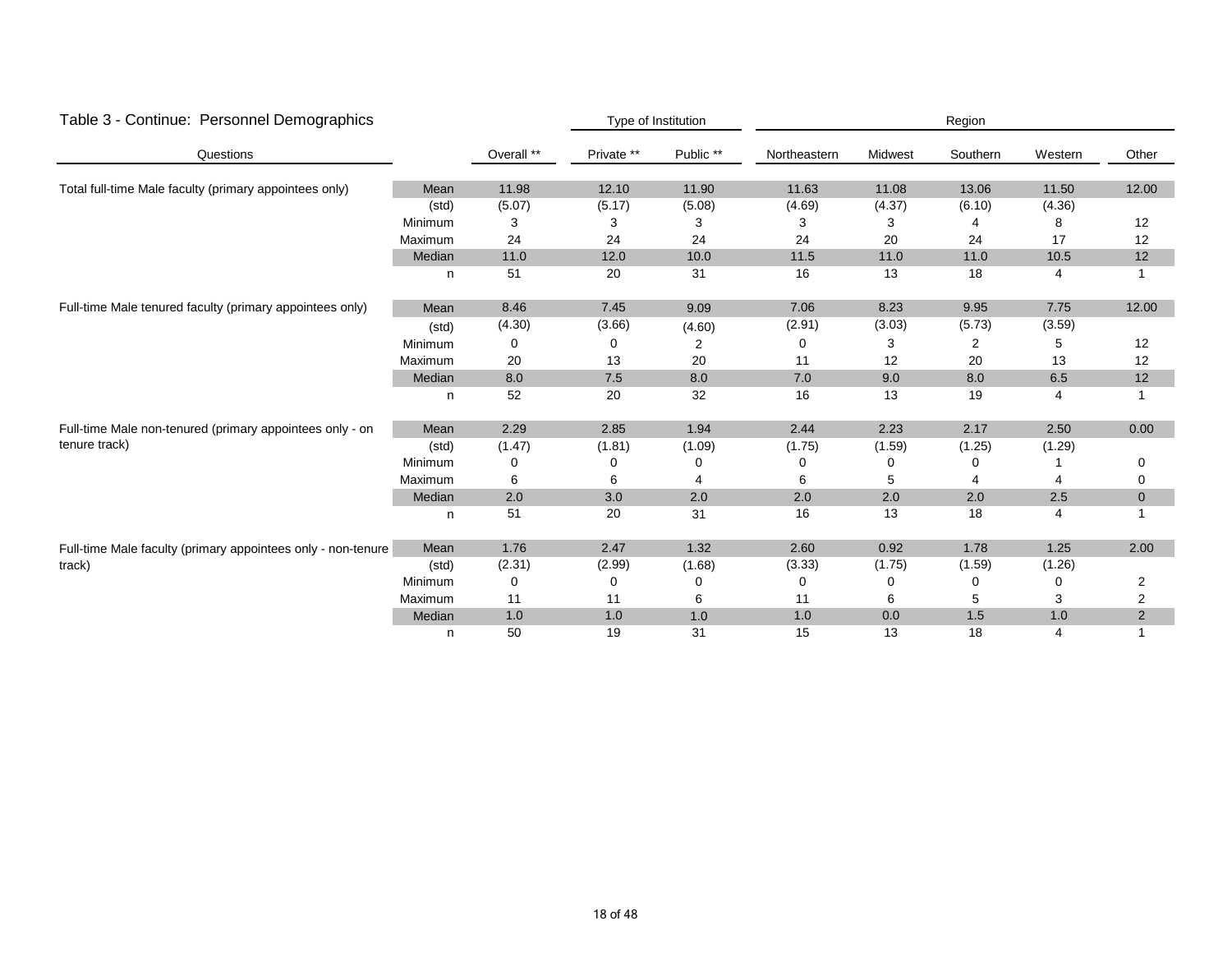| Table 3 - Continue: Personnel Demographics                   |         |              |                | Type of Institution |                |                | Region       |                |             |
|--------------------------------------------------------------|---------|--------------|----------------|---------------------|----------------|----------------|--------------|----------------|-------------|
| Questions                                                    |         | Overall **   | Private **     | Public **           | Northeastern   | Midwest        | Southern     | Western        | Other       |
| Total full-time Minority faculty (primary appointees only)   | Mean    | 1.32         | 1.00           | 1.53                | 1.25           | 0.62           | 2.06         | 0.75           |             |
|                                                              | (std)   | (2.22)       | (2.34)         | (2.15)              | (2.52)         | (1.45)         | (2.54)       | (0.50)         |             |
|                                                              | Minimum | 0            | 0              | 0                   | 0              |                | 0            | 0              |             |
|                                                              | Maximum | 10           | 10             | 8                   | 10             | 5              | 8            |                |             |
|                                                              | Median  | $\mathbf 0$  | $\mathbf 0$    | $\mathbf{1}$        | $\mathbf{0}$   | $\mathbf{0}$   | $\mathbf{1}$ | $\mathbf{1}$   |             |
|                                                              | n       | 50           | 20             | 30                  | 16             | 13             | 17           | 4              | 0           |
| Full-time Minority tenured faculty (primary appointees only) | Mean    | 0.86         | 0.70           | 0.97                | 0.94           | 0.38           | 1.22         | 0.50           |             |
|                                                              | (std)   | (1.72)       | (2.03)         | (1.52)              | (2.24)         | (1.12)         | (1.73)       | (0.58)         |             |
|                                                              | Minimum | 0            |                | 0                   | 0              |                | 0            | 0              |             |
|                                                              | Maximum | 9            | 9              | 5                   | 9              |                | 5            |                |             |
|                                                              | Median  | $\mathbf 0$  | $\mathbf 0$    | $\overline{0}$      | $\overline{0}$ | $\overline{0}$ | $\mathbf{0}$ | 0.5            |             |
|                                                              | n       | 51           | 20             | 31                  | 16             | 13             | 18           | 4              | $\mathbf 0$ |
| Full-time Minority non-tenured (primary appointees only - on | Mean    | 0.26         | 0.20           | 0.30                | 0.25           | 0.23           | 0.29         | 0.25           |             |
| tenure track)                                                | (std)   | (0.56)       | (0.52)         | (0.60)              | (0.58)         | (0.44)         | (0.69)       | (0.50)         |             |
|                                                              | Minimum | 0            | 0              | 0                   | 0              |                | 0            | 0              |             |
|                                                              | Maximum | 2            | 2              | 2                   | $\overline{c}$ |                | 2            |                |             |
|                                                              | Median  | $\pmb{0}$    | $\mathbf{0}$   | $\mathbf 0$         | $\mathbf{0}$   | $\overline{0}$ | $\mathbf 0$  | $\mathbf 0$    |             |
|                                                              | n       | 50           | 20             | 30                  | 16             | 13             | 17           | 4              | 0           |
| Full-time Minority faculty (primary appointees only - non-   | Mean    | 0.33         | 0.15           | 0.45                | 0.06           | 0.00           | 0.89         | 0.00           |             |
| tenure track)                                                | (std)   | (0.95)       | (0.49)         | (1.15)              | (0.25)         | (0.00)         | (1.45)       | (0.00)         |             |
|                                                              | Minimum | 0            |                | 0                   |                |                | 0            | 0              |             |
|                                                              | Maximum | 5            | 2              | 5                   |                | 0              | 5            | 0              |             |
|                                                              | Median  | $\mathbf{0}$ | $\overline{0}$ | $\mathbf{0}$        | $\mathbf{0}$   | $\overline{0}$ | $\mathbf{0}$ | $\overline{0}$ |             |
|                                                              | n       | 51           | 20             | 31                  | 16             | 13             | 18           | 4              | 0           |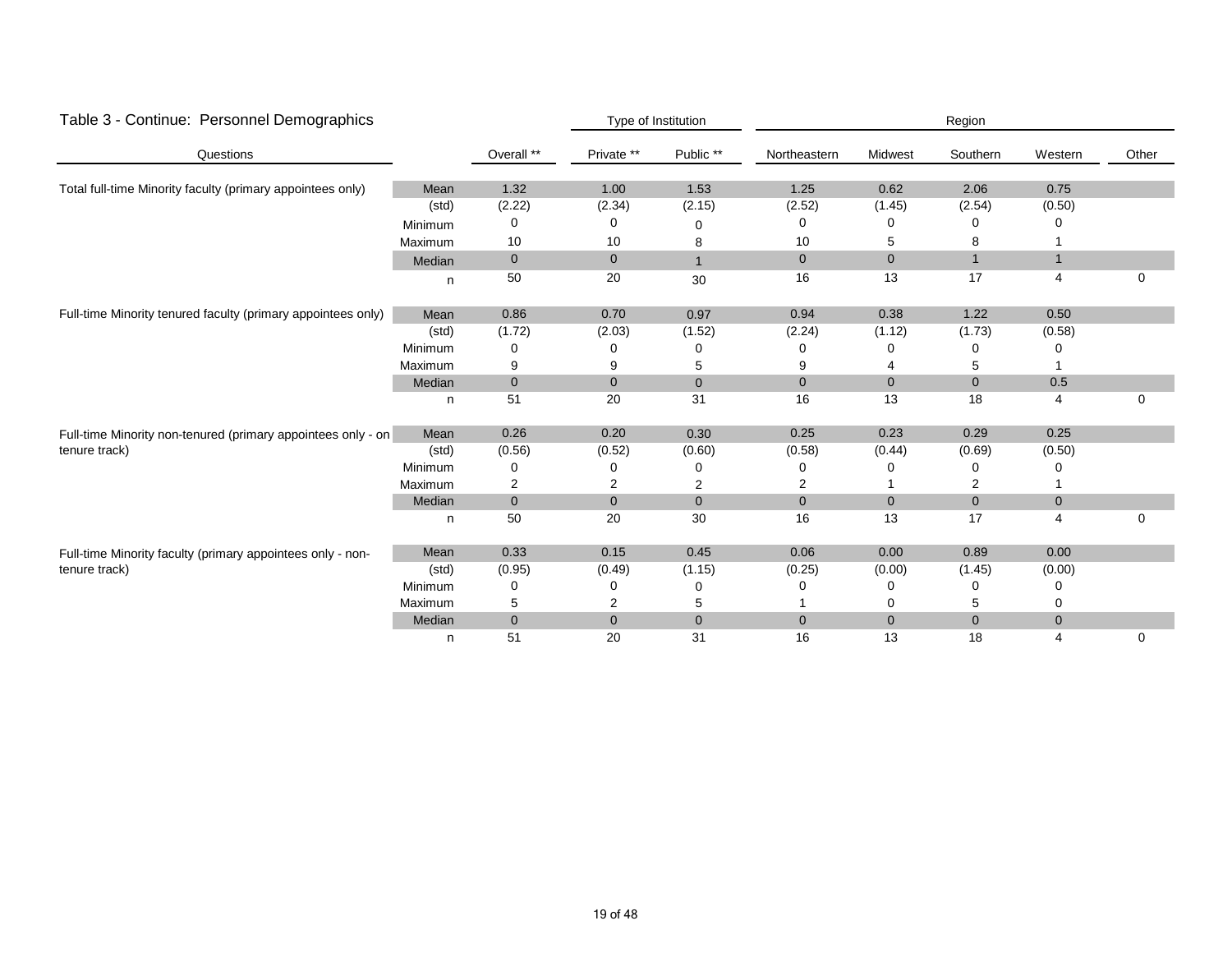#### Table 3 - Continue: Personnel Demographics

|              | Region | Type of<br>Institution | Table 3: Personnel Demographics - Additional Comments                                                                                                                                                                                                                             |
|--------------|--------|------------------------|-----------------------------------------------------------------------------------------------------------------------------------------------------------------------------------------------------------------------------------------------------------------------------------|
| Northeastern |        | Private                | There is no tenure at the School of Medicine                                                                                                                                                                                                                                      |
| Northeastern |        | Public                 | As specified in the instructions, I only gave these numbers for my core faculty but for all the primary faculty, i.e., the<br>department as a whole, the numbers are the following (in the order listed above): #37 female 11, 2, 3, 6 #38 male 34, 14,<br>$6, 14$ #39 5, 2, 1, 2 |
| Midwest      |        | Public                 | 2 tenured faculty members are on phased retirement (one at 50%; one at 75%); we have counted them as full-time for this<br>survey. Subtract .75 full-time male tenured faculty if you do not want them counted as full-time.                                                      |
| Midwest      |        | Public                 | Question 36. Did not hire any faculty. If we do hire, grant support is not "required" but puts candidates at the top of the list.                                                                                                                                                 |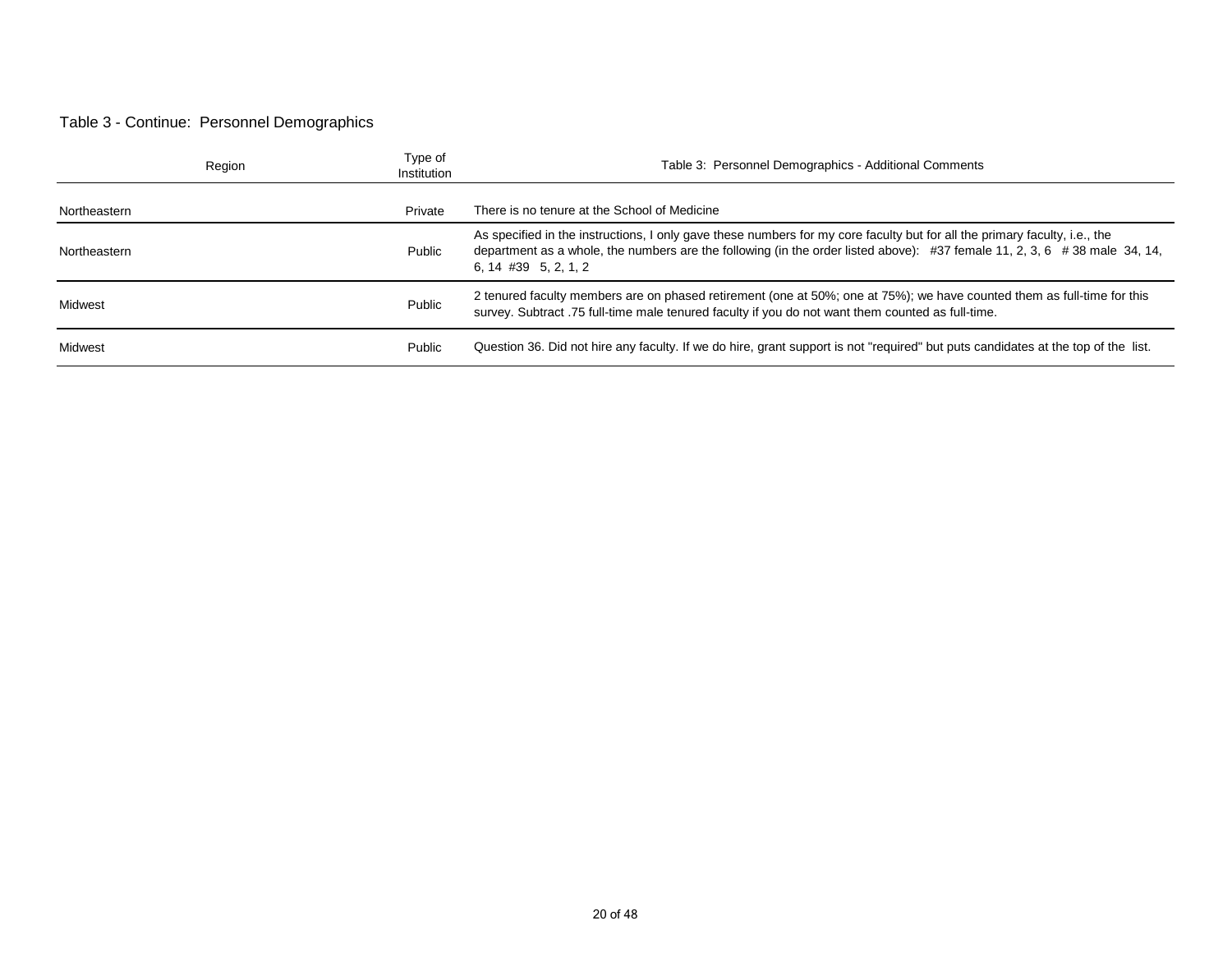# **Table 4: Graduate Program Information**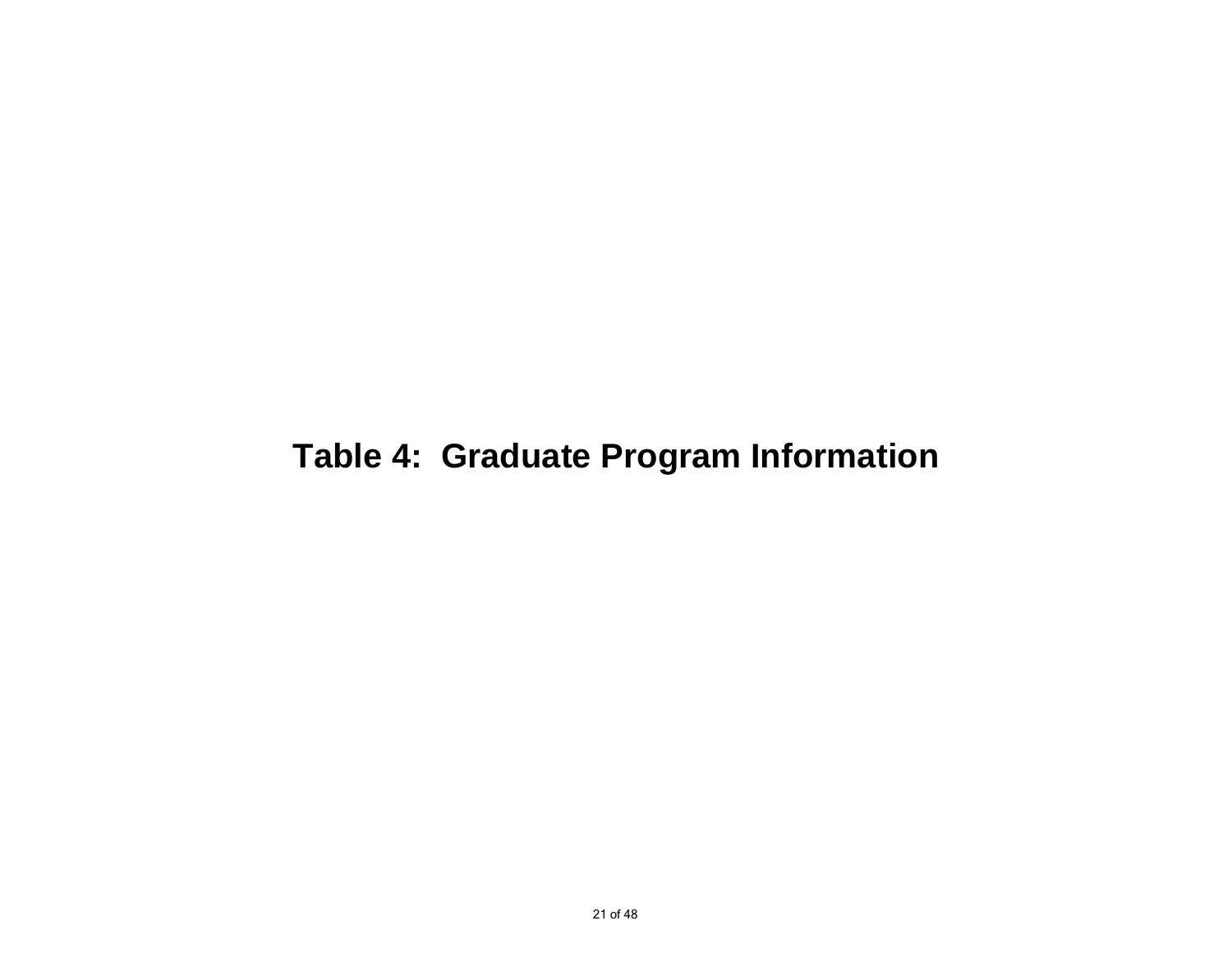## **Table 4: Graduate Program Information**

|                                                                                         |         |                |                | Type of Institution |                |              | Region         |                |              |
|-----------------------------------------------------------------------------------------|---------|----------------|----------------|---------------------|----------------|--------------|----------------|----------------|--------------|
| Questions                                                                               |         | Overall **     | Private **     | Public **           | Northeastern   | Midwest      | Southern       | Western        | Other        |
| Does your medical school offer a doctoral degree in<br>Microbiology/Immunology that is: |         |                |                |                     |                |              |                |                |              |
| department based                                                                        |         | 50.98%         | 47.37%         | 53.13%              | 50.00%         | 38.46%       | 57.89%         | 66.67%         | 100.00%      |
| inter-department/interdisciplinary based                                                |         | 35.29%         | 31.58%         | 37.50%              | 31.25%         | 46.15%       | 36.84%         | 0.00%          | 0.00%        |
| no specific degree in microbiology/immunology is offered                                |         | 13.73%         | 21.05%         | 9.38%               | 18.75%         | 15.38%       | 5.26%          | 33.33%         | 0.00%        |
|                                                                                         | n       | 51             | 19             | 32                  | 16             | 13           | 19             | 3              | 1            |
| How many Ph.D. students are enrolled in this program?                                   | Mean    | 31.70          | 31.44          | 31.84               | 32.21          | 40.09        | 27.89          | 22.67          | 20.00        |
|                                                                                         | (std)   | (20.31)        | (20.54)        | (20.53)             | (19.66)        | (21.48)      | (20.51)        | (15.31)        |              |
|                                                                                         | Minimum | 0              | 4              | $\mathbf 0$         | 12             | 11           | 0              | 11             | 20           |
|                                                                                         | Maximum | 83             | 83             | 76                  | 83             | 75           | 76             | 40             | 20           |
|                                                                                         | Median  | 28.0           | 26.0           | 28.0                | 27.0           | 40.0         | 23.0           | 17.0           | $20.0\,$     |
|                                                                                         | n.      | 47             | 16             | 31                  | 14             | 11           | 19             | 3              | $\mathbf{1}$ |
| Average number of years to graduate from the department                                 | Mean    | 5.50           | 5.57           | 5.47                | 5.48           | 5.48         | 5.45           | 6.00           | 5.00         |
| based doctoral program? (yrs)                                                           | (std)   | (0.56)         | (0.60)         | (0.54)              | (0.56)         | (0.45)       | (0.62)         | (0.50)         |              |
|                                                                                         | Minimum | 4.5            | 5              | 4.5                 | 5              | 5            | 4.5            | 5.5            | 5            |
|                                                                                         | Maximum | $\overline{7}$ | $\overline{7}$ | 6.7                 | $\overline{7}$ | 6            | 6.7            | 6.5            | 5            |
|                                                                                         | Median  | 5.5            | 5.5            | 5.5                 | 5.4            | $5.5\,$      | 5.3            | 6.0            | $5.0\,$      |
|                                                                                         | n       | 46             | 15             | 31                  | 14             | 11           | 18             | 3              | $\mathbf{1}$ |
| Does your department offer a MS/MA degree in<br>Microbiology/Immunology?                |         |                |                |                     |                |              |                |                |              |
| Yes                                                                                     |         | 39.22%         | 31.58%         | 43.75%              | 43.75%         | 61.54%       | 26.32%         | 0.00%          | 100.00%      |
| No                                                                                      |         | 60.78%         | 68.42%         | 56.25%              | 56.25%         | 38.46%       | 73.68%         | 100.00%        | 0.00%        |
|                                                                                         | n       | 51             | 19             | 32                  | 16             | 13           | 19             | 3              | 1            |
| How many MS/MA students are enrolled in this program?                                   | Mean    | 4.11           | 9.08           | 1.63                | 9.50           | 2.55         | 0.50           | 0.00           | 15.00        |
|                                                                                         | (std)   | (12.57)        | (20.73)        | (3.97)              | (20.58)        | (5.57)       | (1.24)         |                |              |
|                                                                                         | Minimum | $\mathbf 0$    | 0              | 0                   | 0              | 0            | 0              | 0              | 15           |
|                                                                                         | Maximum | 72             | 72             | 19                  | 72             | 19           | 4              | 0              | 15           |
|                                                                                         | Median  | $\mathbf{0}$   | $\mathbf{0}$   | $\overline{0}$      | $\mathbf{1}$   | $\mathbf{0}$ | $\overline{0}$ | $\overline{0}$ | 15.0         |
|                                                                                         | n       | 36             | 12             | 24                  | 12             | 11           | 12             | 1              | $\mathbf{1}$ |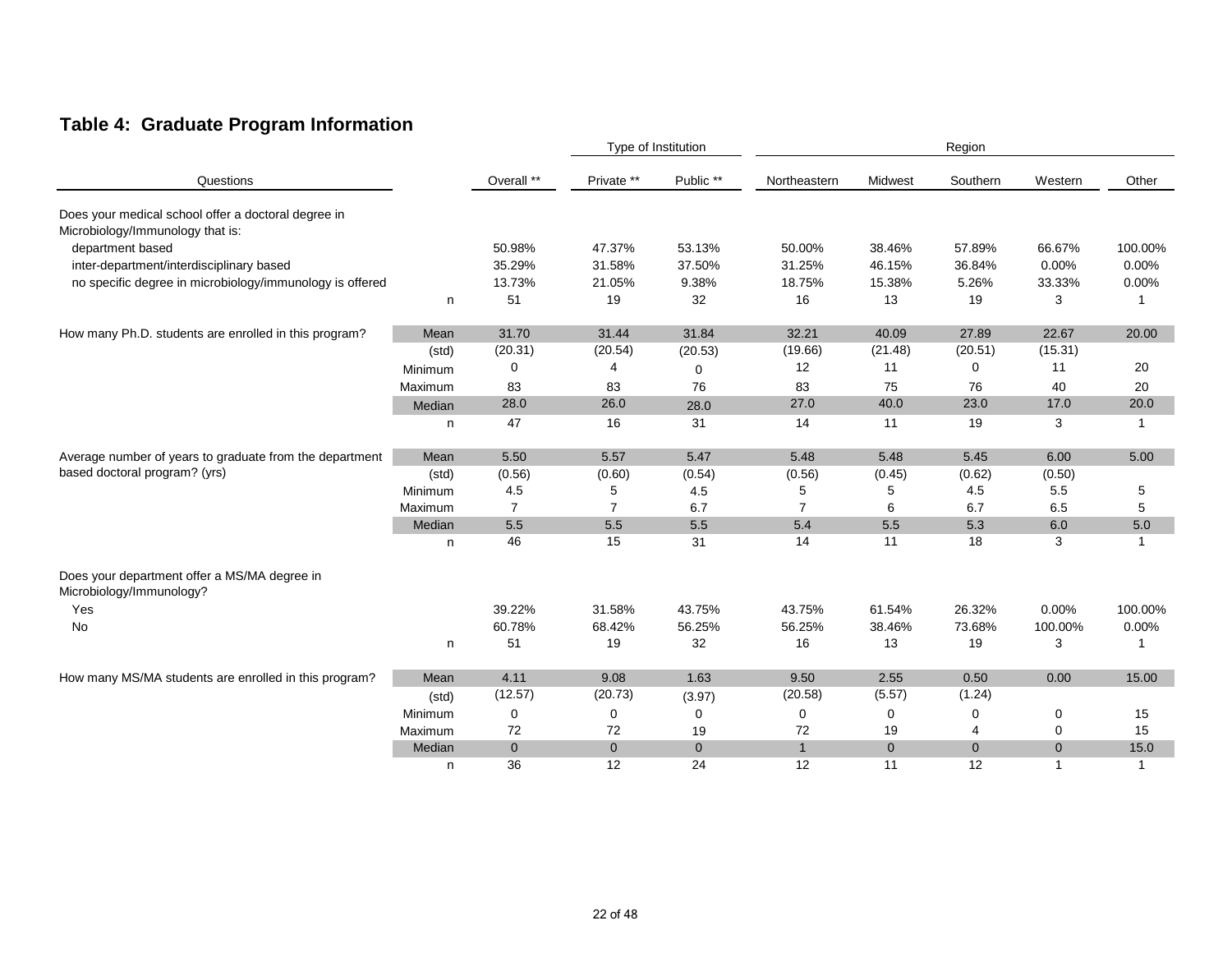| Table 4 - Continue: Graduate Program Information       |         |                |                | Type of Institution |              |                | Region       |                |                |
|--------------------------------------------------------|---------|----------------|----------------|---------------------|--------------|----------------|--------------|----------------|----------------|
| Questions                                              |         | Overall **     | Private **     | Public **           | Northeastern | Midwest        | Southern     | Western        | Other          |
| Number of Graduate Students on institutional stipends  | Mean    | 9.45           | 10.41          | 8.90                | 8.19         | 18.00          | 6.89         | 3.00           | 6.00           |
|                                                        | (std)   | (10.11)        | (12.32)        | (8.81)              | (6.96)       | (16.43)        | (5.60)       | (2.65)         |                |
|                                                        | Minimum | $\mathbf 0$    | 0              | 0                   | 0            | 3              | $\mathbf 0$  | 0              | 6              |
|                                                        | Maximum | 50             | 50             | 43                  | 24           | 50             | 19           | 5              | 6              |
|                                                        | Median  | $7.0$          | 7.0            | 6.5                 | 6.5          | 11.0           | 6.0          | 4.0            | $\,6\,$        |
|                                                        | n       | 47             | 17             | 30                  | 16           | 10             | 18           | 3              | $\overline{1}$ |
| Number of Graduate Students on training grant stipends | Mean    | 5.13           | 6.19           | 4.57                | 6.53         | 8.00           | 2.89         | 2.00           | 0.00           |
|                                                        | (std)   | (6.74)         | (8.14)         | (5.93)              | (8.55)       | (7.59)         | (3.91)       | (2.00)         |                |
|                                                        | Minimum | $\mathbf 0$    | 0              | 0                   | $\Omega$     | 0              | $\mathbf 0$  | 0              | 0              |
|                                                        | Maximum | 27             | 27             | 24                  | 27           | 24             | 14           | 4              | 0              |
|                                                        | Median  | 3.0            | 4.0            | 2.0                 | $4.0\,$      | 6.5            | 1.0          | 2.0            | $\mathbf 0$    |
|                                                        | n       | 46             | 16             | 30                  | 15           | 10             | 18           | 3              | $\overline{1}$ |
| Number of Graduate Students on research grant stipends | Mean    | 17.30          | 16.71          | 17.61               | 15.31        | 20.86          | 16.84        | 17.67          | 20.00          |
|                                                        | (std)   | (12.36)        | (12.01)        | (12.72)             | (11.57)      | (11.40)        | (13.56)      | (15.95)        |                |
|                                                        | Minimum | $\mathbf{1}$   | $\overline{c}$ | $\mathbf{1}$        | 2            | 4              | $\mathbf{1}$ | $\overline{7}$ | $20\,$         |
|                                                        | Maximum | 60             | 42             | 60                  | 35           | 42             | 60           | 36             | 20             |
|                                                        | Median  | 16.0           | 18.0           | 14.0                | 11.5         | 22.0           | 15.0         | 10.0           | $20\,$         |
|                                                        | n       | 49             | 17             | 32                  | 16           | 11             | 19           | 3              | -1             |
| Number of Graduate Students on other stipends          | Mean    | 2.77           | 2.69           | 2.81                | 2.69         | 4.06           | 2.65         | 0.00           | 9.00           |
|                                                        | (std)   | (3.23)         | (3.24)         | (3.27)              | (3.40)       | (3.78)         | (2.87)       | (0.00)         |                |
|                                                        | Minimum | $\pmb{0}$      | 0              | 0                   | 0            | 0              | 0            | 0              | 9              |
|                                                        | Maximum | 11             | 11             | 11                  | 11           | 11             | 11           | 0              | 9              |
|                                                        | Median  | $\overline{2}$ | 1.5            | $\overline{2}$      | $\mathbf{1}$ | $\overline{4}$ | 2            | $\mathbf 0$    | $9\,$          |
|                                                        | n       | 45             | 16             | 29                  | 16           | 9              | 17           | 3              | -1             |
| What is the average stipend for Ph.D. students?        | Mean    | \$25,568       | \$26,722       | \$24,955            | \$26,173     | \$24,364       | \$25,544     | \$26,917       | \$20,000       |
|                                                        | (std)   | (\$3,602)      | (\$3,212)      | (\$3,694)           | (\$3,698)    | (\$2,789)      | (\$4,082)    | (\$2,504)      |                |
|                                                        | Minimum | \$17,500       | \$17,500       | \$19,000            | \$17,500     | \$19,750       | \$19,000     | \$25,000       | \$20,000       |
|                                                        | Maximum | \$40,000       | \$32,500       | \$40,000            | \$32,500     | \$27,735       | \$40,000     | \$29,750       | \$20,000       |
|                                                        | Median  | \$26,000       | \$27,000       | \$24,550            | \$26,633     | \$24,500       | \$25,000     | \$26,000       | \$20,000       |
|                                                        | n       | 49             | 17             | 32                  | 16           | 11             | 19           | 3              | -1             |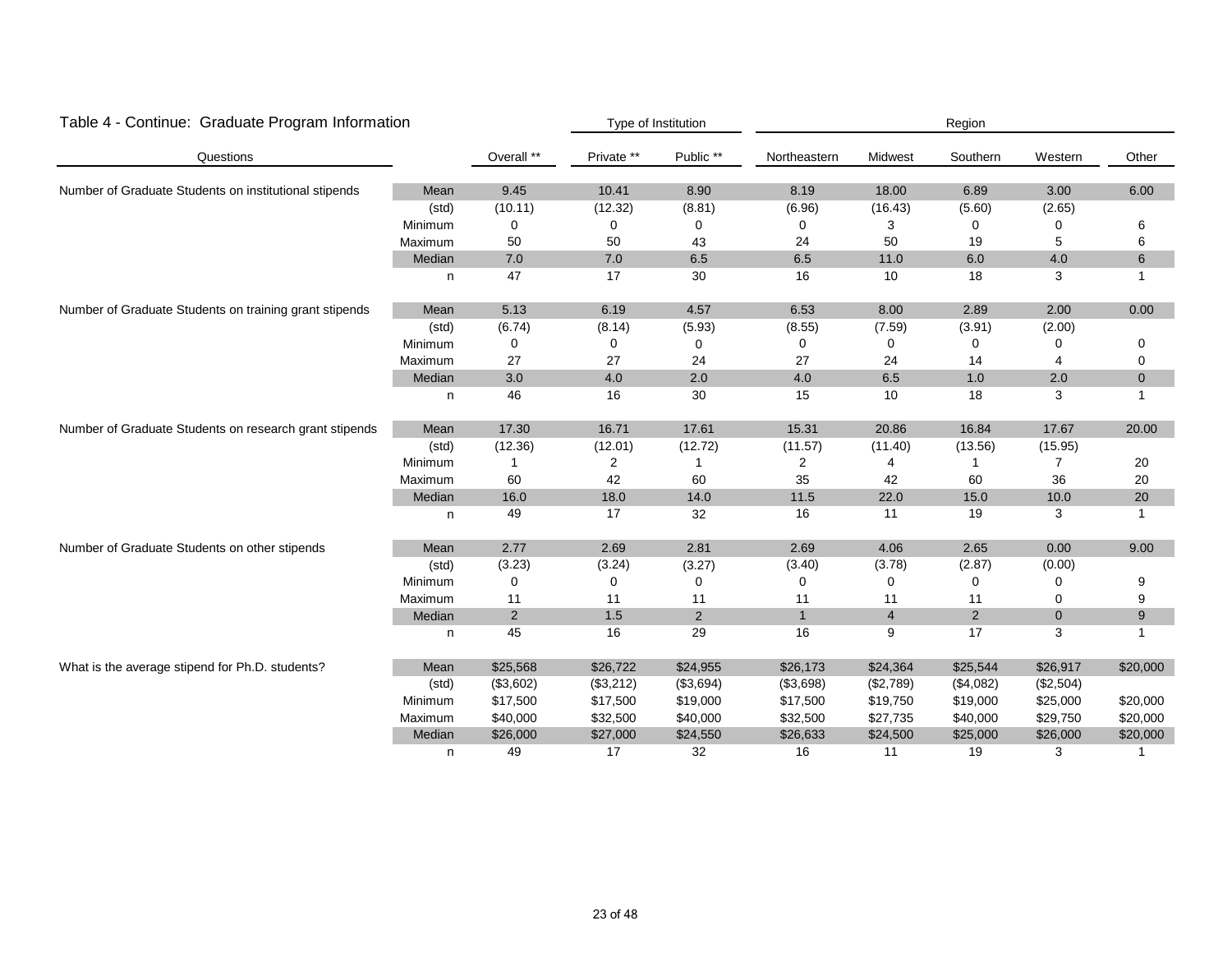| Table 4 - Continue: Graduate Program Information          |         |            |            | Type of Institution |              |           | Region    |         |             |
|-----------------------------------------------------------|---------|------------|------------|---------------------|--------------|-----------|-----------|---------|-------------|
| Questions                                                 |         | Overall ** | Private ** | Public **           | Northeastern | Midwest   | Southern  | Western | Other       |
| Percentage of students with tuition and fees paid by the  | Mean    | 51.79      | 30.94      | 64.01               | 28.43        | 55.55     | 63.18     | 78.67   | 0.00        |
| department? (%)                                           | (std)   | (47.09)    | (46.08)    | (43.96)             | (41.31)      | (51.17)   | (46.27)   | (36.95) |             |
|                                                           | Minimum | 0.0        | 0.0        | 0.0                 | 0.0          | 0.0       | 0.0       | 36.0    | 0.0         |
|                                                           | Maximum | 100.0      | 100.0      | 100.0               | 100.0        | 100.0     | 100.0     | 100.0   | 0.0         |
|                                                           | Median  | 41.5       | 0.0        | 100.0               | 3.5          | 100.0     | 98.5      | 100.0   | 0.0         |
|                                                           | n       | 46         | 17         | 29                  | 14           | 11        | 18        | 3       | 1           |
| Is health insurance provided for your graduate students?  |         |            |            |                     |              |           |           |         |             |
| Yes                                                       |         | 88.24%     | 89.47%     | 87.50%              | 100.00%      | 76.92%    | 84.21%    | 100.00% | 100.00%     |
| No                                                        |         | 11.76%     | 10.53%     | 12.50%              | 0.00%        | 23.08%    | 15.79%    | 0.00%   | 0.00%       |
|                                                           | n       | 51         | 19         | 32                  | 16           | 13        | 19        | 3       | 1           |
| If yes, how much (total cost from all sources)?           | Mean    | \$2,924    | \$3,476    | \$2,599             | \$2,795      | \$4,208   | \$2,060   | \$3,490 |             |
|                                                           | (std)   | (\$2,226)  | (\$2,668)  | (\$1,913)           | (\$1,019)    | (\$3,508) | (\$1,271) |         |             |
|                                                           | Minimum | \$462      | \$1,740    | \$462               | \$1,175      | \$1,313   | \$462     | \$3,490 |             |
|                                                           | Maximum | \$12,000   | \$12,000   | \$9,008             | \$4,350      | \$12,000  | \$5,283   | \$3,490 |             |
|                                                           | Median  | \$2,373    | \$2,647    | \$2,097             | \$2,464      | \$2,870   | \$1,956   | \$3,490 |             |
|                                                           | n       | 35         | 13         | 22                  | 10           | 10        | 14        |         | $\mathbf 0$ |
| Is a recruiting bonus paid to incoming graduate students? |         |            |            |                     |              |           |           |         |             |
| Yes                                                       |         | 15.69%     | 5.26%      | 21.88%              | 25.00%       | 23.08%    | 5.26%     | 0.00%   | 0.00%       |
| No                                                        |         | 84.31%     | 94.74%     | 78.13%              | 75.00%       | 76.92%    | 94.74%    | 100.00% | 100.00%     |
|                                                           | n       | 51         | 19         | 32                  | 16           | 13        | 19        | 3       | -1          |
| If yes, how much (total cost from all sources)?           | Mean    | \$1,714    | \$2,000    | \$1,667             | \$2,000      | \$1,667   | \$1,000   |         |             |
|                                                           | (std)   | (\$906)    |            | (\$983)             | (\$1,000)    | (\$1,041) |           |         |             |
|                                                           | Minimum | \$500      | \$2,000    | \$500               | \$1,000      | \$500     | \$1,000   |         |             |
|                                                           | Maximum | \$3,000    | \$2,000    | \$3,000             | \$3,000      | \$2,500   | \$1,000   |         |             |
|                                                           | Median  | \$2,000    | \$2,000    | \$1,500             | \$2,000      | \$2,000   | \$1,000   |         |             |
|                                                           | n       | 7          |            | 6                   | 3            | 3         | -1        | 0       | 0           |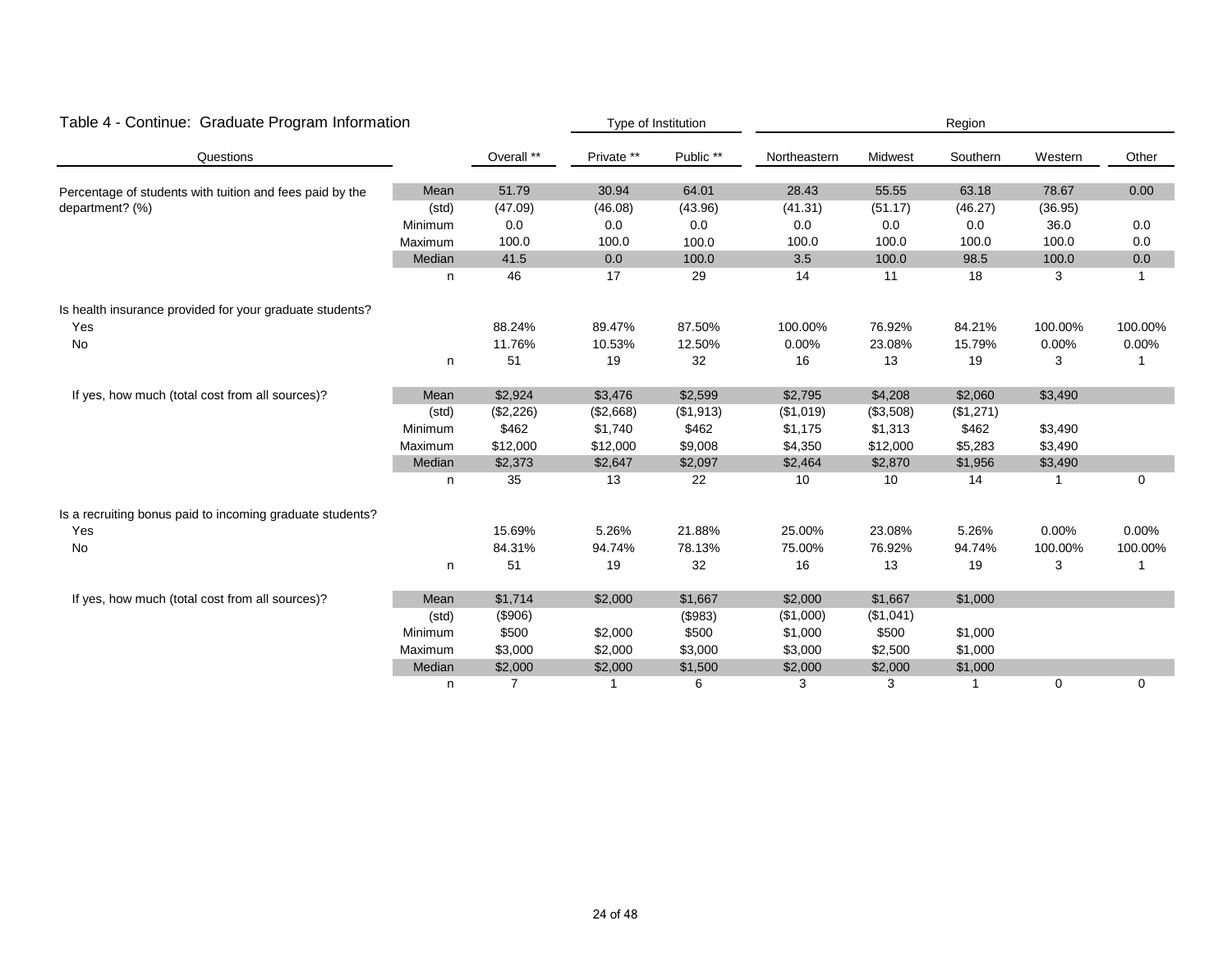| Table 4 - Continue: Graduate Program Information                                               |         |             |              | Type of Institution |              |                | Region       |         |             |
|------------------------------------------------------------------------------------------------|---------|-------------|--------------|---------------------|--------------|----------------|--------------|---------|-------------|
| Questions                                                                                      |         | Overall **  | Private **   | Public **           | Northeastern | Midwest        | Southern     | Western | Other       |
| Initial Placement of your Ph.D. graduates for the past 5<br>years - how many went directly to: |         |             |              |                     |              |                |              |         |             |
| Total number of Post-doc                                                                       | Mean    | 17.14       | 16.60        | 17.41               | 17.21        | 19.10          | 17.47        | 8.33    | 3.00        |
|                                                                                                | (std)   | (13.59)     | (12.48)      | (14.34)             | (13.48)      | (13.03)        | (15.34)      | (2.89)  |             |
|                                                                                                | Minimum |             | 3            |                     |              |                | 2            | 5       | 3           |
|                                                                                                | Maximum | 58          | 54           | 58                  | 54           | 51             | 58           | 10      | 3           |
|                                                                                                | Median  | 13.0        | 12.0         | 14.0                | 14.0         | 15.0           | 14.0         | 10.0    | 3.0         |
|                                                                                                | n       | 44          | 15           | 29                  | 14           | 10             | 17           | 3       | $\mathbf 1$ |
| Total number of Industry                                                                       | Mean    | 2.49        | 2.07         | 2.70                | 2.46         | 3.33           | 1.69         | 4.33    | 3.00        |
|                                                                                                | (std)   | (2.13)      | (1.59)       | (2.37)              | (1.76)       | (2.40)         | (1.78)       | (3.51)  |             |
|                                                                                                | Minimum | 0           | $\Omega$     | 0                   | 0            |                | 0            |         | 3           |
|                                                                                                | Maximum | 8           | 6            | 8                   | 6            | 8              | 7            | 8       | 3           |
|                                                                                                | Median  | 2.0         | 2.0          | 2.0                 | 2.0          | 3.0            | 1.5          | 4.0     | 3.0         |
|                                                                                                | n       | 41          | 14           | 27                  | 13           | 9              | 16           | 3       | -1          |
| Total number of Gov't                                                                          | Mean    | 1.20        | 1.33         | 1.11                | 1.88         | 1.14           | 0.87         |         | 1.00        |
|                                                                                                | (std)   | (1.32)      | (1.72)       | (1.02)              | (2.10)       | (0.90)         | (0.83)       |         |             |
|                                                                                                | Minimum | 0           | 0            | 0                   | 0            | 0              | 0            |         |             |
|                                                                                                | Maximum | 5           | 5            | 3                   | 5            | 3              | 3            |         |             |
|                                                                                                | Median  | 1.0         | 1.0          | 1.0                 | 1.5          | $1.0$          | 1.0          |         | 1.0         |
|                                                                                                | n       | 30          | 12           | 18                  | 8            | $\overline{7}$ | 15           | 0       | -1          |
| Total number of Tenure track faculty                                                           | Mean    | 0.91        | 1.00         | 0.83                | 0.83         | 0.83           | 1.00         |         | 0.00        |
|                                                                                                | (std)   | (1.16)      | (1.10)       | (1.27)              | (1.33)       | (0.98)         | (1.26)       |         |             |
|                                                                                                | Minimum | 0           | 0            | 0                   | 0            | 0              | 0            |         | 0           |
|                                                                                                | Maximum | 4           | 3            | 4                   | 3            | 2              | 4            |         | $\Omega$    |
|                                                                                                | Median  | $\mathbf 0$ | $\mathbf{1}$ | $\overline{0}$      | $\pmb{0}$    | 0.5            | $\mathbf{1}$ |         | 0.0         |
|                                                                                                | n       | 23          | 11           | 12                  | 6            | 6              | 11           | 0       | -1          |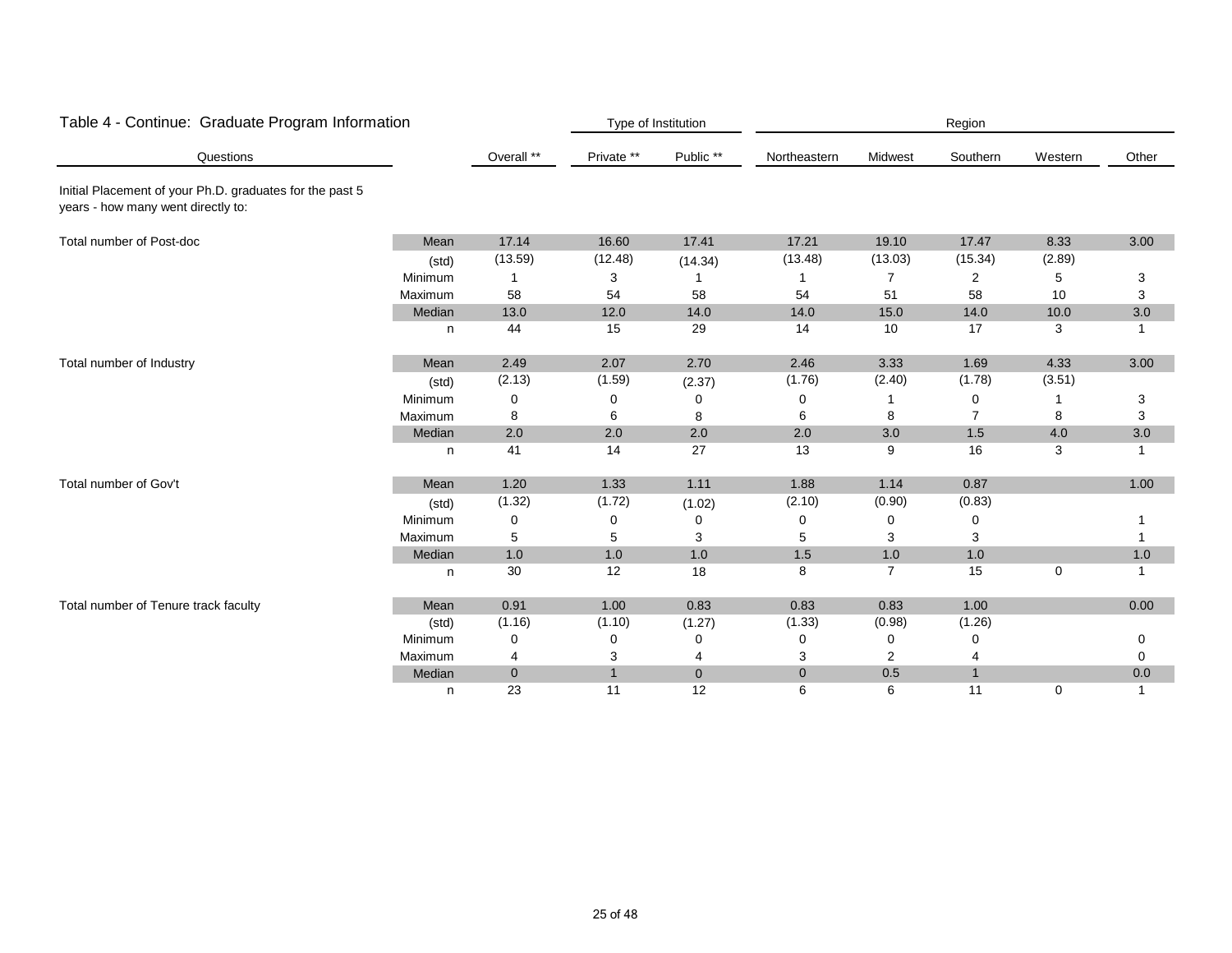|                                                                                                           | Table 4 - Continue: Graduate Program Information |            |            | Type of Institution<br>Region |              |                |          |         |       |  |
|-----------------------------------------------------------------------------------------------------------|--------------------------------------------------|------------|------------|-------------------------------|--------------|----------------|----------|---------|-------|--|
| Questions                                                                                                 |                                                  | Overall ** | Private ** | Public **                     | Northeastern | Midwest        | Southern | Western | Other |  |
| Initial Placement of your Ph.D. graduates for the past 5<br>years - how many went directly to: (continue) |                                                  |            |            |                               |              |                |          |         |       |  |
| Total number of Non-tenure track faculty                                                                  | Mean                                             | 1.75       | 0.70       | 2.23                          | 0.70         | 3.67           | 1.43     | 3.50    | 0.00  |  |
|                                                                                                           | (std)                                            | (2.53)     | (0.82)     | (2.89)                        | (0.67)       | (4.97)         | (1.40)   | (2.12)  |       |  |
|                                                                                                           | Minimum                                          | 0          | 0          | 0                             |              | 0              | 0        | 2       | 0     |  |
|                                                                                                           | Maximum                                          | 13         |            | 13                            | 2            | 13             | 5        | 5       | 0     |  |
|                                                                                                           | Median                                           |            | 0.5        |                               |              | $\overline{2}$ |          | 3.5     | 0.0   |  |
|                                                                                                           | n                                                | 32         | 10         | 22                            | 10           | 6              | 14       | 2       |       |  |
| Total number of Other                                                                                     | Mean                                             | 4.06       | 2.69       | 4.95                          | 3.75         | 6.00           | 3.42     | 3.00    | 8.00  |  |
|                                                                                                           | (std)                                            | (4.09)     | (1.93)     | (4.87)                        | (2.53)       | (6.00)         | (4.42)   | (0.00)  |       |  |
|                                                                                                           | Minimum                                          | 0          |            | 0                             |              | 0              | 0        | 3       | 8     |  |
|                                                                                                           | Maximum                                          | 17         |            | 17                            | 9            | 17             | 16       | 3       | 8     |  |
|                                                                                                           | Median                                           | 3.0        | 2.0        | 3.5                           | 4.0          | 5.0            | 2.0      | 3.0     | 8.0   |  |
|                                                                                                           | n                                                | 33         | 13         | 20                            | 12           |                | 12       |         |       |  |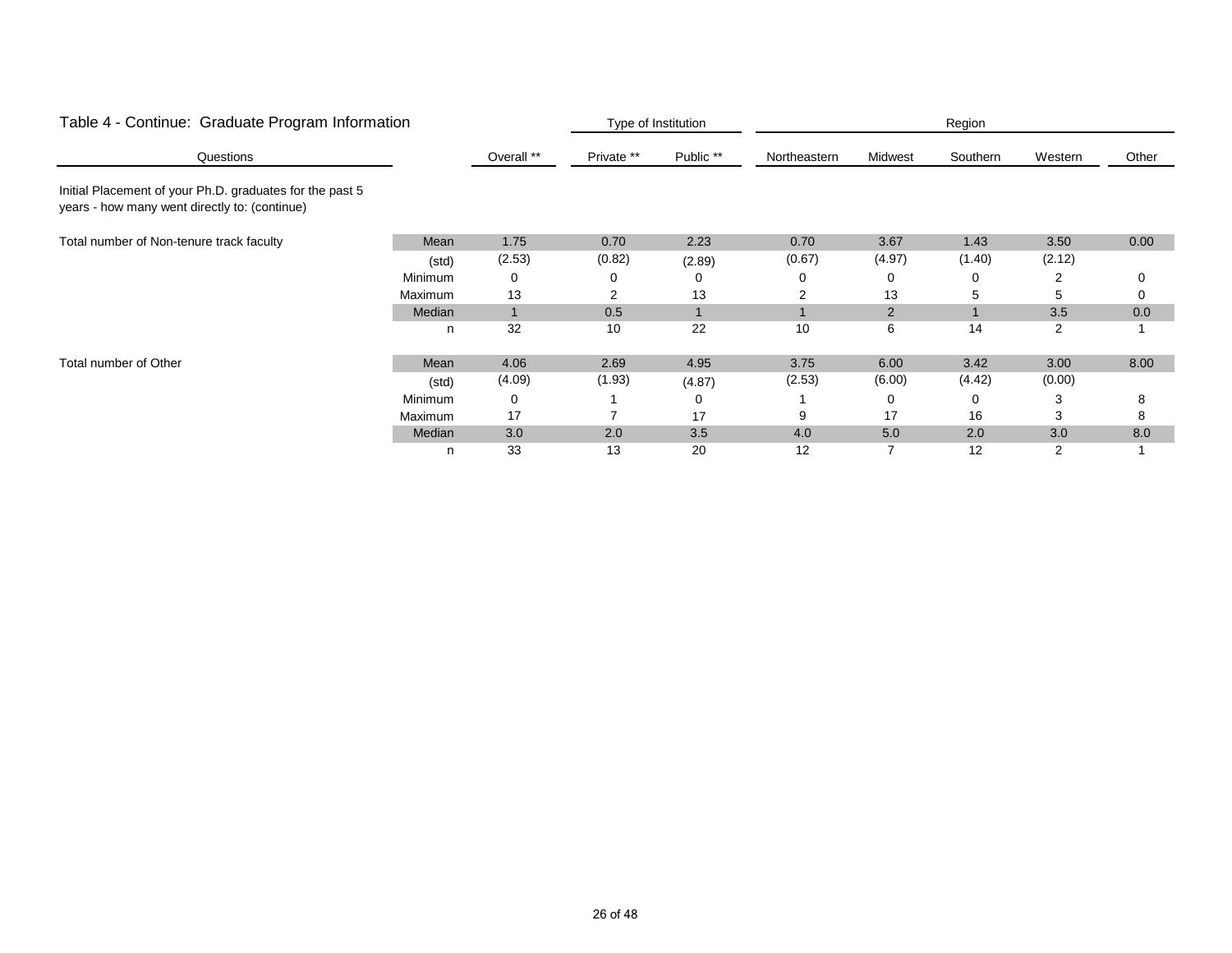| Table 4 - Continue: Graduate Program Information                                                                                    |         |                |                | Type of Institution | Region       |                |            |              |              |
|-------------------------------------------------------------------------------------------------------------------------------------|---------|----------------|----------------|---------------------|--------------|----------------|------------|--------------|--------------|
| Questions                                                                                                                           |         | Overall **     | Private **     | Public **           | Northeastern | Midwest        | Southern   | Western      | Other        |
| Total number of postdoctoral fellows in the department?                                                                             | Mean    | 11.47          | 12.42          | 10.91               | 13.50        | 10.46          | 10.63      | 10.33        | 5.00         |
|                                                                                                                                     | (std)   | (9.38)         | (12.09)        | (7.48)              | (11.54)      | (10.01)        | (7.70)     | (3.79)       |              |
|                                                                                                                                     | Minimum | $\mathbf 0$    | $\mathbf 0$    | $\pmb{0}$           | 1            | $\Omega$       | 0          | 6            | 5            |
|                                                                                                                                     | Maximum | 40             | 40             | 29                  | 40           | 30             | 27         | 13           | 5            |
|                                                                                                                                     | Median  | 10.0           | $8.0\,$        | 10.0                | 12.0         | $7.0$          | 10.0       | 12.0         | 5.0          |
|                                                                                                                                     | n       | 51             | 19             | 32                  | 16           | 13             | 19         | 3            | $\mathbf{1}$ |
| Number of US citizen/permanent resident postdoctoral                                                                                | Mean    | 5.38           | 5.79           | 5.13                | 5.81         | 5.62           | 4.72       | 6.00         |              |
| fellows in the department.                                                                                                          | (std)   | (5.82)         | (6.46)         | (5.48)              | (5.55)       | (6.31)         | (6.38)     | (2.65)       |              |
|                                                                                                                                     | Minimum | $\mathbf 0$    | 0              | 0                   | 0            | $\Omega$       | 0          | 4            |              |
|                                                                                                                                     | Maximum | 27             | 20             | 27                  | 20           | 20             | 27         | 9            |              |
|                                                                                                                                     | Median  | $3.0\,$        | 3.0            | 3.0                 | 4.0          | $3.0\,$        | $3.0\,$    | $5.0\,$      |              |
|                                                                                                                                     | n       | 50             | 19             | 31                  | 16           | 13             | 18         | 3            | $\mathbf 0$  |
| Average number of years of training for your postdoctoral                                                                           | Mean    | 3.74           | 3.78           | 3.72                | 3.54         | 4.19           | 3.55       | 4.17         | 5.00         |
| fellows (yrs).                                                                                                                      | (std)   | (1.32)         | (1.39)         | (1.30)              | (0.84)       | (1.80)         | (1.35)     | (1.04)       |              |
|                                                                                                                                     | Minimum | 1.5            | $\overline{2}$ | 1.5                 | 2            | 1.8            | 1.5        | 3            | 5            |
|                                                                                                                                     | Maximum | $\overline{7}$ | $\overline{7}$ | $\overline{7}$      | 5            | $\overline{7}$ | 6          | 5            | $\sqrt{5}$   |
|                                                                                                                                     | Median  | 3.5            | 3.0            | 3.9                 | 3.1          | 3.8            | 3.5        | 4.5          | 5.0          |
|                                                                                                                                     | n       | 49             | 18             | 31                  | 16           | 12             | 18         | 3            | $\mathbf{1}$ |
| Is health insurance provided for your post-doctoral fellows?                                                                        |         |                |                |                     |              |                |            |              |              |
| Yes                                                                                                                                 |         | 83.67%         | 94.12%         | 78.13%              | 93.33%       | 91.67%         | 68.42%     | 100.00%      | 100.00%      |
| No                                                                                                                                  |         | 16.33%         | 5.88%          | 21.88%              | 6.67%        | 8.33%          | 31.58%     | 0.00%        | 0.00%        |
|                                                                                                                                     | n       | 49             | 17             | 32                  | 15           | 12             | 19         | 3            | $\mathbf{1}$ |
| If yes, how much (total cost from all sources)?                                                                                     | Mean    | \$26,635       | \$8,183        | \$33,433            | \$40,074     | \$7,255        | \$37,106   | \$9,777      |              |
|                                                                                                                                     | (std)   | (\$63,366)     | (\$4,521)      | (\$73,408)          | (\$76,250)   | (\$4,328)      | (\$87,462) |              |              |
|                                                                                                                                     | Minimum | \$462          | \$4,000        | \$462               | \$3,926      | \$3,000        | \$462      | \$9,777      |              |
|                                                                                                                                     | Maximum | \$253,152      | \$17,000       | \$253,152           | \$220,190    | \$17,000       | \$253,152  | \$9,777      |              |
|                                                                                                                                     | Median  | \$6,171        | \$6,888        | \$5,500             | \$5,821      | \$6,200        | \$6,173    | \$9,777      |              |
|                                                                                                                                     | n       | 26             | $\overline{7}$ | 19                  | 8            | 9              | 8          | $\mathbf{1}$ | 0            |
| Are your post-doctoral fellows considered full time<br>employees - i.e., like faculty and staff as opposed to<br>trainees/students? |         |                |                |                     |              |                |            |              |              |
| Yes                                                                                                                                 |         | 71.43%         | 72.22%         | 70.97%              | 57.14%       | 84.62%         | 78.95%     | 33.33%       | 100.00%      |
| <b>No</b>                                                                                                                           |         | 28.57%         | 27.78%         | 29.03%              | 42.86%       | 15.38%         | 21.05%     | 66.67%       | 0.00%        |
|                                                                                                                                     | n       | 49             | 18             | 31                  | 14           | 13             | 19         | 3            | $\mathbf{1}$ |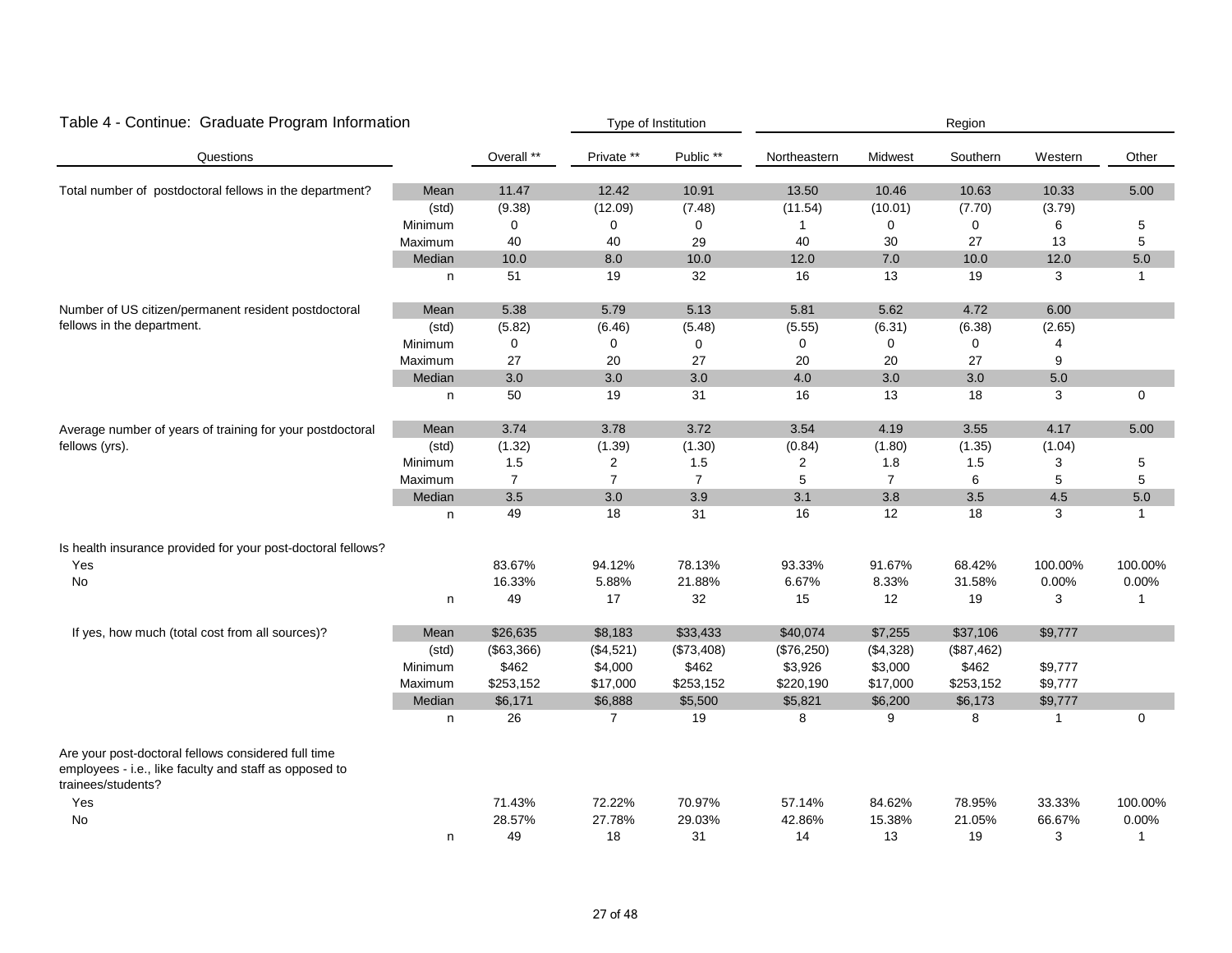| Table 4 - Continue: Graduate Program Information                                                    |         |                |                | Type of Institution |                |              | Region      |                |                |
|-----------------------------------------------------------------------------------------------------|---------|----------------|----------------|---------------------|----------------|--------------|-------------|----------------|----------------|
| Questions                                                                                           |         | Overall **     | Private **     | Public **           | Northeastern   | Midwest      | Southern    | Western        | Other          |
| Initial Placement of your postdoctoral fellows for the past 5<br>years - how many went directly to: |         |                |                |                     |                |              |             |                |                |
| Total number of Post-doc                                                                            | Mean    | 8.88           | 5.36           | 11.47               | 5.64           | 11.11        | 12.20       | 3.00           | 0.00           |
|                                                                                                     | (std)   | (15.34)        | (5.90)         | (19.40)             | (5.07)         | (12.59)      | (25.00)     | (1.73)         |                |
|                                                                                                     | Minimum | 0              | 0              |                     | 0              | 0            |             | 2              | 0              |
|                                                                                                     | Maximum | 83             | 18             | 83                  | 15             | 41           | 83          | 5              | 0              |
|                                                                                                     | Median  | $5.0\,$        | 3.0            | 6.0                 | $5.0$          | 8.0          | 4.0         | 2.0            | 0.0            |
|                                                                                                     | n       | 33             | 14             | 19                  | 11             | 9            | 10          | 3              | $\overline{1}$ |
| Total number of Industry                                                                            | Mean    | 2.30           | 0.91           | 3.25                | 2.00           | 2.14         | 2.75        | 2.33           |                |
|                                                                                                     | (std)   | (3.00)         | (0.83)         | (3.57)              | (3.08)         | (2.67)       | (3.81)      | (2.31)         |                |
|                                                                                                     | Minimum | 0              | 0              |                     | 0              | 0            | $\mathbf 0$ |                |                |
|                                                                                                     | Maximum | 12             | 2              | 12                  | 10             | 8            | 12          | 5              |                |
|                                                                                                     | Median  | $1.0$          | $1.0$          | 2.0                 | 1.0            | $1.0\,$      | 2.0         | $1.0$          |                |
|                                                                                                     | n       | 27             | 11             | 16                  | 9              | 7            | 8           | 3              | 0              |
| Total number of Gov't                                                                               | Mean    | 1.79           | 1.55           | 2.00                | 2.78           | 0.60         | 1.75        | 0.50           |                |
|                                                                                                     | (std)   | (2.55)         | (1.69)         | (3.16)              | (3.53)         | (0.55)       | (2.05)      | (0.71)         |                |
|                                                                                                     | Minimum | 0              | 0              | 0                   | 0              | 0            | 0           | 0              |                |
|                                                                                                     | Maximum | 11             | 5              | 11                  | 11             |              | 6           |                |                |
|                                                                                                     | Median  | $\mathbf{1}$   | $\overline{1}$ | $\mathbf{1}$        | $\mathbf{1}$   | $\mathbf{1}$ | 1.5         | 0.5            |                |
|                                                                                                     | n.      | 24             | 11             | 13                  | 9              | 5            | 8           | $\overline{2}$ | $\mathbf 0$    |
| Total number of Tenure track faculty                                                                | Mean    | 2.10           | 1.91           | 2.22                | 1.75           | 2.50         | 1.60        | 3.67           | 2.00           |
|                                                                                                     | (std)   | (2.09)         | (2.07)         | (2.16)              | (2.55)         | (1.93)       | (1.71)      | (2.52)         |                |
|                                                                                                     | Minimum | 0              | 0              | 0                   | 0              | 0            | 0           |                | 2              |
|                                                                                                     | Maximum | $\overline{7}$ | $\overline{7}$ | 6                   | $\overline{7}$ | 5            | 6           | 6              | 2              |
|                                                                                                     | Median  | 1.0            | 2.0            | 1.0                 | 0.5            | 2.0          | 1.0         | 4.0            | 2.0            |
|                                                                                                     | n       | 29             | 11             | 18                  | 8              | 8            | 10          | 3              | 1              |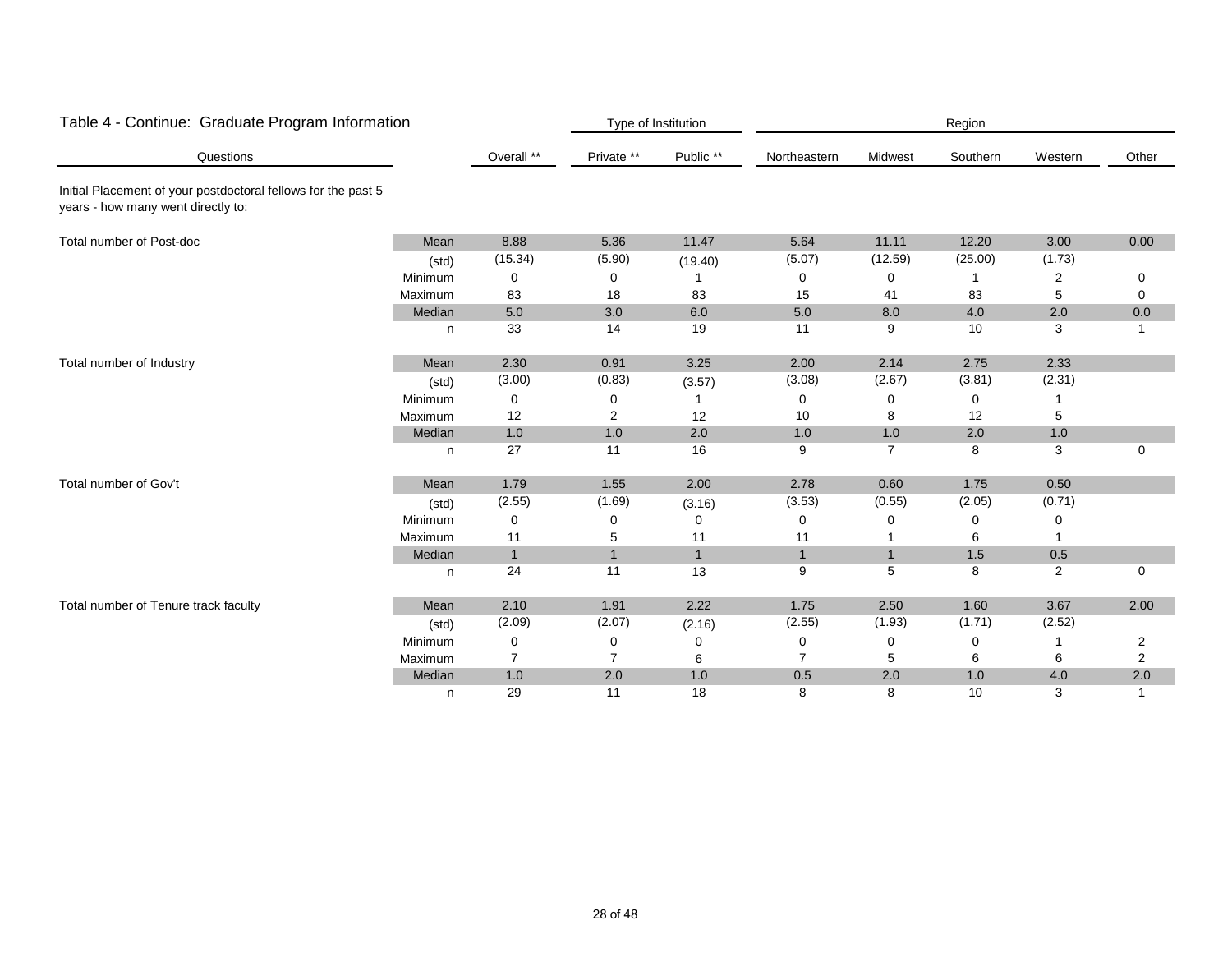|                                                                                                                | Table 4 - Continue: Graduate Program Information |            |            | Type of Institution<br>Region |              |         |          |         |       |  |
|----------------------------------------------------------------------------------------------------------------|--------------------------------------------------|------------|------------|-------------------------------|--------------|---------|----------|---------|-------|--|
| Questions                                                                                                      |                                                  | Overall ** | Private ** | Public **                     | Northeastern | Midwest | Southern | Western | Other |  |
| Initial Placement of your postdoctoral fellows for the past 5<br>years - how many went directly to: (continue) |                                                  |            |            |                               |              |         |          |         |       |  |
| Total number of Non-tenure track faculty                                                                       | Mean                                             | 2.59       | 2.38       | 2.75                          | 2.92         | 2.14    | 2.63     | 2.00    |       |  |
|                                                                                                                | (std)                                            | (3.41)     | (4.01)     | (2.96)                        | (4.23)       | (1.46)  | (4.00)   | (0.00)  |       |  |
|                                                                                                                | Minimum                                          | 0          | 0          | 0                             |              | 0       | 0        | 2       |       |  |
|                                                                                                                | Maximum                                          | 15         | 15         | 12                            | 15           | 4       | 12       | 2       |       |  |
|                                                                                                                | Median                                           | 2.0        | 2.0        | 2.0                           | 2.0          | 2.0     | 1.0      | 2.0     |       |  |
|                                                                                                                | n                                                | 29         | 13         | 16                            | 12           |         | 8        | 2       | 0     |  |
| Total number of Other                                                                                          | Mean                                             | 3.21       | 3.50       | 3.08                          | 2.00         | 4.17    | 3.00     | 6.00    |       |  |
|                                                                                                                | (std)                                            | (3.07)     | (3.78)     | (2.84)                        | (1.55)       | (4.58)  | (2.45)   |         |       |  |
|                                                                                                                | Minimum                                          | 0          | 0          |                               |              | 0       |          | 6       |       |  |
|                                                                                                                | Maximum                                          | 10         | 10         | 10                            | 5            | 10      | 6        | 6       |       |  |
|                                                                                                                | Median                                           | 2.0        | 2.0        | 2.0                           | 1.5          | 2.0     | 2.0      | 6.0     |       |  |
|                                                                                                                | n                                                | 19         | 6          | 13                            | 6            | 6       | 6        |         | 0     |  |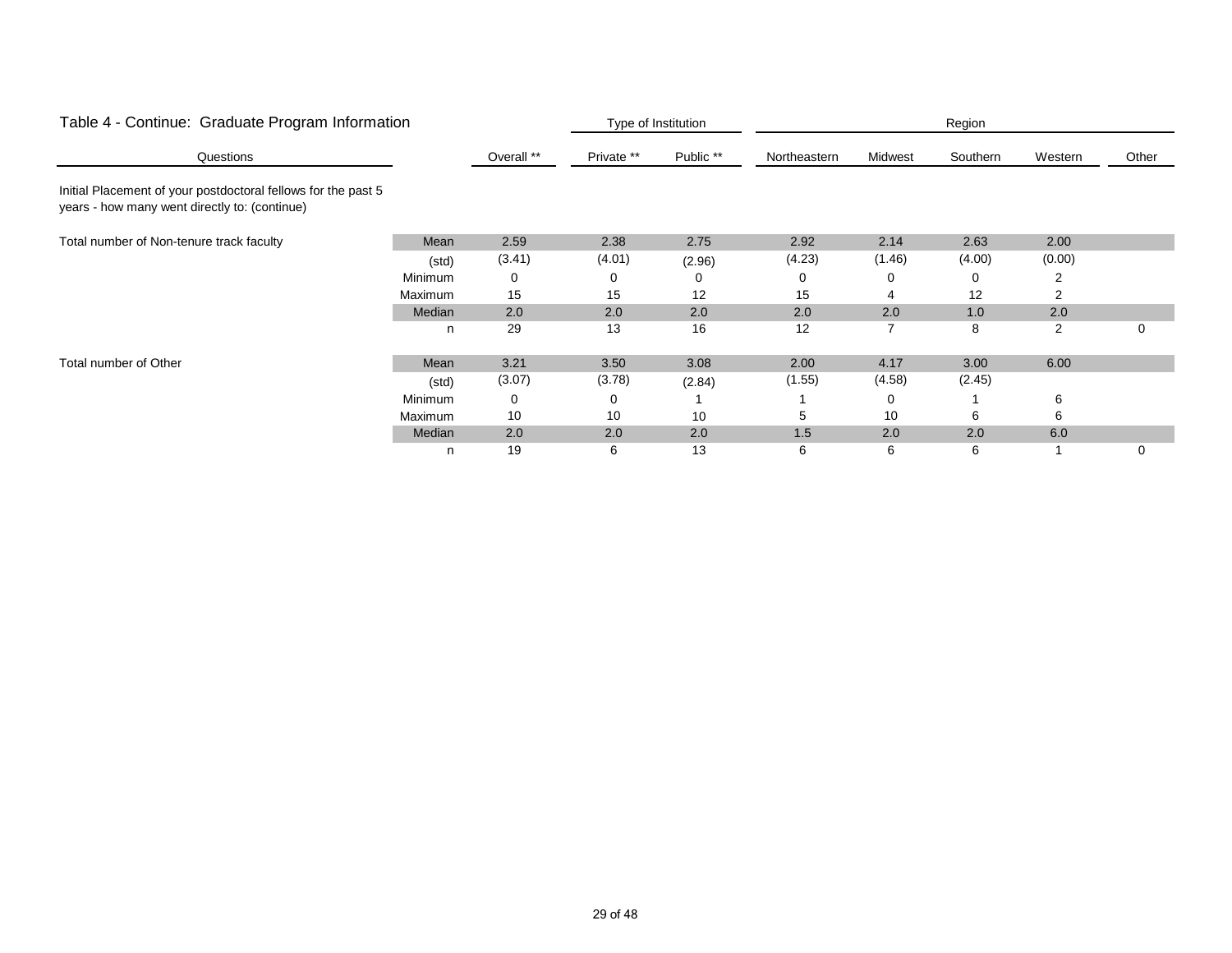#### Table 4 - Continue: Graduate Program Information

| Region       | Type of<br>Institution | Table 4: Graduate Program Information - Additional Comments                                                                                                                                                                                                                                                                                                                                                                                                                                                                                                     |
|--------------|------------------------|-----------------------------------------------------------------------------------------------------------------------------------------------------------------------------------------------------------------------------------------------------------------------------------------------------------------------------------------------------------------------------------------------------------------------------------------------------------------------------------------------------------------------------------------------------------------|
| Northeastern | Private                | 57 &58: health insurance is available. Cost is dependent on type of coverage selected by postdoctoral fellow 59: Some<br>postdoctoral fellows are employess and some are not depending on funding mechanism.                                                                                                                                                                                                                                                                                                                                                    |
| Northeastern | Private                | RE Question 59: answer is yes, except for those postdocs supported by training grants. In those cases, the answer is no.                                                                                                                                                                                                                                                                                                                                                                                                                                        |
| Northeastern | Public                 | I couldn't get the data.                                                                                                                                                                                                                                                                                                                                                                                                                                                                                                                                        |
| Northeastern | Public                 | question 48: Since we have an interdepartmental graduate program, the department is not directly responsible for any tuition<br>and fees; the institution is responsible for these fees for the new students. Our dept. is only paying fees and tuition for one<br>student whose mentor has no funding (2% of total students)                                                                                                                                                                                                                                   |
| Midwest      | Public                 | Current our office of postdoctoral affairs is reviewing postdoc policy; they have implemented a 6 year training max for<br>postdocs entering with 0 years experience. W/ prior experience cap is 4 years. They are working to standardize health<br>insurance for postdocs so as not to penalize post docs on training grants. Not yet finalized though.                                                                                                                                                                                                        |
| Southern     | Private                | Both Masters and PhD programs are interdisciplinary school-wide programs in Biomedical Science. There are 4 PhD<br>students in the department, and 15 PhD students overall. There are 15 students in the Masters Program, 4 in the<br>Department.                                                                                                                                                                                                                                                                                                               |
| Southern     | Private                | Information is provided for a doctoral degree in "Immunology" We do not track postdoc placement                                                                                                                                                                                                                                                                                                                                                                                                                                                                 |
| Southern     | Public                 | Doctoral degrees in Biomedical Sciences are awarded by the Graduate School of Biomedical Sciences. Departmental faculty<br>are volunteer members of the Graduate School. Diplomas may indicate Concentration in Microbiology and Molecular<br>Genetics.                                                                                                                                                                                                                                                                                                         |
| Southern     | Public                 | Our Graduate Program is BIOMEDICAL SCIENCES, with an emphasis in Microbiology/Immunology.                                                                                                                                                                                                                                                                                                                                                                                                                                                                       |
| Southern     | Public                 | We have had a hard time tracking our post-doctoral fellows over time.                                                                                                                                                                                                                                                                                                                                                                                                                                                                                           |
| Western      | Public                 | Many people that would be postdoctoral fellows are moved to other titles in the department - such as research associate - for<br>a variety of reasons (better benefits, less limitations on salary ranges, etc.) so numbers are actually underestimated above                                                                                                                                                                                                                                                                                                   |
| Western      | Public                 | Postdoc total includes 6 postdoctoral fellows and 7 PhD Research Associates. Average length of employment within this pool<br>is 4.5 years. Length of employment as a postdoc is limited to 6 years by university policy, after which promotion to Research<br>Associate (or termination) is required. Total health insurance costs are variable depending on the family status of the<br>postdoc. The rates are- employee only \$5,184/yr, E+children \$9,777, E+spouse/DP \$10,287, Family \$14,369. The number<br>reported is average of low and high costs. |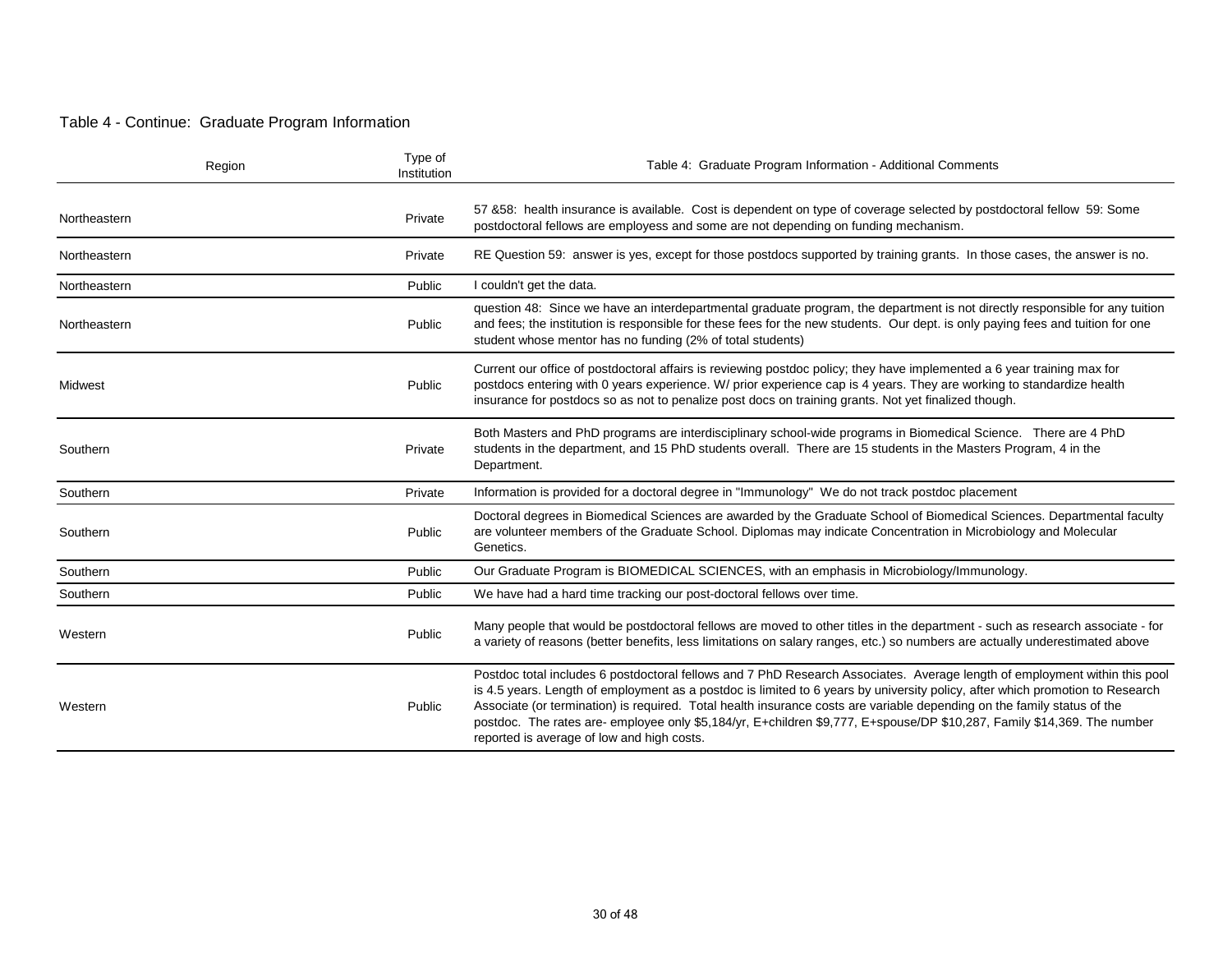# **Table 5: Medical Student Curriculum**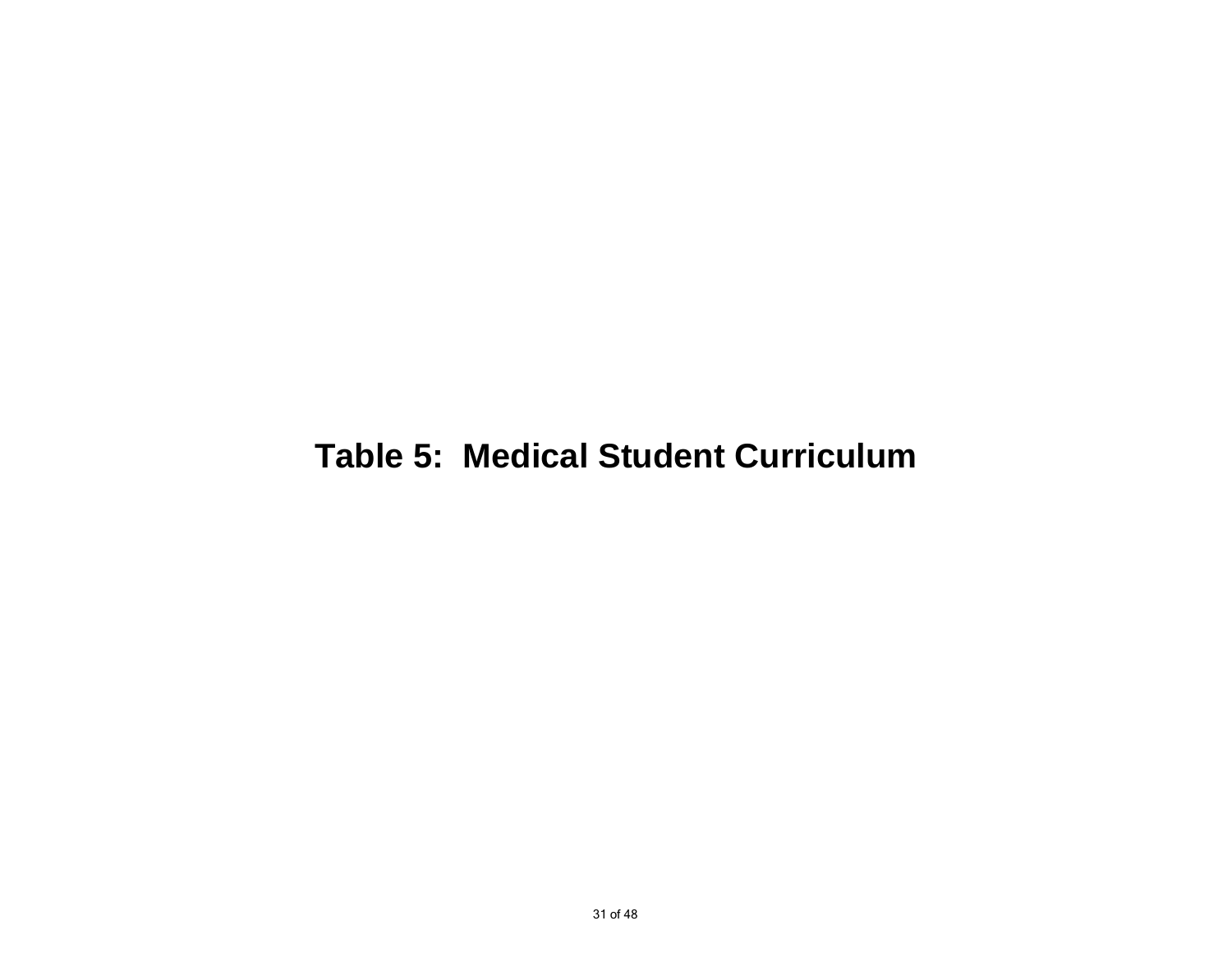#### **Table 5: Medical Student Curriculum**

|                                                                                                                                                            |         |                  |                  | Type of Institution | Region           |                  |                  |                 |                |
|------------------------------------------------------------------------------------------------------------------------------------------------------------|---------|------------------|------------------|---------------------|------------------|------------------|------------------|-----------------|----------------|
| Questions                                                                                                                                                  |         | Overall **       | Private **       | Public **           | Northeastern     | Midwest          | Southern         | Western         | Other          |
| In what kind of course format is Microbiology/Immunology<br>taught to your medical students?                                                               |         |                  |                  |                     |                  |                  |                  |                 |                |
| Specific course (or block) based in your Department<br>Specific course that is inter-departmental<br>"Integrated" curriculum where microbiology/immunology |         | 50.00%<br>22.00% | 61.11%<br>11.11% | 43.75%<br>28.13%    | 60.00%<br>20.00% | 46.15%<br>23.08% | 42.11%<br>26.32% | 66.67%<br>0.00% | 0.00%<br>0.00% |
| is scattered throughout an organ-based (systems) course                                                                                                    |         | 28.00%           | 27.78%           | 28.13%              | 20.00%           | 30.77%           | 31.58%           | 33.33%          | 100.00%        |
|                                                                                                                                                            | n       | 50               | 18               | 32                  | 15               | 13               | 19               | 3               | 1              |
| How many hours of Microbiology/Immunology instruction<br>are in your medical student curriculum?                                                           |         |                  |                  |                     |                  |                  |                  |                 |                |
| Lecture                                                                                                                                                    | Mean    | 80.66            | 71.95            | 85.60               | 90.21            | 73.54            | 78.28            | 73.25           | 4.00           |
|                                                                                                                                                            | (std)   | (45.34)          | (47.05)          | (44.39)             | (63.40)          | (32.54)          | (37.90)          | (6.72)          |                |
|                                                                                                                                                            | Minimum | $\overline{4}$   | 23               | 4                   | 30               | 32               | $\overline{4}$   | 68.5            | 4              |
|                                                                                                                                                            | Maximum | 248              | 230              | 248                 | 248              | 150              | 147              | 78              | 4              |
|                                                                                                                                                            | Median  | 74.0             | 68.0             | 77.5                | 79.0             | 74.0             | 72.0             | 73.3            | 4.0            |
|                                                                                                                                                            | n       | 47               | 17               | 30                  | 15               | 12               | 18               | 2               | $\mathbf{1}$   |
| Laboratory                                                                                                                                                 | Mean    | 19.65            | 36.08            | 11.44               | 32.87            | 10.00            | 10.00            | 21.17           | 20.00          |
|                                                                                                                                                            | (std)   | (49.39)          | (84.10)          | (10.13)             | (78.35)          | (10.21)          | (10.85)          | (3.88)          |                |
|                                                                                                                                                            | Minimum | 0                | 0                | 0                   | 0                | $\mathbf 0$      | 0                | 18              | 20             |
|                                                                                                                                                            | Maximum | 314              | 314              | 30                  | 314              | 30               | 30               | 25.5            | 20             |
|                                                                                                                                                            | Median  | 10.0             | 16.0             | 8.5                 | 16.0             | $5.5\,$          | 4.0              | 20.0            | 20.0           |
|                                                                                                                                                            | n       | 39               | 13               | 26                  | 15               | 8                | 13               | 3               | $\mathbf{1}$   |
| Discussion (Small Group, Problem-Based, Case Studies,                                                                                                      | Mean    | 32.03            | 32.31            | 31.89               | 35.64            | 61.78            | 12.67            | 18.00           | 50.00          |
| etc.)                                                                                                                                                      | (std)   | (68.85)          | (75.24)          | (67.06)             | (71.82)          | (113.13)         | (9.38)           | (0.00)          |                |
|                                                                                                                                                            | Minimum | 0                | 0                | $\overline{2}$      | 3                | 4.5              | 0                | 18              | 50             |
|                                                                                                                                                            | Maximum | 360              | 280              | 360                 | 280              | 360              | 35               | 18              | 50             |
|                                                                                                                                                            | Median  | 12.5             | 8.0              | 18.0                | 15.0             | 30.0             | 10.0             | 18.0            | 50.0           |
|                                                                                                                                                            | n       | 40               | 13               | 27                  | 14               | 9                | 15               | $\overline{2}$  | $\mathbf{1}$   |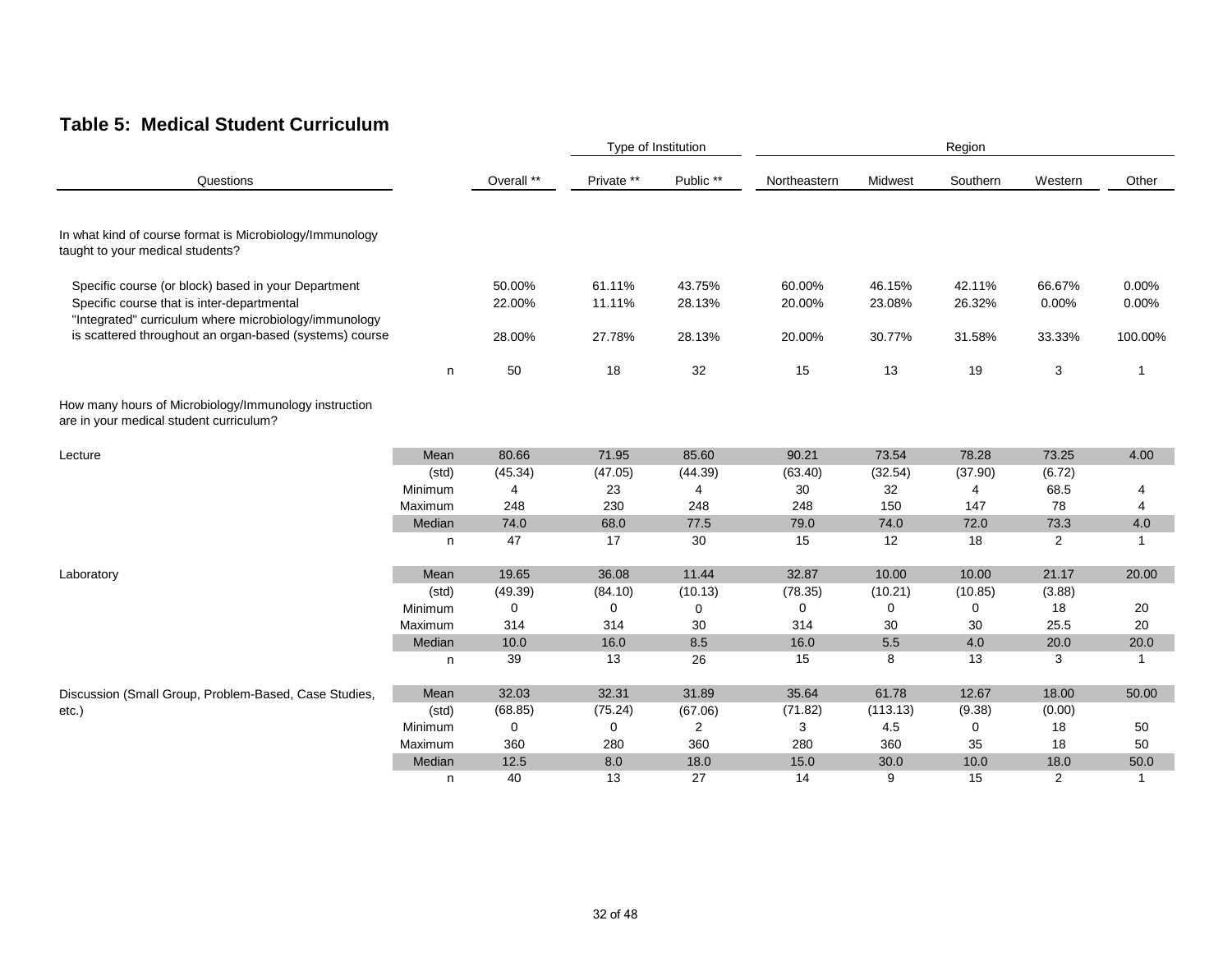#### Table 5 - Continue: Medical Student Curriculum

| Region       | Type of<br>Institution | Table 5: Medical Student Curriculum - Additional Comments                                                                                                                                                                                                                                                                                                             |
|--------------|------------------------|-----------------------------------------------------------------------------------------------------------------------------------------------------------------------------------------------------------------------------------------------------------------------------------------------------------------------------------------------------------------------|
| Northeastern | Public                 | Immunology faculty from the Pathology Department teach the Immunology section of the integrated Infection 7 Host<br>Response course.                                                                                                                                                                                                                                  |
| Northeastern | Public                 | Medical Microbiology is its own course in the second year; Immunology is integrated in the first year                                                                                                                                                                                                                                                                 |
| Northeastern | Public                 | Microbiology and Immunology lectures are given by our faculty as well as faculty from other departments.                                                                                                                                                                                                                                                              |
| Midwest      | Private                | Our 3 courses are also alloted 12 exam hours, which I have not included above.                                                                                                                                                                                                                                                                                        |
| Midwest      | Public                 | Laboratory exercises are incorporated into small group discussions.                                                                                                                                                                                                                                                                                                   |
| Midwest      | Public                 | Microbiology and Immunology are separate medical school courses.                                                                                                                                                                                                                                                                                                      |
| Midwest      | Public                 | Question 62. Course is Immunology, Microbiology, Infectious Diseases - Our primary faculty + ID faculty from Internal<br>Medicine participate.                                                                                                                                                                                                                        |
| Midwest      | Public                 | The curriculum emphasizes problem-solving, self-directed learning, collaborative learning and early clinical experiences. It<br>integrates the basic sciences and clinical problem solving. In years 1 and 2, emphasis is placed on small group learning, with<br>some lectures, and there are no department or discipline based courses.                             |
| Midwest      | Public                 | We utilize a hybrid curriculum that includes a limited number of lectures integrated throughout a PBLM-organ based format.<br>Approximately 35 hours of lecture hours are devoted to microbiology/immunology. An estimated 45 hours would be discussed<br>during small group case-based studies throughout the curriculum.                                            |
| Southern     | Private                | Answers above reflect Immunology curriculum                                                                                                                                                                                                                                                                                                                           |
| Southern     | Private                | The Department is also responsible for teaching the first year Medical Molecular and Cell Biology course. There are 30 hours<br>of lecture in MMCB, 3 hours of small groups, and 19 hours of other formal instructional hours including clinical correlations<br>and on-line lectures.                                                                                |
| Southern     | Public                 | The numbers in question 63 refer to only Microbiology. Microbiology and Immunology are separate courses. My department is<br>responsible for the Microbiology course. Some lectures are presented by faculty outside of my department.                                                                                                                                |
| Southern     | Public                 | We are in the process of changing our med school curriculum to organ system based and the format of the micro/immuno<br>block will change significantly.                                                                                                                                                                                                              |
| Southern     | Public                 | We will be going to an integrative curriculum in the Fall of 2012.                                                                                                                                                                                                                                                                                                    |
| Southern     | Public                 | with regards to question 62, we have a specific team taught block, with 50% of the faculty having their primary appointment in<br>micro/immuno. the block is taught over 9 weeks and uses a modified system based approach.                                                                                                                                           |
| Western      | Public                 | Medical Immunology and Medical Microbiology are 2 separate courses taught by our department. Medical Immunology is<br>taught to first year medical students and Medical Microbiology is taught to second year students. I combined the total number<br>of lectures for both. Only Medical Microbiology has a lab. Only Medical Immunology has smal group discussions. |
| Western      | Public                 | The microbiology content is presented within a first year block called "Disease and Defense" and a second year block called<br>"Infectious Diseases".                                                                                                                                                                                                                 |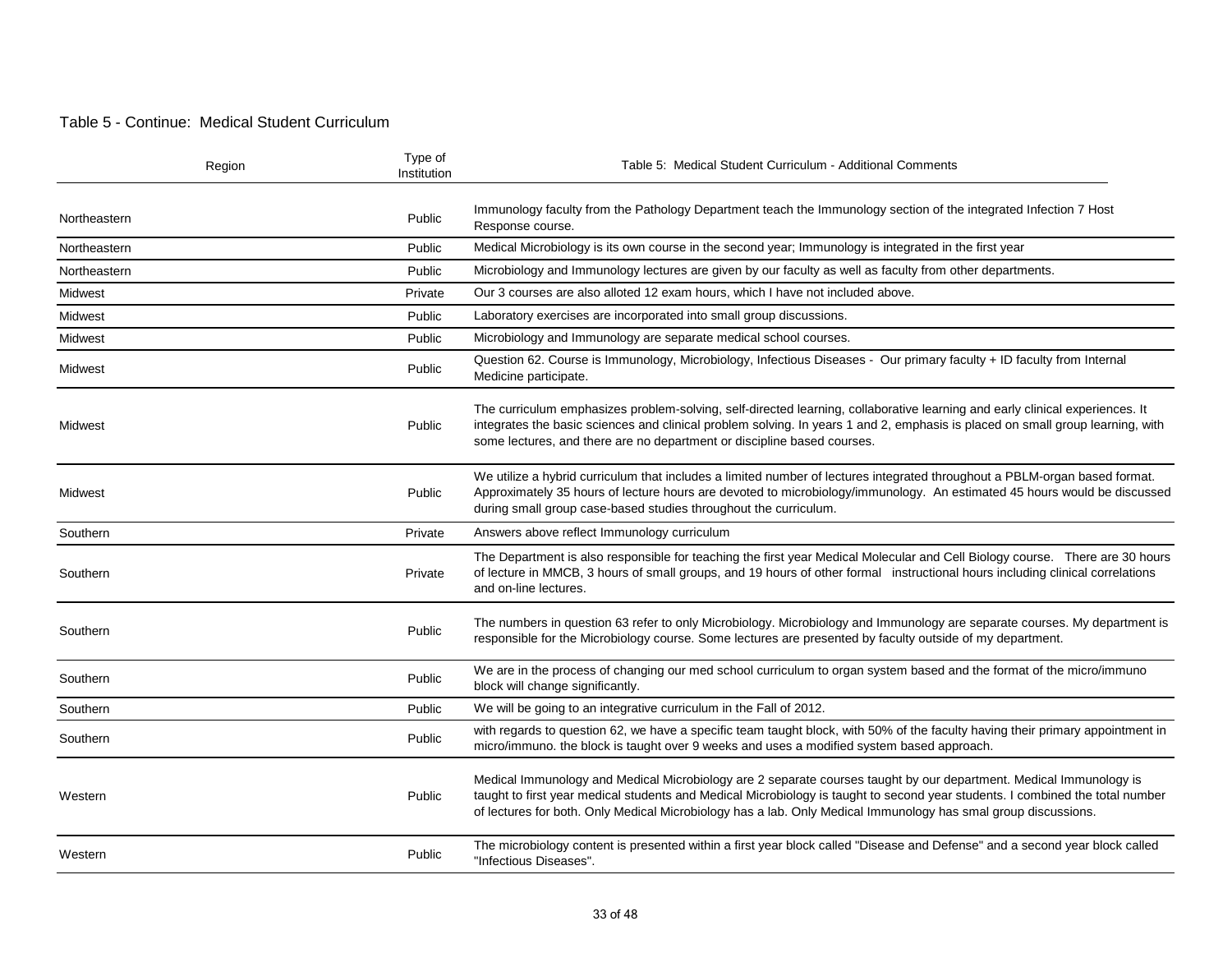# **Table 6: Chair Demographics**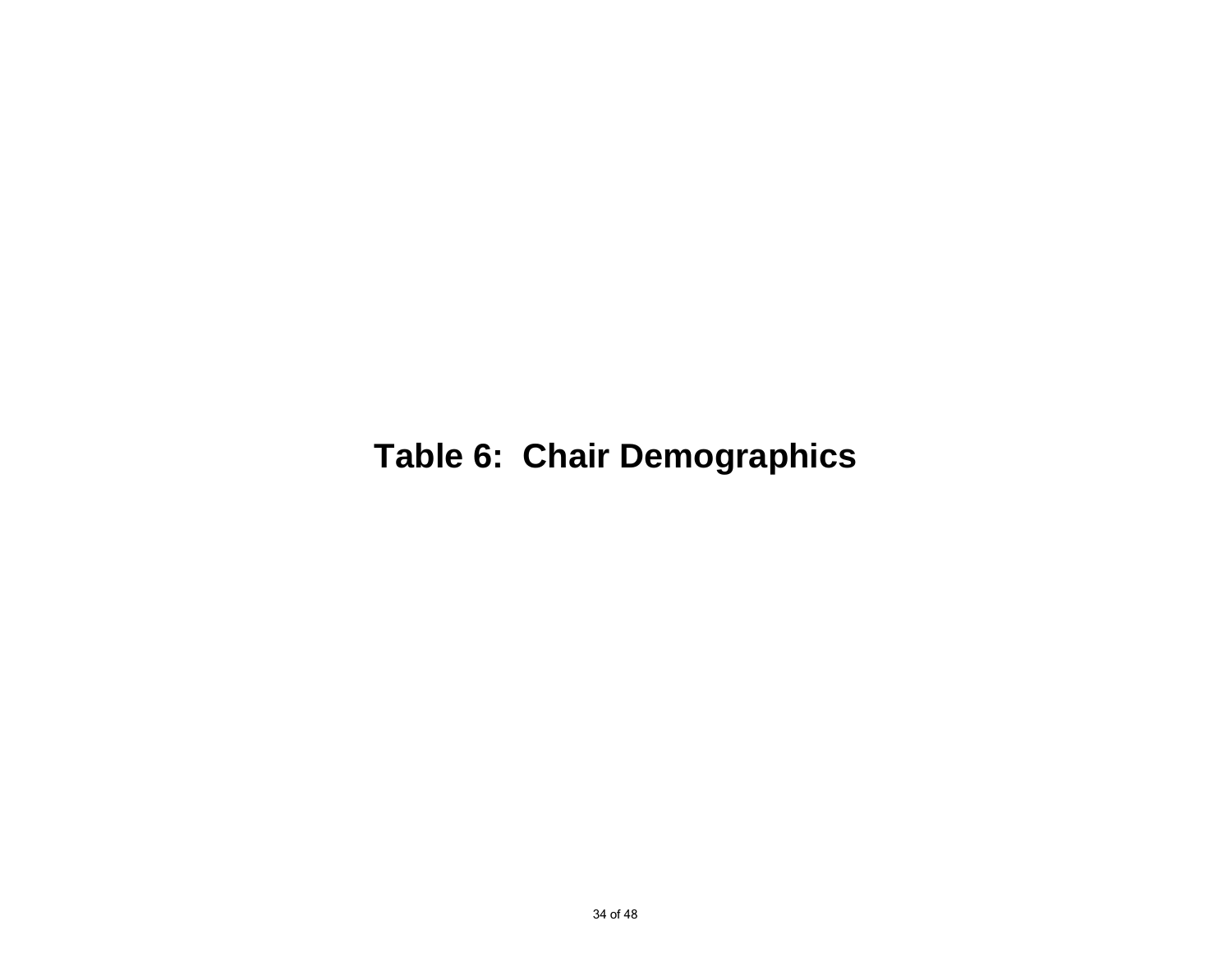## **Table 6: Chair Demographics**

|                                                         |         |             |              | Type of Institution |               |             | Region      |             |              |
|---------------------------------------------------------|---------|-------------|--------------|---------------------|---------------|-------------|-------------|-------------|--------------|
| Questions                                               |         | Overall **  | Private **   | Public **           | Northeastern  | Midwest     | Southern    | Western     | Other        |
| Total salary of the chair                               | Mean    | \$245,021   | \$248,990    | \$242,788           | \$252,816     | \$242,148   | \$238,931   | \$253,506   | \$120,000    |
|                                                         | (std)   | (\$66, 617) | (\$92,229)   | (\$48,330)          | (\$78,596)    | (\$64,484)  | (\$62,227)  | (\$60,684)  |              |
|                                                         | Minimum | \$121,000   | \$121,000    | \$157,000           | \$143,408     | \$121,000   | \$137,735   | \$185,000   | \$120,000    |
|                                                         | Maximum | \$405,000   | \$405,000    | \$344,369           | \$405,000     | \$329,684   | \$368,000   | \$300,518   | \$120,000    |
|                                                         | Median  | \$252,150   | \$258,400    | \$250,000           | \$244,996     | \$257,600   | \$242,000   | \$275,000   | \$120,000    |
|                                                         | n       | 50          | 18           | 32                  | 16            | 12          | 19          | 3           | $\mathbf{1}$ |
| Amount of the Chair's salary that is an administrative  | Mean    | \$51,336    | \$45,496     | \$54,539            | \$39,611      | \$32,799    | \$74,237    | \$35,167    | \$20,000     |
| supplement?                                             | (std)   | (\$64,989)  | (\$69,707)   | (\$63,210)          | (\$34,529)    | (\$27,908)  | (\$92,776)  | (\$36,818)  |              |
|                                                         | Minimum | \$0         | \$0          | \$0                 | \$0           | \$0         | \$0         | \$4,500     | \$20,000     |
|                                                         | Maximum | \$294,000   | \$294,000    | \$288,230           | \$110,000     | \$72,612    | \$294,000   | \$76,000    | \$20,000     |
|                                                         | Median  | \$40,000    | \$40,000     | \$40,000            | \$42,500      | \$34,600    | \$40,000    | \$25,000    | \$20,000     |
|                                                         | n       | 48          | 17           | 31                  | 14            | 12          | 19          | 3           | $\mathbf{1}$ |
| As the Chair, I am                                      |         |             |              |                     |               |             |             |             |              |
| Permanent                                               |         | 94.12%      | 94.74%       | 93.75%              | 100.00%       | 92.31%      | 89.47%      | 100.00%     | 0.00%        |
| Acting (interim)                                        |         | 5.88%       | 5.26%        | 6.25%               | 0.00%         | 7.69%       | 10.53%      | 0.00%       | 0.00%        |
| Rotating                                                |         | 0.00%       | 0.00%        | 0.00%               | 0.00%         | 0.00%       | 0.00%       | 0.00%       | 100.00%      |
|                                                         | n       | 51          | 19           | 32                  | 16            | 13          | 19          | 3           | 1            |
| How many years have you been the Chair? (yrs)           | Mean    | 9.36        | 9.56         | 9.25                | 10.13         | 12.12       | 7.05        | 8.00        | 3.00         |
|                                                         | (std)   | (7.92)      | (7.39)       | (8.34)              | (7.19)        | (9.26)      | (7.54)      | (6.95)      |              |
|                                                         | Minimum | 0.08        | 0.08         | 0.25                | 2             | 0.08        | 0.25        | 3.5         | 3            |
|                                                         | Maximum | 31          | 25           | 31                  | 25            | 28          | 31          | 16          | 3            |
|                                                         | Median  | $7.0$       | 8.0          | 6.0                 | 8.5           | 9.0         | $5.0\,$     | 4.5         | $\sqrt{3}$   |
|                                                         | n       | 51          | 19           | 32                  | 16            | 13          | 19          | 3           | $\mathbf{1}$ |
| The Chair's age? (yrs)                                  | Mean    | 60.47       | 58.89        | 61.39               | 61.67         | 60.83       | 59.05       | 62.00       | 53.00        |
|                                                         | (std)   | (7.19)      | (7.58)       | (6.92)              | (7.21)        | (6.86)      | (7.31)      | (10.15)     |              |
|                                                         | Minimum | 44          | 44           | 45                  | 48            | 44          | 45          | 51          | 53           |
|                                                         | Maximum | 73          | 69           | 73                  | 73            | 71          | 71          | 71          | 53           |
|                                                         | Median  | 61.0        | 60.0         | 61.0                | 63.0          | 61.5        | 59.0        | 64.0        | 53           |
|                                                         | n       | 49          | 18           | 31                  | 15            | 12          | 19          | 3           | $\mathbf{1}$ |
| Amount of the Chairs annual grant support (direct costs | Mean    | \$685,358   | \$751,392    | \$647,015           | \$907,633     | \$479,959   | \$606,221   | \$938,861   | \$300,000    |
| only)?                                                  | (std)   | (\$717,971) | (\$927, 843) | (\$576,887)         | (\$1,068,462) | (\$334,286) | (\$543,188) | (\$635,881) |              |
|                                                         | Minimum | \$0         | \$0          | \$0                 | \$0           | \$52,069    | \$8,100     | \$425,000   | \$300,000    |
|                                                         | Maximum | \$3,904,779 | \$3,904,779  | \$2,128,394         | \$3,904,779   | \$1,354,749 | \$2,128,394 | \$1,650,000 | \$300,000    |
|                                                         | Median  | \$495,000   | \$560,212    | \$450,000           | \$500,000     | \$520,424   | \$450,000   | \$741,583   | \$300,000    |
|                                                         | n       | 49          | 18           | 31                  | 15            | 13          | 18          | 3           | $\mathbf{1}$ |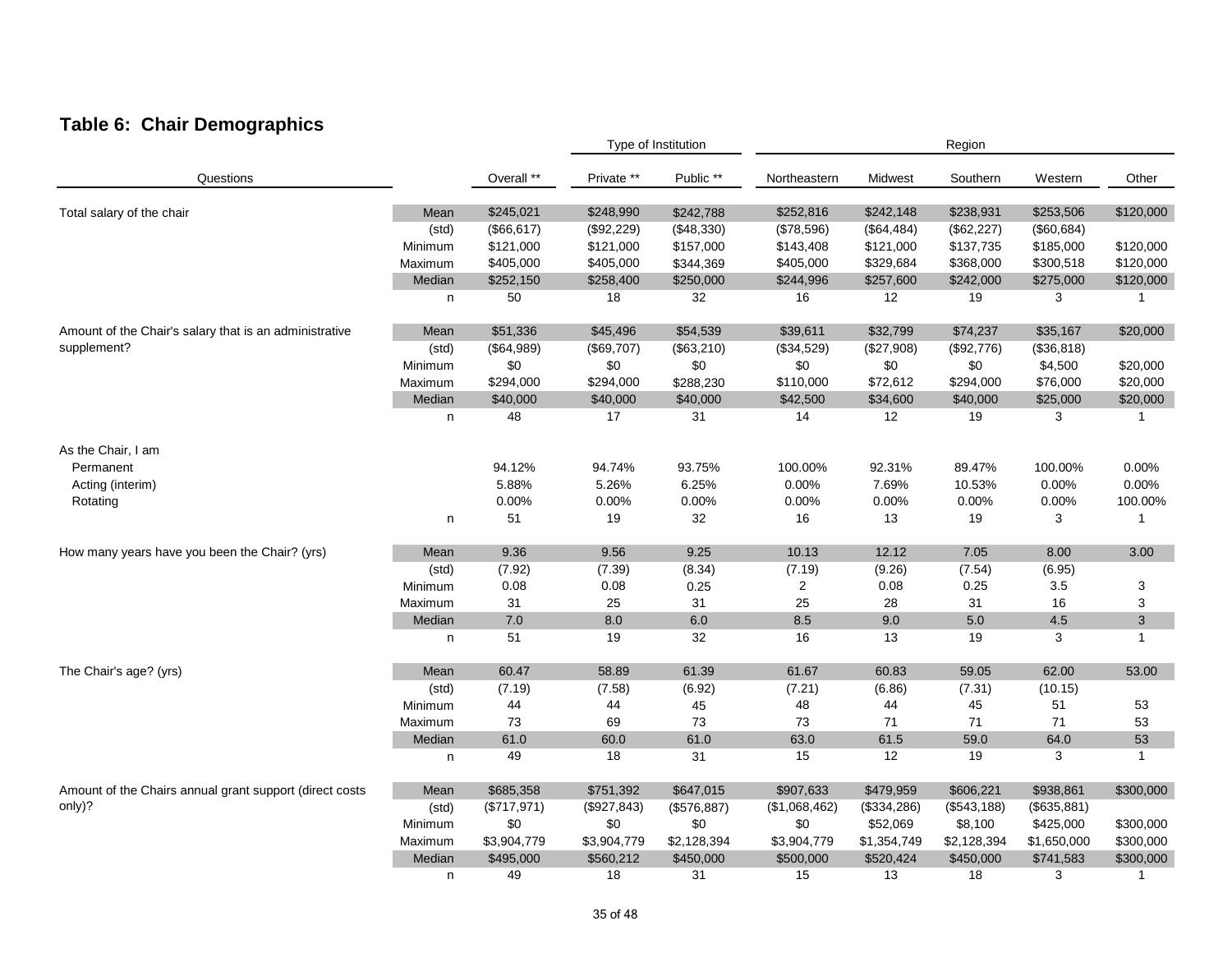# **Table 7: Faculty Demographics - Professors**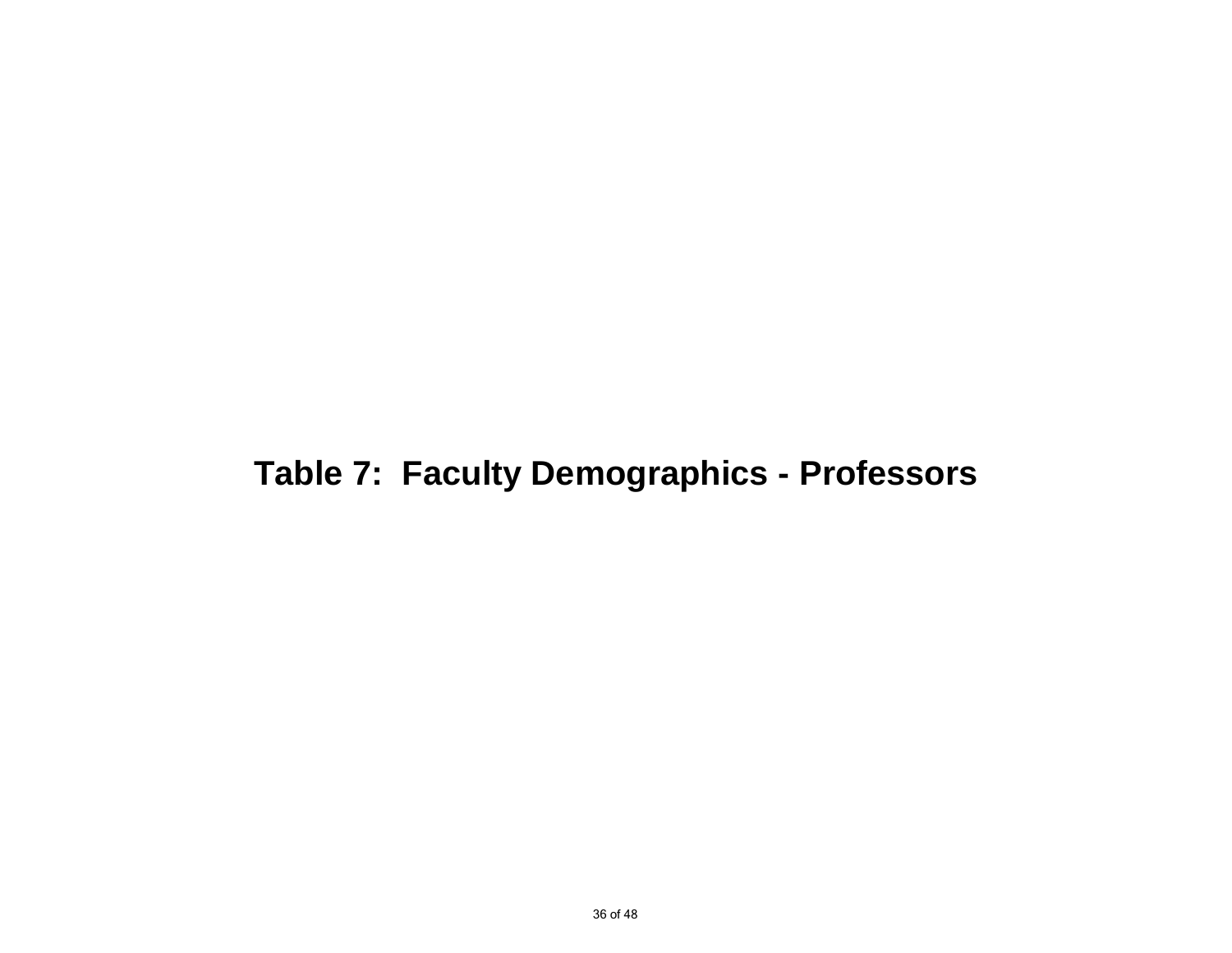## **Table 7: Faculty Demographics - Professors**

|                                    |         |            | Type of Institution |            |              | Region          |            |            |              |  |
|------------------------------------|---------|------------|---------------------|------------|--------------|-----------------|------------|------------|--------------|--|
| Questions                          |         | Overall ** | Private **          | Public **  | Northeastern | Midwest         | Southern   | Western    | Other        |  |
| Total number (excluding the Chair) | Mean    | 6.59       | 5.53                | 7.22       | 6.38         | 6.38            | 6.95       | 6.33       | 6.00         |  |
|                                    | (std)   | (3.96)     | (3.41)              | (4.18)     | (3.18)       | (3.40)          | (4.98)     | (4.62)     |              |  |
|                                    | Minimum | 1          |                     | 1          | 1            |                 | 1          |            | 6            |  |
|                                    | Maximum | 17         | 11                  | 17         | 11           | 12              | 17         | 9          | 6            |  |
|                                    | Median  | 6          | 5                   | 6.5        | 6            | $5\overline{)}$ | 5          | 9          | 6            |  |
|                                    | n       | 51         | 19                  | 32         | 16           | 13              | 19         | 3          | $\mathbf{1}$ |  |
| Average age (yrs)                  | Mean    | 58.69      | 59.63               | 58.16      | 60.53        | 57.12           | 58.21      | 59.33      | 50.00        |  |
|                                    | (std)   | (4.27)     | (4.95)              | (3.83)     | (4.73)       | (4.89)          | (2.70)     | (6.11)     |              |  |
|                                    | Minimum | 47         | 53                  | 47         | 53           | 47              | 54         | 54         | 50           |  |
|                                    | Maximum | 72         | 72                  | 68         | 72           | 68              | 63         | 66         | 50           |  |
|                                    | Median  | 58.7       | 59                  | 58.2       | 60           | 57.8            | 59         | 58         | 50           |  |
|                                    | n       | 50         | 18                  | 32         | 15           | 13              | 19         | 3          | $\mathbf{1}$ |  |
| Minimum salary                     | Mean    | \$120,340  | \$121,454           | \$119,679  | \$127,609    | \$118,677       | \$113,342  | \$133,097  | \$90,000     |  |
|                                    | (std)   | (\$25,702) | (\$28,257)          | (\$24,507) | (\$24,005)   | (\$25,616)      | (\$22,662) | (\$49,835) |              |  |
|                                    | Minimum | \$66,801   | \$78,000            | \$66,801   | \$95,713     | \$88,000        | \$66,801   | \$99,000   | \$90,000     |  |
|                                    | Maximum | \$190,290  | \$180,251           | \$190,290  | \$180,000    | \$180,251       | \$140,000  | \$190,290  | \$90,000     |  |
|                                    | Median  | \$120,000  | \$118,464           | \$121,100  | \$121,965    | \$110,000       | \$120,000  | \$110,000  | \$90,000     |  |
|                                    | n       | 51         | 19                  | 32         | 16           | 13              | 19         | 3          |              |  |
| Maximum salary                     | Mean    | \$192,823  | \$190,603           | \$194,141  | \$199,248    | \$171,799       | \$200,279  | \$202,430  | \$100,000    |  |
|                                    | (std)   | (\$48,565) | (\$54,859)          | (\$45,298) | (\$47,339)   | (\$35,644)      | (\$56,599) | (\$42,811) |              |  |
|                                    | Minimum | \$93,209   | \$93,209            | \$115,000  | \$140,000    | \$93,209        | \$115,000  | \$167,000  | \$100,000    |  |
|                                    | Maximum | \$308,438  | \$308,438           | \$294,640  | \$300,000    | \$225,018       | \$308,438  | \$250,000  | \$100,000    |  |
|                                    | Median  | \$190,290  | \$186,600           | \$192,545  | \$199,134    | \$177,000       | \$201,530  | \$190,290  | \$100,000    |  |
|                                    | n       | 51         | 19                  | 32         | 16           | 13              | 19         | 3          | $\mathbf{1}$ |  |
| Mean salary                        | Mean    | \$151,535  | \$157,639           | \$147,911  | \$156,231    | \$141,719       | \$152,945  | \$160,097  | \$95,000     |  |
|                                    | (std)   | (\$26,562) | (\$34,334)          | (\$20,422) | (\$25,231)   | (\$23,515)      | (\$29,638) | (\$26,622) |              |  |
|                                    | Minimum | \$93,209   | \$93,209            | \$108,000  | \$123,000    | \$93,209        | \$108,000  | \$140,000  | \$95,000     |  |
|                                    | Maximum | \$230,000  | \$230,000           | \$190,290  | \$206,000    | \$181,523       | \$230,000  | \$190,290  | \$95,000     |  |
|                                    | Median  | \$145,000  | \$145,000           | \$143,300  | \$154,509    | \$140,145       | \$150,000  | \$150,000  | \$95,000     |  |
|                                    | n       | 51         | 19                  | 32         | 16           | 13              | 19         | 3          | $\mathbf 1$  |  |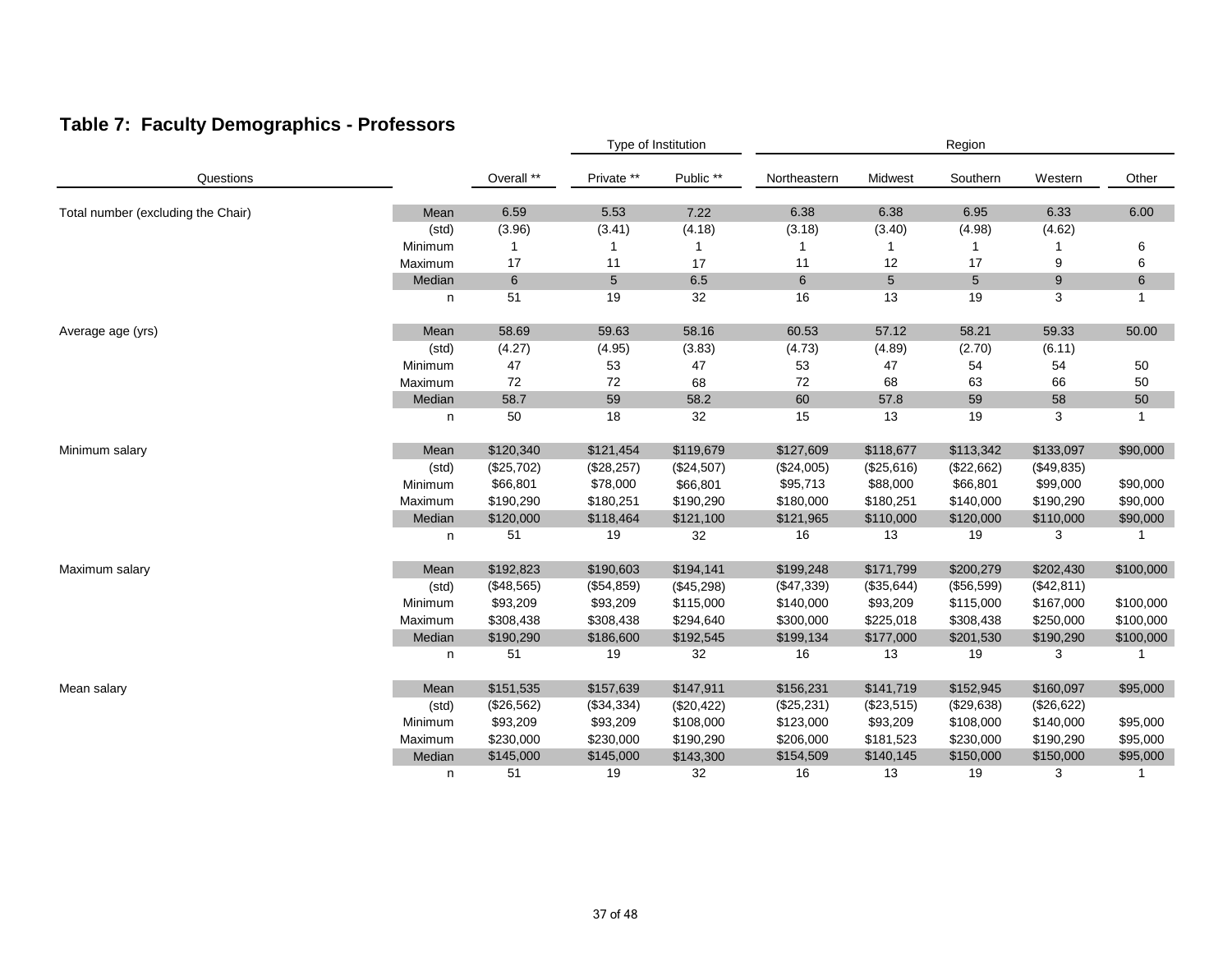| Table 7 - Continue: Professors                           |         |               | Type of Institution |               | Region        |                |               |             |           |  |
|----------------------------------------------------------|---------|---------------|---------------------|---------------|---------------|----------------|---------------|-------------|-----------|--|
| Questions                                                |         | Overall **    | Private **          | Public **     | Northeastern  | <b>Midwest</b> | Southern      | Western     | Other     |  |
| Maximum amount of annual grant support (direct costs     | Mean    | \$1,363,315   | \$1,164,310         | \$1,472,447   | \$1,431,438   | \$827,246      | \$1,720,588   | \$1,023,337 | \$300,000 |  |
| only)?                                                   | (std)   | (\$1,574,224) | (\$1,158,954)       | (\$1,769,570) | (\$1,395,234) | (\$606,656)    | (\$2,136,229) | (\$845,948) |           |  |
|                                                          | Minimum | \$70,940      | \$70,940            | \$101,946     | \$250,000     | \$70,940       | \$101,946     | \$520,000   | \$300,000 |  |
|                                                          | Maximum | \$8,489,221   | \$4,722,205         | \$8,489,221   | \$4,722,205   | \$2,500,000    | \$8,489,221   | \$2,000,000 | \$300,000 |  |
|                                                          | Median  | \$785,967     | \$770,245           | \$801,688     | \$1,000,000   | \$724,776      | \$890,187     | \$550,012   | \$300,000 |  |
|                                                          | n       | 48            | 17                  | 31            | 15            | 12             | 18            | 3           |           |  |
| Mean amount of annual grant support (direct costs only)? | Mean    | \$385,613     | \$429,009           | \$363,915     | \$445,152     | \$318,505      | \$372,562     | \$470,004   | \$120,000 |  |
|                                                          | (std)   | (\$251,573)   | (\$298, 129)        | (\$227,279)   | (\$319,084)   | (\$186,940)    | $(\$229,093)$ | (\$327,416) |           |  |
|                                                          | Minimum | \$21,828      | \$21,828            | \$50,891      | \$84,000      | \$21,828       | \$50,891      | \$110,000   | \$120,000 |  |
|                                                          | Maximum | \$1,213,764   | \$1,213,764         | \$878,442     | \$1,213,764   | \$600,000      | \$878,442     | \$750,000   | \$120,000 |  |
|                                                          | Median  | \$350,000     | \$500,000           | \$341,500     | \$350,000     | \$347,723      | \$302,098     | \$550,012   | \$120,000 |  |
|                                                          | n       | 45            | 15                  | 30            | 13            | 12             | 17            | 3           |           |  |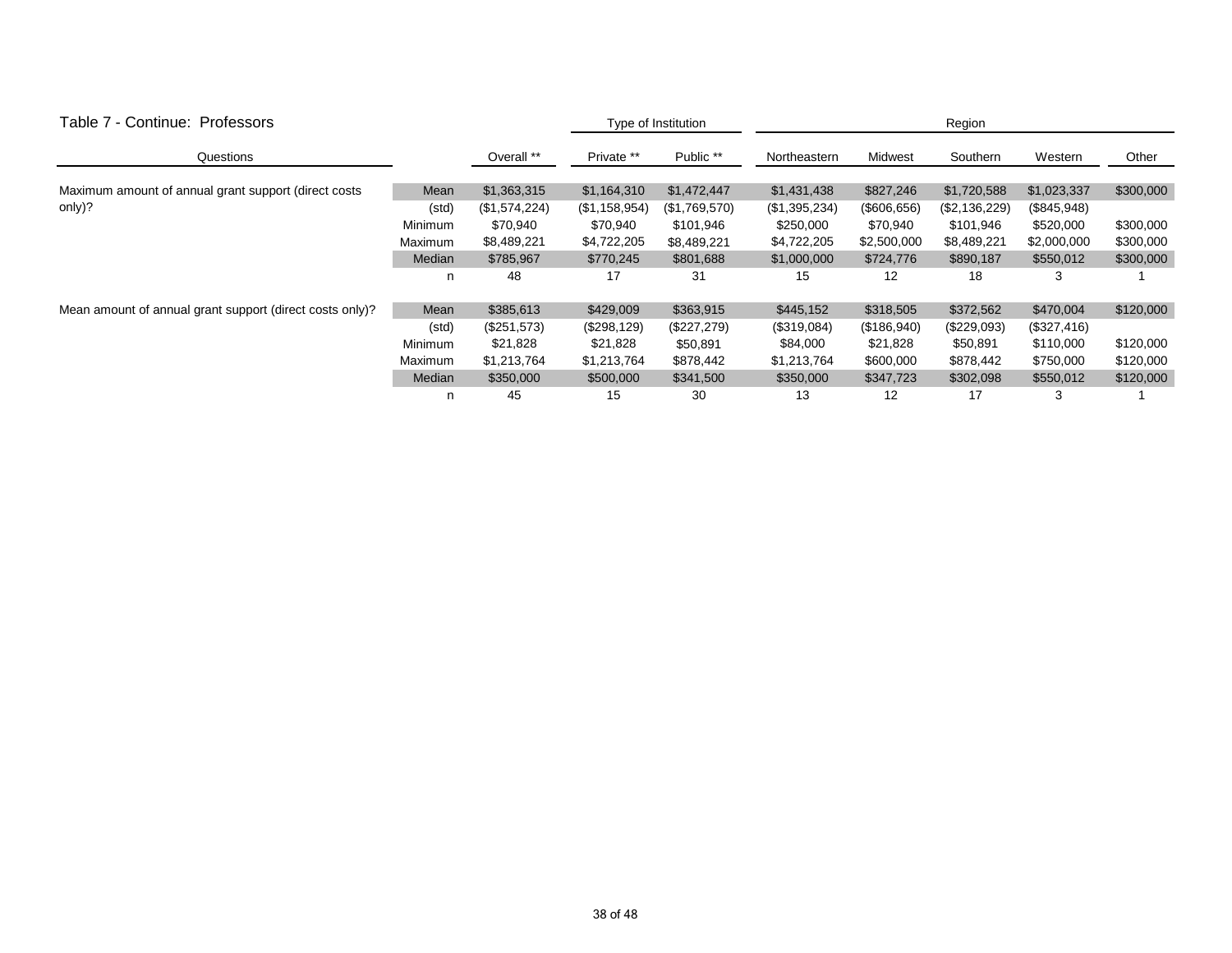**Table 8: Faculty Demographics - Associate Professors**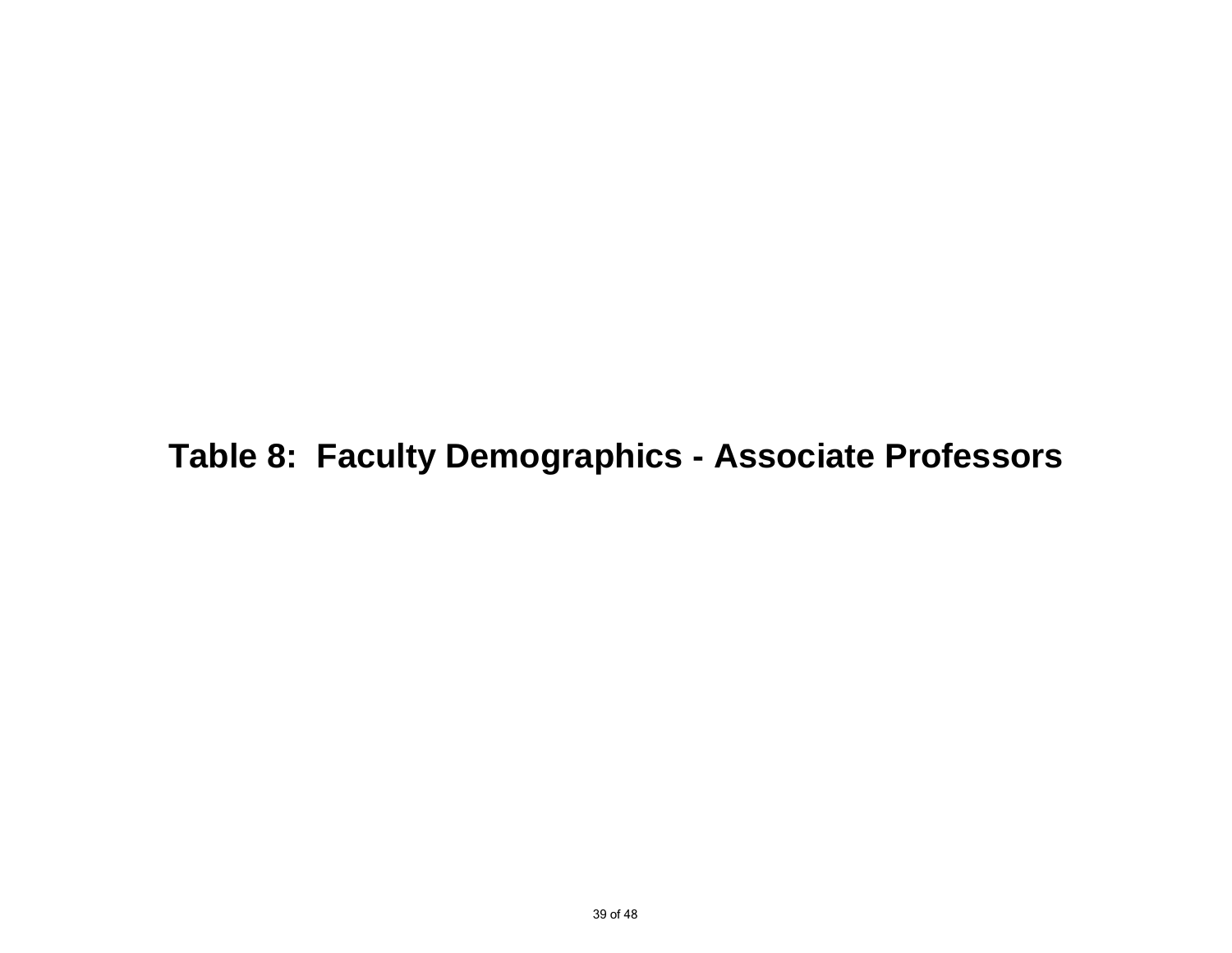## **Table 8: Faculty Demographics - Associate Professors**

|                   |         |            |               | Type of Institution |              |            | Region     |                |                |
|-------------------|---------|------------|---------------|---------------------|--------------|------------|------------|----------------|----------------|
| Questions         |         | Overall ** | Private **    | Public **           | Northeastern | Midwest    | Southern   | Western        | Other          |
| Total number      | Mean    | 4.24       | 4.42          | 4.13                | 4.19         | 3.69       | 4.89       | 2.67           | 2.00           |
|                   | (std)   | (2.89)     | (3.11)        | (2.79)              | (2.97)       | (1.89)     | (3.28)     | (3.79)         |                |
|                   | Minimum | 0          | 0             | 0                   | 0            |            | 1          | 0              | $\overline{2}$ |
|                   | Maximum | 12         | 12            | 11                  | 12           | 6          | 11         | $\overline{7}$ | 2              |
|                   | Median  | 4.0        | 4.0           | 4.0                 | 4.0          | 4.0        | $5.0\,$    | 1.0            | 2.0            |
|                   | n       | 51         | 19            | 32                  | 16           | 13         | 19         | 3              | $\mathbf{1}$   |
| Average age (yrs) | Mean    | 48.79      | 47.61         | 49.40               | 51.31        | 48.33      | 47.63      | 46.50          | 45.00          |
|                   | (std)   | (5.59)     | (6.53)        | (5.05)              | (6.33)       | (3.11)     | (6.15)     | (6.36)         |                |
|                   | Minimum | 32         | 32            | 40                  | 42           | 44         | 32         | 42             | 45             |
|                   | Maximum | 64         | 64            | 58                  | 64           | 57         | 58         | 51             | 45             |
|                   | Median  | 48.0       | 47.5          | 49.0                | 52.0         | 48.0       | 47.0       | 46.5           | 45.0           |
|                   | n       | 47         | 16            | 31                  | 13           | 13         | 19         | $\overline{2}$ | $\mathbf{1}$   |
| Minimum salary    | Mean    | \$96,181   | \$96,469      | \$96,023            | \$102,971    | \$98,671   | \$90,932   | \$82,323       | \$70,000       |
|                   | (std)   | (\$19,254) | $(\$23, 183)$ | (\$17,148)          | (\$20,653)   | (\$15,050) | (\$20,006) | (\$17,929)     |                |
|                   | Minimum | \$50,000   | \$50,000      | \$65,150            | \$72,223     | \$78,080   | \$50,000   | \$69,645       | \$70,000       |
|                   | Maximum | \$145,000  | \$145,000     | \$130,000           | \$145,000    | \$128,300  | \$130,000  | \$95,000       | \$70,000       |
|                   | Median  | \$94,284   | \$96,000      | \$93,567            | \$98,500     | \$96,500   | \$88,000   | \$82,323       | \$70,000       |
|                   | n       | 48         | 17            | 31                  | 14           | 13         | 19         | 2              | -1             |
| Maximum salary    | Mean    | \$122,576  | \$130,205     | \$118,393           | \$131,526    | \$115,952  | \$122,260  | \$105,998      | \$85,000       |
|                   | (std)   | (\$27,040) | (\$24,466)    | (\$27,842)          | (\$25, 121)  | (\$19,207) | (\$32,701) | (\$15,553)     |                |
|                   | Minimum | \$65,150   | \$90,939      | \$65,150            | \$90,528     | \$90,233   | \$65,150   | \$95,000       | \$85,000       |
|                   | Maximum | \$198,000  | \$180,000     | \$198,000           | \$180,000    | \$161,750  | \$198,000  | \$116,995      | \$85,000       |
|                   | Median  | \$117,250  | \$127,000     | \$115,944           | \$133,761    | \$115,000  | \$123,000  | \$105,998      | \$85,000       |
|                   | n       | 48         | 17            | 31                  | 14           | 13         | 19         | 2              | 1              |
| Mean salary       | Mean    | \$112,787  | \$111,489     | \$113,522           | \$131,348    | \$106,435  | \$104,906  | \$95,068       | \$78,000       |
|                   | (std)   | (\$35,485) | (\$19,703)    | (\$42,209)          | (\$55,466)   | (\$16,315) | (\$21,200) | (\$95)         |                |
|                   | Minimum | \$65,150   | \$84,510      | \$65,150            | \$90,528     | \$84,510   | \$65,150   | \$95,000       | \$78,000       |
|                   | Maximum | \$311,475  | \$165,000     | \$311,475           | \$311,475    | \$137,800  | \$164,000  | \$95,135       | \$78,000       |
|                   | Median  | \$108,672  | \$110,000     | \$102,993           | \$114,292    | \$106,700  | \$100,644  | \$95,068       | \$78,000       |
|                   | n       | 47         | 17            | 30                  | 14           | 13         | 18         | $\overline{2}$ | $\mathbf{1}$   |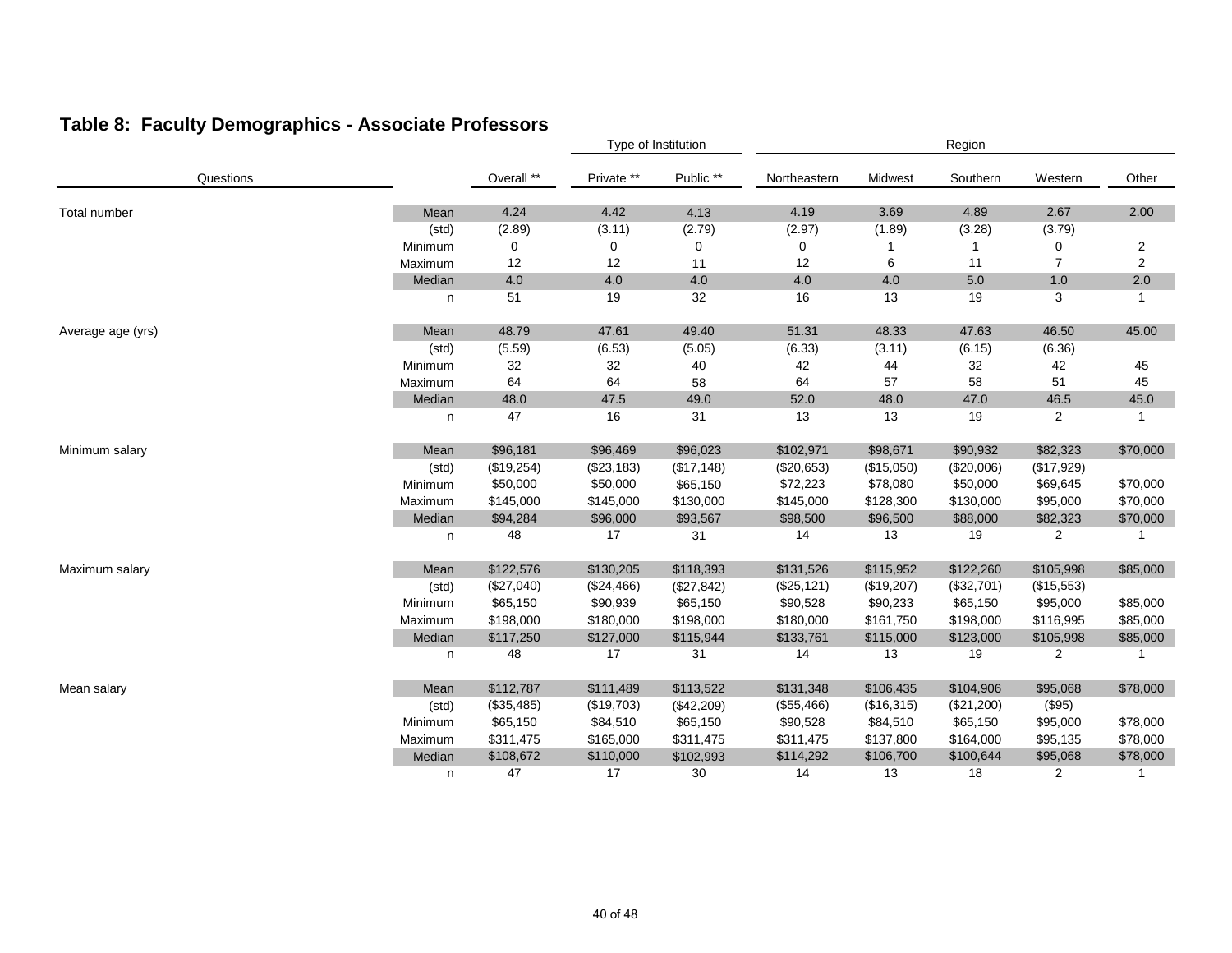| Table 8 - Continue: Associate Professors                 |                |              |             | Type of Institution | Region       |             |             |             |           |  |
|----------------------------------------------------------|----------------|--------------|-------------|---------------------|--------------|-------------|-------------|-------------|-----------|--|
| Questions                                                |                | Overall **   | Private **  | Public **           | Northeastern | Midwest     | Southern    | Western     | Other     |  |
| Maximum amount of annual grant support (direct costs     | Mean           | \$530,722    | \$419,811   | \$587,966           | \$406,033    | \$403,857   | \$723,533   | \$333,028   | \$200,000 |  |
| only)?                                                   | (std)          | (\$664, 257) | (\$276,925) | (\$792, 637)        | (\$178,924)  | (\$250,526) | (\$999,479) | (\$117,419) |           |  |
|                                                          | Minimum        | \$10,000     | \$10,000    | \$10,000            | \$10,000     | \$52,069    | \$10,000    | \$250,000   | \$200,000 |  |
|                                                          | Maximum        | \$3,688,767  | \$900,000   | \$3,688,767         | \$726,255    | \$780,000   | \$3,688,767 | \$416,056   | \$200,000 |  |
|                                                          | Median         | \$389,000    | \$395,557   | \$368,000           | \$395,759    | \$315,598   | \$361,000   | \$333,028   | \$200,000 |  |
|                                                          | n              | 47           | 16          | 31                  | 14           | 12          | 19          |             |           |  |
| Mean amount of annual grant support (direct costs only)? | Mean           | \$247,622    | \$253,763   | \$244,650           | \$278,744    | \$233,665   | \$239,897   | \$202,453   | \$90,000  |  |
|                                                          | (std)          | (\$168,772)  | (\$163,025) | (\$174,055)         | (\$102,896)  | (\$212,037) | (\$187,899) | (\$67,242)  |           |  |
|                                                          | <b>Minimum</b> | \$3,333      | \$5,000     | \$3,333             | \$90,000     | \$5,000     | \$3,333     | \$154,906   | \$90,000  |  |
|                                                          | Maximum        | \$750,000    | \$608,265   | \$750,000           | \$400,000    | \$750,000   | \$608,265   | \$250,000   | \$90,000  |  |
|                                                          | Median         | \$225,177    | \$235,353   | \$214,700           | \$296,392    | \$166,169   | \$195,089   | \$202,453   | \$90,000  |  |
|                                                          | n              | 46           | 15          | 31                  | 13           | 12          | 19          |             |           |  |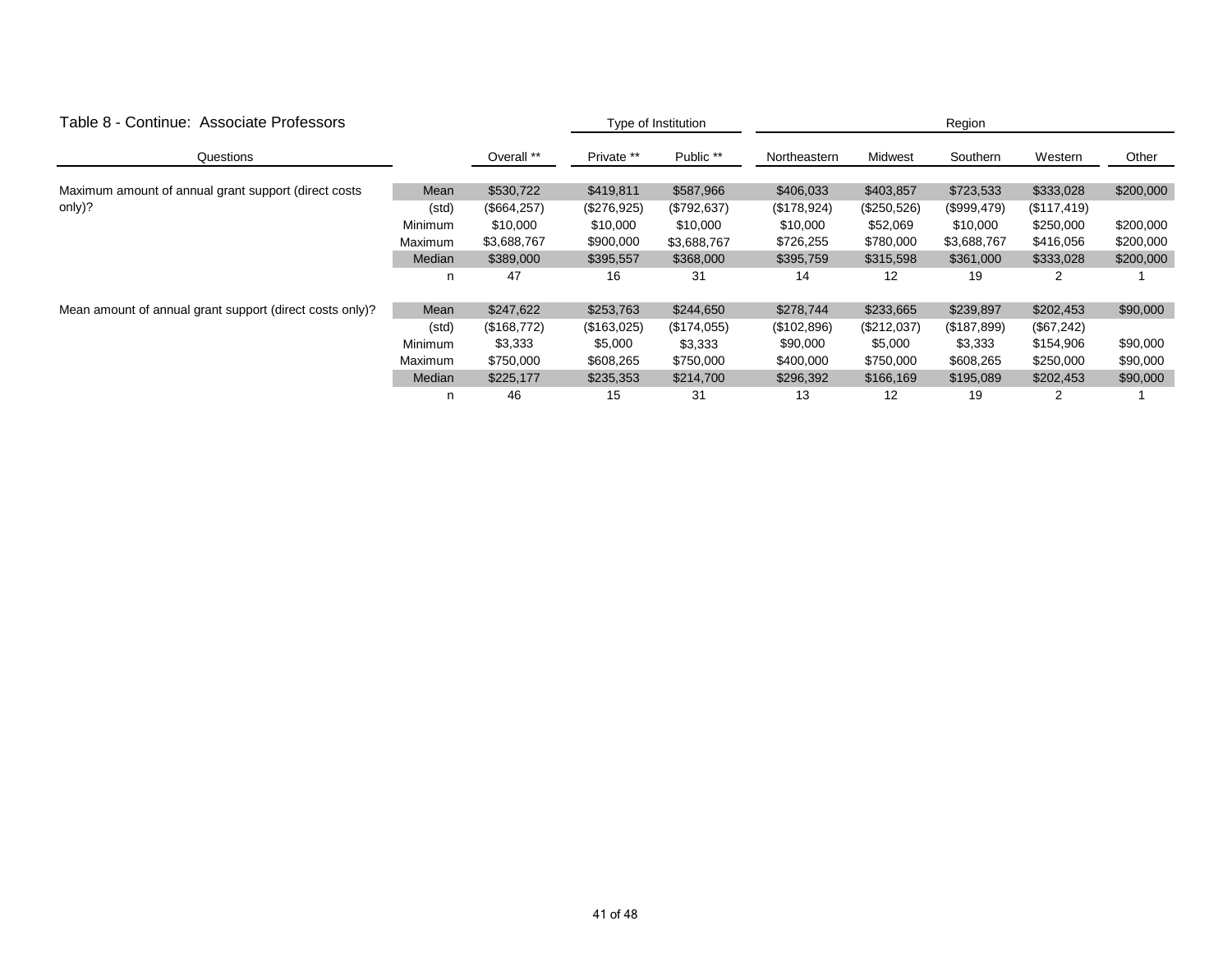**Table 9: Faculty Demographics - Assistant Professors**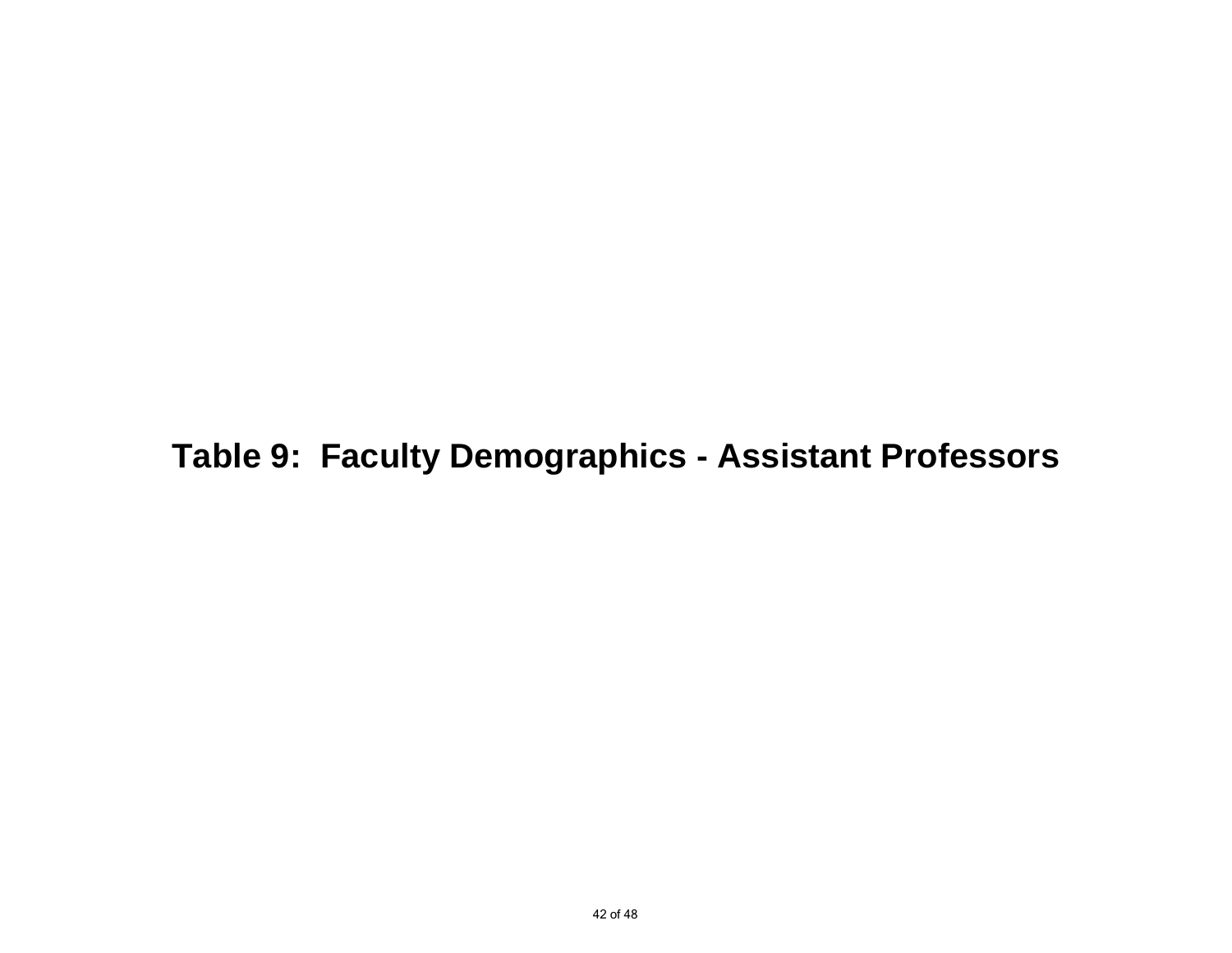## **Table 9: Faculty Demographics - Assistant Professors**

|                   |         |                | Type of Institution |                |              | Region     |                 |                |                |  |
|-------------------|---------|----------------|---------------------|----------------|--------------|------------|-----------------|----------------|----------------|--|
| Questions         |         | Overall **     | Private **          | Public **      | Northeastern | Midwest    | Southern        | Western        | Other          |  |
| Total number      | Mean    | 4.02           | 3.83                | 4.13           | 3.60         | 3.23       | 5.05            | 3.00           | 3.00           |  |
|                   | (std)   | (2.75)         | (3.13)              | (2.56)         | (3.29)       | (1.83)     | (2.82)          | (1.00)         |                |  |
|                   | Minimum | 0              | 0                   | 0              | 0            | 0          | $\mathbf 1$     | 2              | 3              |  |
|                   | Maximum | 13             | 13                  | 12             | 13           | 6          | 12              | $\overline{4}$ | 3              |  |
|                   | Median  | $\overline{4}$ | $\overline{4}$      | $\overline{4}$ | 3            | 3          | $5\phantom{.0}$ | 3              | $\mathbf{3}$   |  |
|                   | n       | 50             | 18                  | 32             | 15           | 13         | 19              | 3              | $\overline{1}$ |  |
| Average age (yrs) | Mean    | 40.64          | 40.64               | 40.65          | 43.33        | 39.30      | 40.05           | 39.00          | 40.00          |  |
|                   | (std)   | (4.68)         | (6.29)              | (3.79)         | (5.82)       | (3.46)     | (4.36)          | (2.65)         |                |  |
|                   | Minimum | 30             | $30\,$              | 33             | 35           | 35         | $30\,$          | 37             | 40             |  |
|                   | Maximum | 51             | 51                  | 51             | 51           | 47         | 48              | 42             | 40             |  |
|                   | Median  | 40             | 40                  | 40             | 43.5         | 38.35      | 40              | 38             | 40             |  |
|                   | n       | 46             | 15                  | 31             | 12           | 12         | 19              | 3              | $\overline{1}$ |  |
| Minimum salary    | Mean    | \$76,967       | \$78,093            | \$76,385       | \$82,730     | \$83,890   | \$67,382        | \$85,000       | \$60,000       |  |
|                   | (std)   | (\$18,235)     | (\$22,532)          | (\$15,968)     | (\$21,306)   | (\$11,749) | (\$17,291)      | (\$1,000)      |                |  |
|                   | Minimum | \$39,000       | \$50,000            | \$39,000       | \$65,000     | \$57,000   | \$39,000        | \$84,000       | \$60,000       |  |
|                   | Maximum | \$135,000      | \$135,000           | \$99,000       | \$135,000    | \$97,850   | \$95,000        | \$86,000       | \$60,000       |  |
|                   | Median  | \$79,370       | \$72,000            | \$81,000       | \$75,000     | \$84,500   | \$60,946        | \$85,000       | \$60,000       |  |
|                   | n       | 47             | 16                  | 31             | 13           | 12         | 19              | 3              | -1             |  |
| Maximum salary    | Mean    | \$95,464       | \$100,621           | \$92,969       | \$105,583    | \$91,051   | \$91,829        | \$95,667       | \$70,000       |  |
|                   | (std)   | (\$16,395)     | (\$21,624)          | (\$12,854)     | (\$22,450)   | (\$10,470) | (\$13,373)      | (\$14,364)     |                |  |
|                   | Minimum | \$68,000       | \$72,000            | \$68,000       | \$76,875     | \$72,000   | \$68,000        | \$85,000       | \$70,000       |  |
|                   | Maximum | \$165,000      | \$165,000           | \$131,000      | \$165,000    | \$113,600  | \$131,000       | \$112,000      | \$70,000       |  |
|                   | Median  | \$92,824       | \$95,550            | \$90,000       | \$101,180    | \$89,435   | \$89,611        | \$90,000       | \$70,000       |  |
|                   | n       | 46             | 15                  | 31             | 12           | 12         | 19              | 3              | -1             |  |
| Mean salary       | Mean    | \$85,644       | \$88,904            | \$84,014       | \$95,185     | \$88,056   | \$76,988        | \$89,778       | \$65,000       |  |
|                   | (std)   | (\$16, 147)    | (\$23,126)          | (\$11,365)     | (\$21,351)   | (\$9,423)  | (\$12,872)      | (\$7,152)      |                |  |
|                   | Minimum | \$50,000       | \$50,000            | \$56,000       | \$75,938     | \$70,000   | \$50,000        | \$85,000       | \$65,000       |  |
|                   | Maximum | \$153,000      | \$153,000           | \$105,000      | \$153,000    | \$102,750  | \$96,500        | \$98,000       | \$65,000       |  |
|                   | Median  | \$84,740       | \$88,600            | \$84,612       | \$92,201     | \$86,542   | \$77,948        | \$86,333       | \$65,000       |  |
|                   | n       | 45             | 15                  | 30             | 12           | 12         | 18              | 3              | $\mathbf{1}$   |  |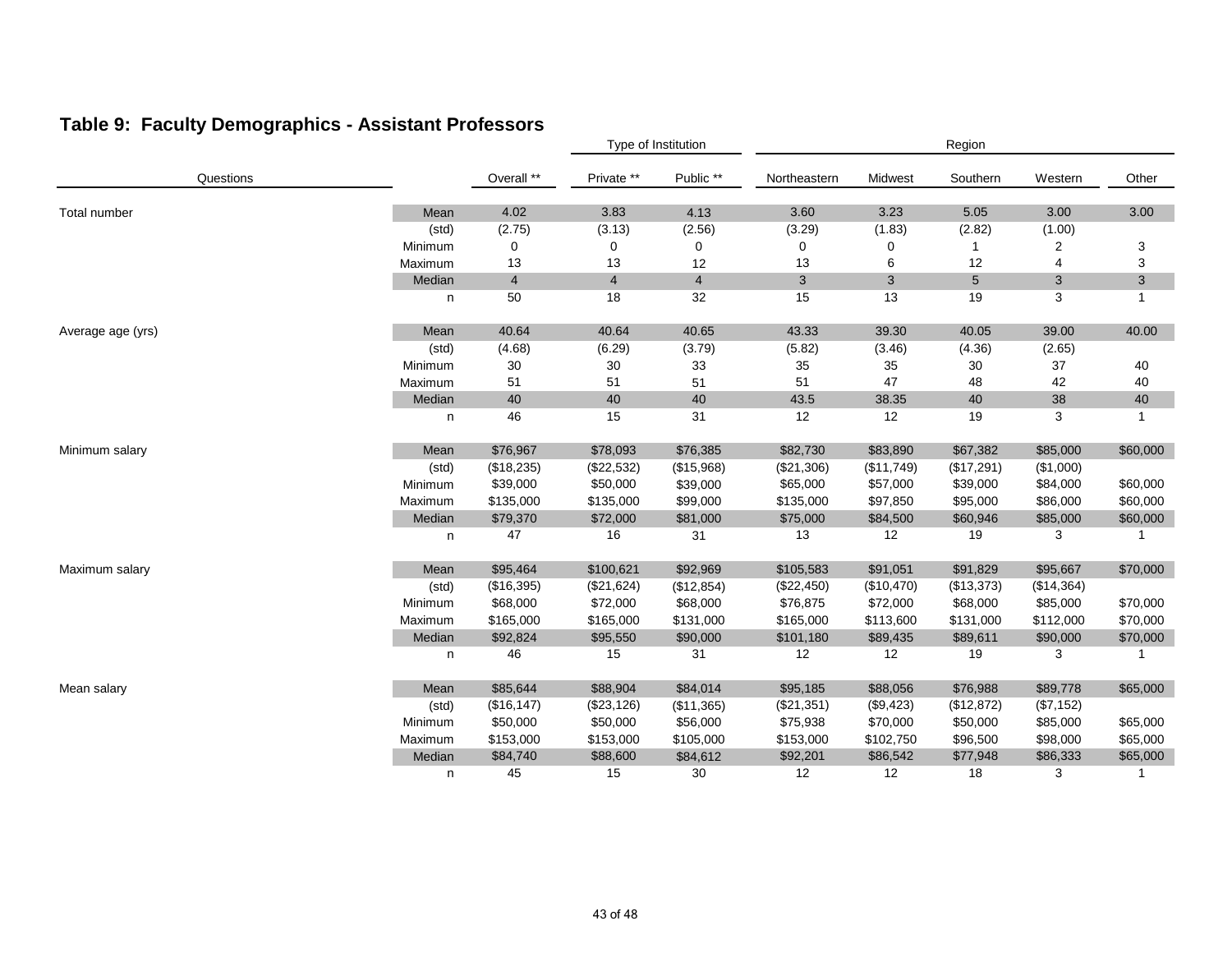| Table 9 - Continue: Assistant Professors                 |                |             | Type of Institution |             | Region       |             |             |            |          |  |
|----------------------------------------------------------|----------------|-------------|---------------------|-------------|--------------|-------------|-------------|------------|----------|--|
| Questions                                                |                | Overall **  | Private **          | Public **   | Northeastern | Midwest     | Southern    | Western    | Other    |  |
|                                                          |                | \$379,523   | \$437,036           | \$352,684   | \$435,951    | \$366,760   | \$361,969   | \$329,000  |          |  |
| Maximum amount of annual grant support (direct costs     | Mean           |             |                     |             |              |             |             |            | \$45,000 |  |
| only)?                                                   | (std)          | (\$350,786) | $(\$443,454)$       | (\$303,246) | (\$500,750)  | (\$255,317) | (\$342,850) | (\$95,252) |          |  |
|                                                          |                | \$50,000    | \$121,247           | \$50,000    | \$173,607    | \$121,247   | \$50,000    | \$225,000  | \$45,000 |  |
|                                                          |                | \$1,895,871 | \$1,895,871         | \$1,155,885 | \$1,895,871  | \$1,028,592 | \$1,155,885 | \$412,000  | \$45,000 |  |
|                                                          | Median         | \$250,000   | \$297,059           | \$245,000   | \$250,000    | \$263,830   | \$225,000   | \$350,000  | \$45,000 |  |
|                                                          | n              | 44          | 14                  | 30          | 11           | 12          | 18          | 3          |          |  |
| Mean amount of annual grant support (direct costs only)? | Mean           | \$172,054   | \$191,290           | \$163,078   | \$214,546    | \$154,523   | \$153,766   | \$196,111  | \$45,000 |  |
|                                                          | (std)          | (\$117,655) | (\$140,864)         | (\$106,623) | (\$139,353)  | (\$72,882)  | (\$131,742) | (\$90,159) |          |  |
|                                                          | Minimum        | \$20,000    | \$20,000            | \$25,000    | \$96,804     | \$20,000    | \$25,000    | \$138,333  | \$45,000 |  |
|                                                          | <b>Maximum</b> | \$601,422   | \$601,422           | \$500,000   | \$601,422    | \$244,127   | \$500,000   | \$300,000  | \$45,000 |  |
|                                                          | Median         | \$158,215   | \$179,195           | \$150,833   | \$187,500    | \$159,223   | \$113,469   | \$150,000  | \$45,000 |  |
|                                                          | n              | 44          | 14                  | 30          | 11           | 12          | 18          | 3          |          |  |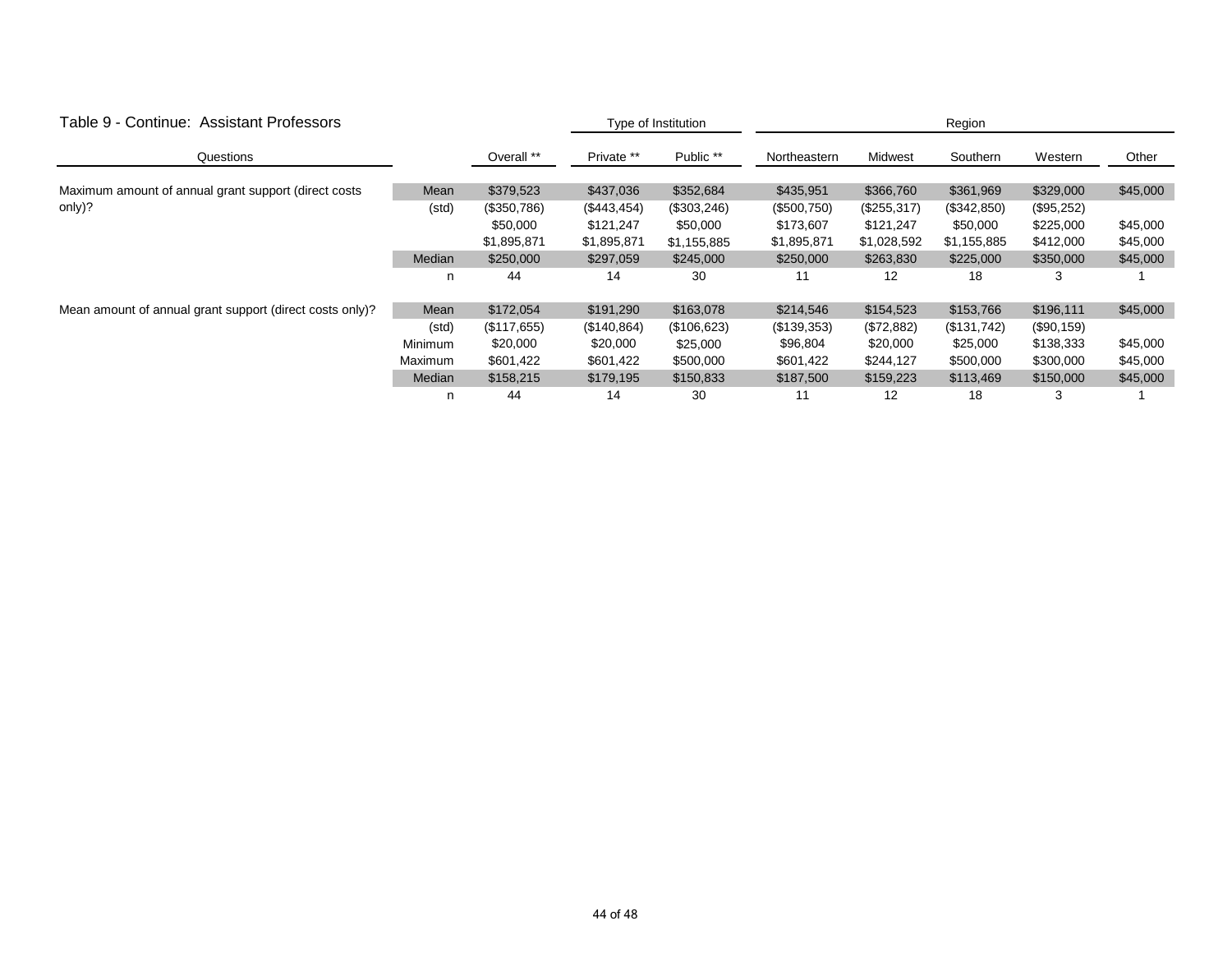#### Table 6 - 9 - Continue: Chair/Faculty Demographics

|              | Region | Type of<br>Institution | Table 6 - 9: Chair/Faculty Demographics - Additional Comments                                                                  |
|--------------|--------|------------------------|--------------------------------------------------------------------------------------------------------------------------------|
| Northeastern |        | Private                | 1 is a Research Assistant Professor 1 is non-research                                                                          |
| Northeastern |        | Private                | New faculty awaiting dispensation of K-01 application.                                                                         |
| Southern     |        | Public                 | Must come in with an R01 in hand.                                                                                              |
| Southern     |        | Public                 | Professors salaries are skewed by the former chair salary which is almost \$100,000 more than the highest paid full professor. |
| Southern     |        | Public                 | We have only 1 tenure-track asst prof. We have 2 Research asst prof. (non-tenure track). They were not included here.          |
| Western      |        | Public                 | I have three brand new assistant professors with no federal grants at the present, but with other smaller grants.              |
| Western      |        | Public                 | Only tenure track Assistant Professors are reported.                                                                           |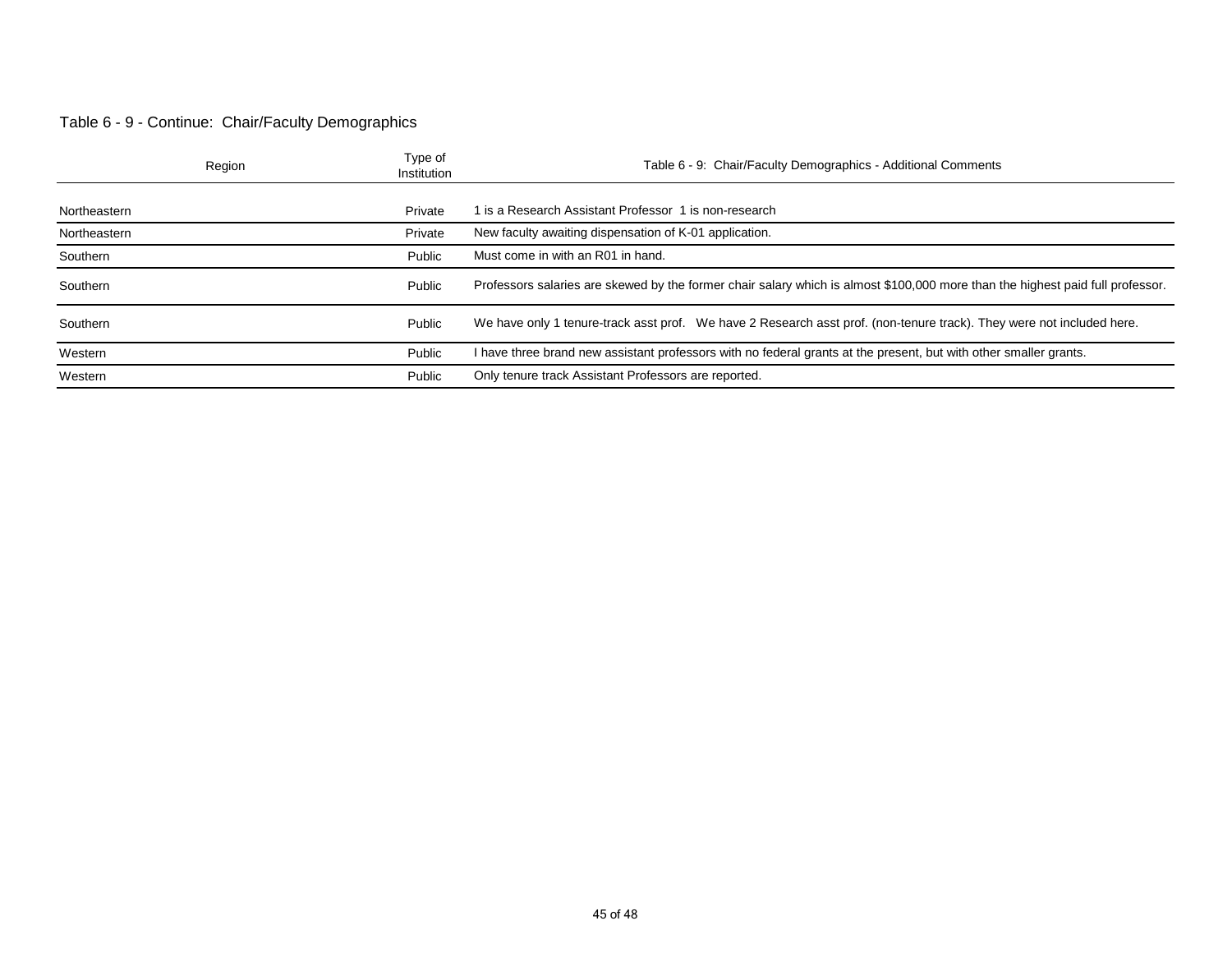# **Table 10: Present and Future Surveys**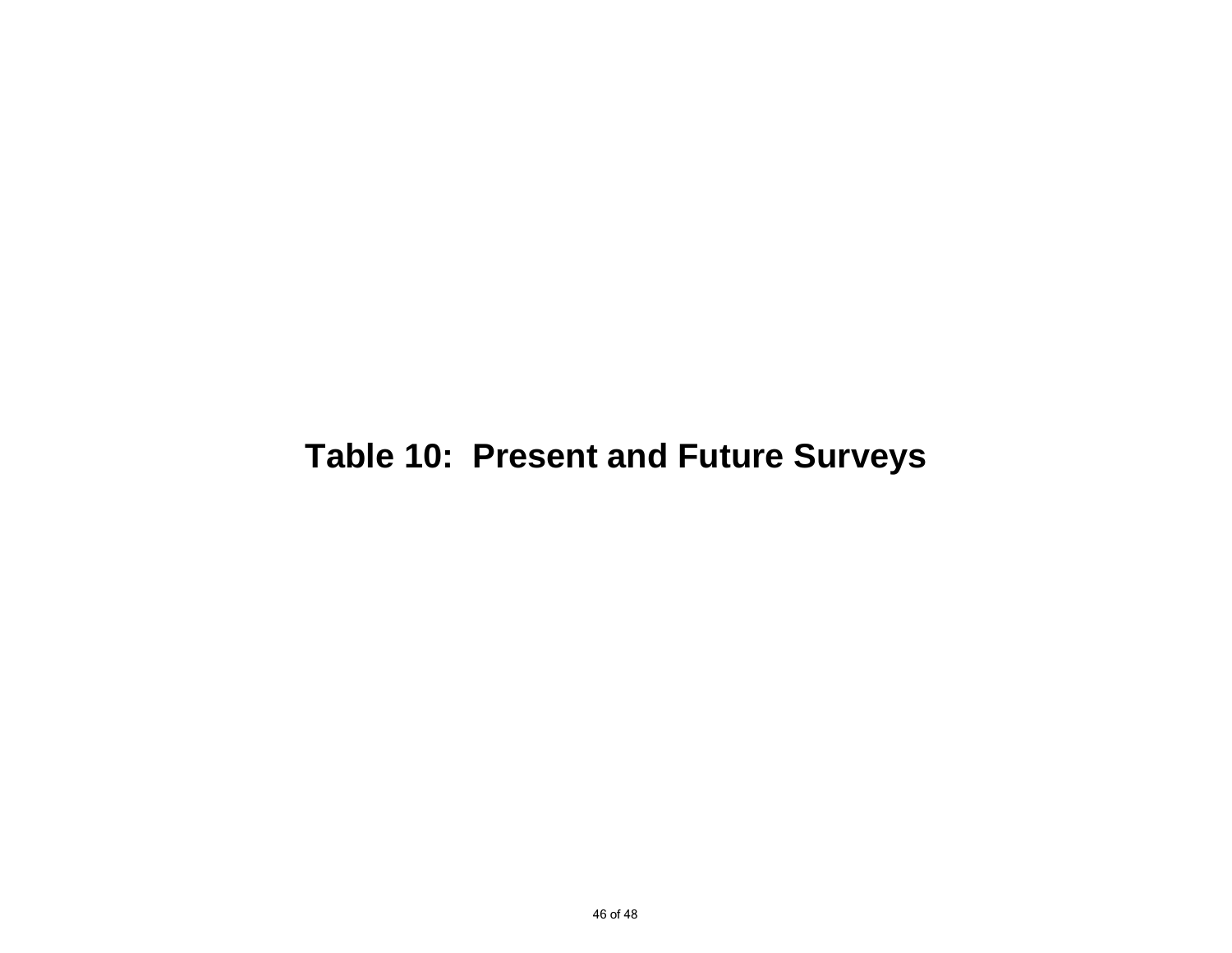### **Table 10: Present and Future Surveys**

|                                                                                               |   |            | Type of Institution |           | Region       |         |          |          |          |
|-----------------------------------------------------------------------------------------------|---|------------|---------------------|-----------|--------------|---------|----------|----------|----------|
| Questions                                                                                     |   | Overall ** | Private **          | Public ** | Northeastern | Midwest | Southern | Western  | Other    |
| Are the surveys useful?                                                                       |   |            |                     |           |              |         |          |          |          |
| Yes                                                                                           |   | 93.88%     | 94.44%              | 93.55%    | 93.33%       | 100.00% | 94.44%   | 66.67%   | 100.00%  |
| No                                                                                            |   | 6.12%      | 5.56%               | 6.45%     | 6.67%        | 0.00%   | 5.56%    | 33.33%   | $0.00\%$ |
|                                                                                               | n | 49         | 18                  | 31        | 15           | 13      | 18       | 3        |          |
| Do you use the survey: To set recruitment packages?                                           |   |            |                     |           |              |         |          |          |          |
| Yes                                                                                           |   | 69.39%     | 55.56%              | 77.42%    | 53.33%       | 100.00% | 61.11%   | 66.67%   | 0.00%    |
| No                                                                                            |   | 30.61%     | 44.44%              | 22.58%    | 46.67%       | 0.00%   | 38.89%   | 33.33%   | 100.00%  |
|                                                                                               | n | 49         | 18                  | 31        | 15           | 13      | 18       | 3        | 1        |
| Do you use the survey: For salary adjustments?                                                |   |            |                     |           |              |         |          |          |          |
| Yes                                                                                           |   | 69.39%     | 77.78%              | 64.52%    | 66.67%       | 84.62%  | 61.11%   | 66.67%   | 0.00%    |
| No                                                                                            |   | 30.61%     | 22.22%              | 35.48%    | 33.33%       | 15.38%  | 38.89%   | 33.33%   | 100.00%  |
|                                                                                               | n | 49         | 18                  | 31        | 15           | 13      | 18       | 3        |          |
| Do you use the survey: To establish teaching hours and<br>mix of lectures, small groups, etc? |   |            |                     |           |              |         |          |          |          |
| Yes                                                                                           |   | 23.91%     | 41.18%              | 13.79%    | 26.67%       | 41.67%  | 12.50%   | $0.00\%$ | 100.00%  |
| No                                                                                            |   | 76.09%     | 58.82%              | 86.21%    | 73.33%       | 58.33%  | 87.50%   | 100.00%  | $0.00\%$ |
|                                                                                               | n | 46         | 17                  | 29        | 15           | 12      | 16       | 3        | 1        |
| Should we continue to conduct bi-annual survey?                                               |   |            |                     |           |              |         |          |          |          |
| Yes                                                                                           |   | 87.50%     | 88.89%              | 86.67%    | 80.00%       | 100.00% | 88.24%   | 66.67%   | 100.00%  |
| No                                                                                            |   | 12.50%     | 11.11%              | 13.33%    | 20.00%       | 0.00%   | 11.76%   | 33.33%   | $0.00\%$ |
|                                                                                               | n | 48         | 18                  | 30        | 15           | 13      | 17       | 3        | 1        |

\*\* Include the institutions from the Northeastern, Midwest, Southern, and Western Regions